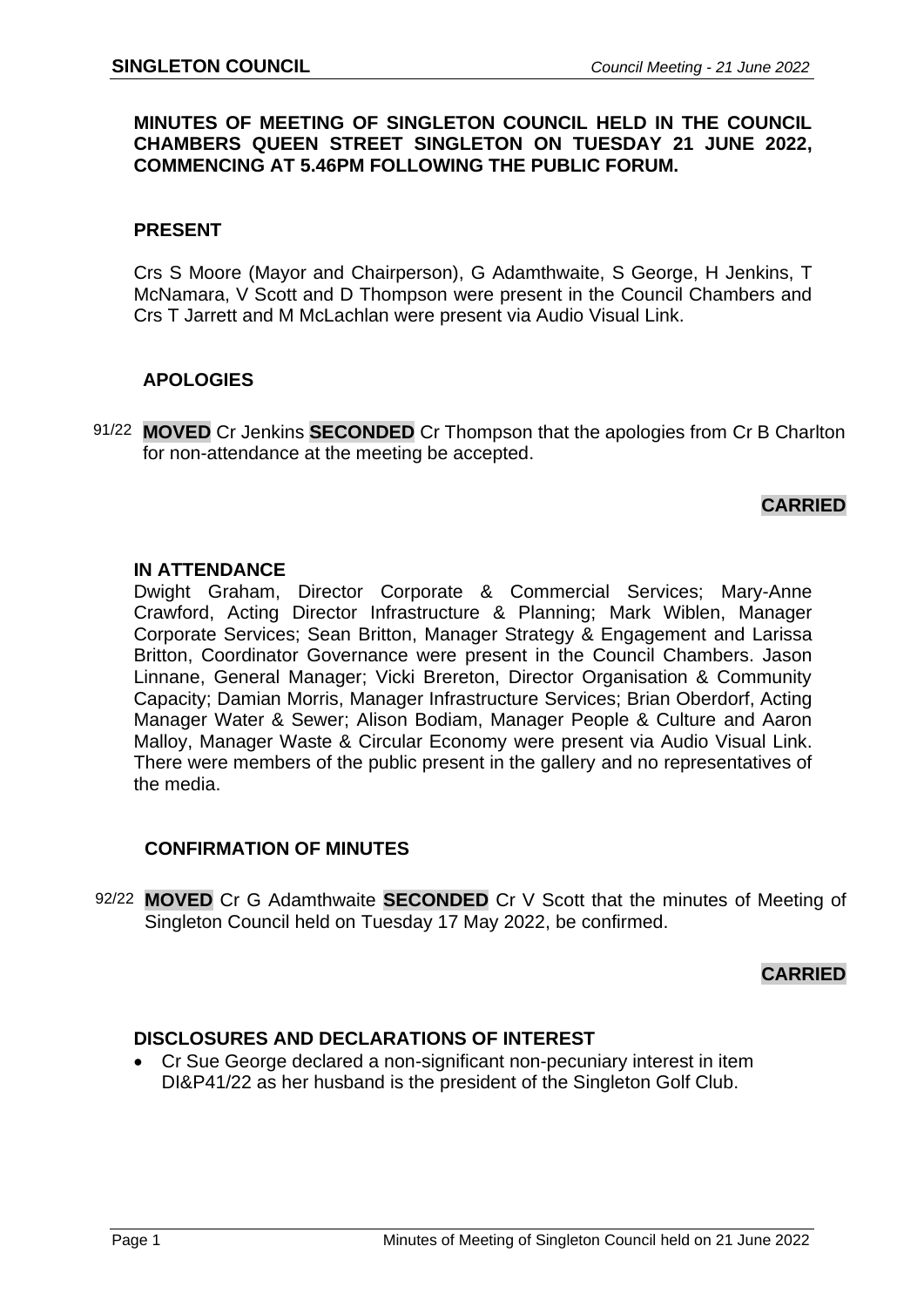## **WITHDRAWAL OF ITEMS AND LATE ITEMS OF BUSINESS**

- A Supplementary Agenda was circulated to Councillors which included the following items of business:
	- $\circ$  GM42/22 Request for Donation Singleton Tidy Towns Committee
	- o DCCS28/22 Integrated Planning and Reporting Documentation Post Exhibition Update which supports Item DOCC18/22
	- o DCCS29/22 Additional Special Rate Variation Approval which supports Item DOCC18/22

93/22 MOVED Cr D Thompson **SECONDED** Cr G Adamthwaite to bring the two items from Public Forum forward for consideration.

## **CARRIED**

*Director Infrastructure & Planning Report (Items Requiring Decision)*

#### **DI&P45/22 8.2018.268.2 - Modification to Hours - Function Centre - Lot 36 DP 247540 - 290 Old North Road Pokolbin - PAN-171464 FILE:8.2018.268/09**

|                                      | .                                                                     |
|--------------------------------------|-----------------------------------------------------------------------|
| <b>Applicant:</b>                    | <b>Perception Planning</b>                                            |
| <b>Owner:</b>                        | Mr Darren McColl                                                      |
|                                      | Land and Location: Lot 36 on DP:247540 - 290 Old North Road, Pokolbin |
| Zoning:                              | RU4 - Primary Production Small Lots                                   |
| Proposal:                            | S4.55(1a) – Modification to Hours and Days                            |
| Date of Application: 3 December 2021 |                                                                       |
| Responsible Officer: Sarah Boyton    |                                                                       |
|                                      |                                                                       |

A report was provided for Council to consider a S4.55(1a) Application to Modify Development Consent DA 8.2018.268.2. The original application for a function centre was approved by Council on 15 July 2019. The proposal sought approval for the following.

- To add Monday to the list of operational days for the existing function centre.
- To extend the operational hours of the function centre with a finishing time of 11pm 7 days a week, to replace the Sunday, Tuesday, Wednesday and Thursday finish time of 10pm.
- To have amplified music to finish in line with the finish time of a function (11pm, 7 days a week).

There were no building works or earthworks proposed as part of the modification, the application was only requesting Condition 36 relating to the approved hours of operation for the function centre in the original consent be amended.

94/22 **MOVED** Cr G Adamthwaite **SECONDED** Cr S George that Council approve Modification Application 8.2018.268.2 - S4.55(1A) – Modification to Hours and Days subject to the following conditions:

## **Reasons for imposing conditions**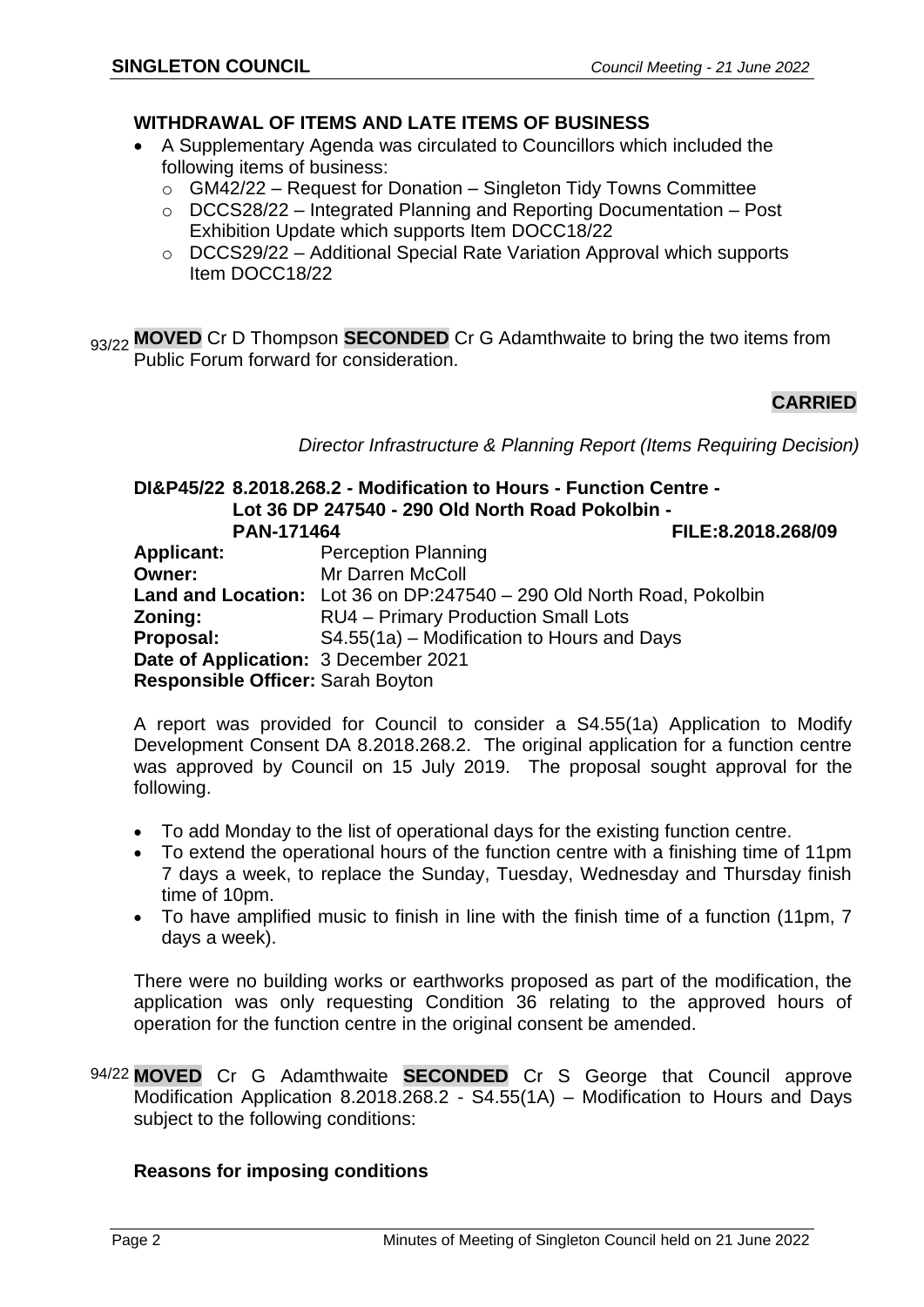The reason for the imposition of the following conditions is to:

- a) ensure, to Council's satisfaction, the objects of the *Environmental Planning and Assessment Act 1979* (as amended) are achieved;
- b) confirm and clarify the terms of Council's Approval;
- c) to encourage the proper management, development and conservation of natural and artificial resources, including agricultural land, natural areas, forest, minerals, water, towns and villages for the purpose of promoting the social and economic welfare of the community and a better environment;
- d) set standards and performance measures for acceptable environmental performance;
- e) provide for the ongoing management of the development.

## **Prescribed Conditions**

- a) The work must be carried out in accordance with the requirements of the *Building Code of Australia (National Construction Code).*
- b) In the case of residential building work for which the *Home Building Act 1989*  requires there to be a contract of insurance in force in accordance with Part 6 of that Act, that such a contract of insurance is in force before any building work authorised to be carried out by the consent commences.
- c) A sign must be erected in a prominent position on any site on which building work, subdivision work or demolition work is being carried out:
	- i) showing the name, address and telephone number of the Principal Certifying Authority for the work, and
	- ii) showing the name of the principal contractor (if any) for any building work and a telephone number on which that person may be contacted outside working hours, and
	- iii) stating that unauthorised entry to the work site is prohibited

Any such sign is to be maintained while the building work, subdivision work or demolition work is being carried out, but must be removed when the work has been completed.

- d) Residential building work within the meaning of the *Home Building Act 1989*  must not be carried out unless the Principal Certifying Authority for the development to which the work relates (not being the Council) has given the Council written notice of the following information:
	- i) in the case of work for which a principal contractor is required to be appointed:
		- a. the name and licence number of the principal contractor, and
		- b. the name of the insurer by which the work is insured under Part 6 of that Act,
	- $ii)$  in the case of work to be done by an owner-builder:
		- a. the name of the owner-builder, and
		- b. if the owner-builder is required to hold an owner-builder permit under that Act, the number of the owner-builder permit.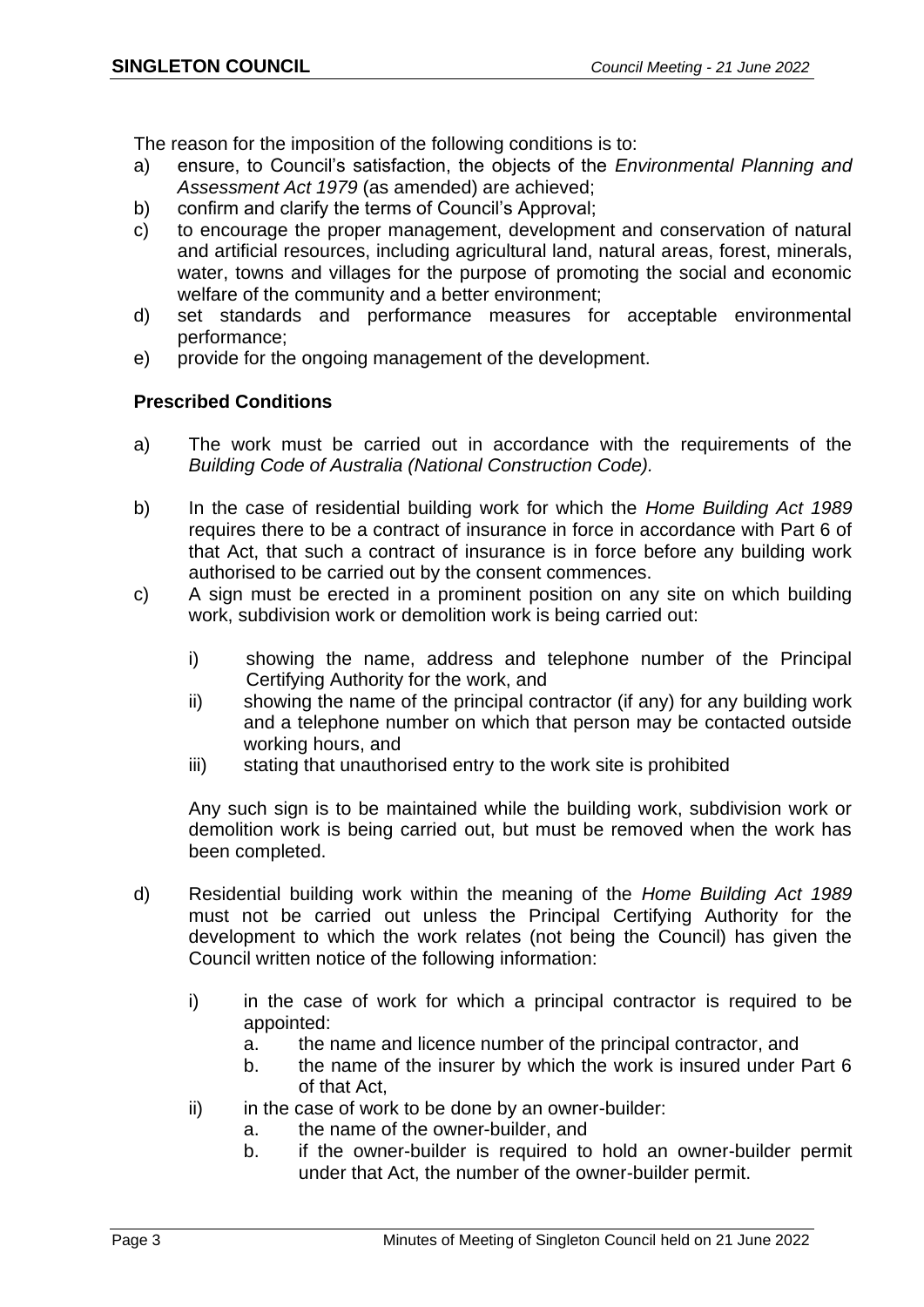If arrangements for doing the residential building work are changed while the work is in progress so that the information notified under (d) becomes out of date, further work must not be carried out unless the Principal Certifying Authority for the development to which the work relates (not being the Council) has given the Council written notice of the updated information.

## **Inspections**

The person having the benefit of the consent shall ensure that critical stage inspections are carried out and notify the Principal Certifying Authority (PCA) giving adequate notice of the time that each stage of the building/development is ready for inspection.

Note: Failure to have a critical stage inspection conducted by the PCA will constitute a breach of the *Environmental Planning and Assessment Act 1979*. Penalties may apply.

## **CONDITIONS OF CONSENT**

## **1. Approved Plans and Documentation**

The development consent incorporates this schedule of conditions and the plans referenced and stamped as follows:

| <b>Plans Prepared By: Verte Design and Drafting</b>   |                |          |             |  |
|-------------------------------------------------------|----------------|----------|-------------|--|
| Drawing Number   Issue<br>Name of Plan<br><b>Date</b> |                |          |             |  |
| <b>Site</b>                                           | A <sub>1</sub> | DA Rev 1 | 31 Jan 2019 |  |
| Proposed Floor   A3                                   |                | DA Rev 1 | 31 Jan 2019 |  |
| Plan                                                  |                |          |             |  |
| <b>Elevations</b>                                     | A4             | DA Rev 1 | 31 Jan 2019 |  |
| Elevations                                            | A5             | DA Rev 1 | 31 Jan 2019 |  |
| Landscaping                                           | A <sub>8</sub> | Da Rev 1 | 31 Jan 2019 |  |

Details of the development shown in the approved plans and documents referenced are altered in the manner indicated by:

- i) Any amendments made by Council on the approved plans or documents;
- ii) Any notes, markings, or stamps on approved plans or documents, and
- iii) Any conditions contained in this consent.

## **2. Construction Certificate, Principal Certifier & Notice Required**

In accordance with the provisions of Section 6.6 of the *Environmental Planning and Assessment Act 1979* construction works approved by this consent must not commence until:

- a) A Construction Certificate has been issued by the consent authority, Council or an accredited certifier; and
- b) A Principal Certifier has been appointed by the person having benefit of the development consent in accordance with Section 6.5 of the *EP&A Act 1979*; and
- c) If Council is not the Principal Certifier, notify Council no later than two (2) days before building work commences as to who is the appointed Principal Certifier;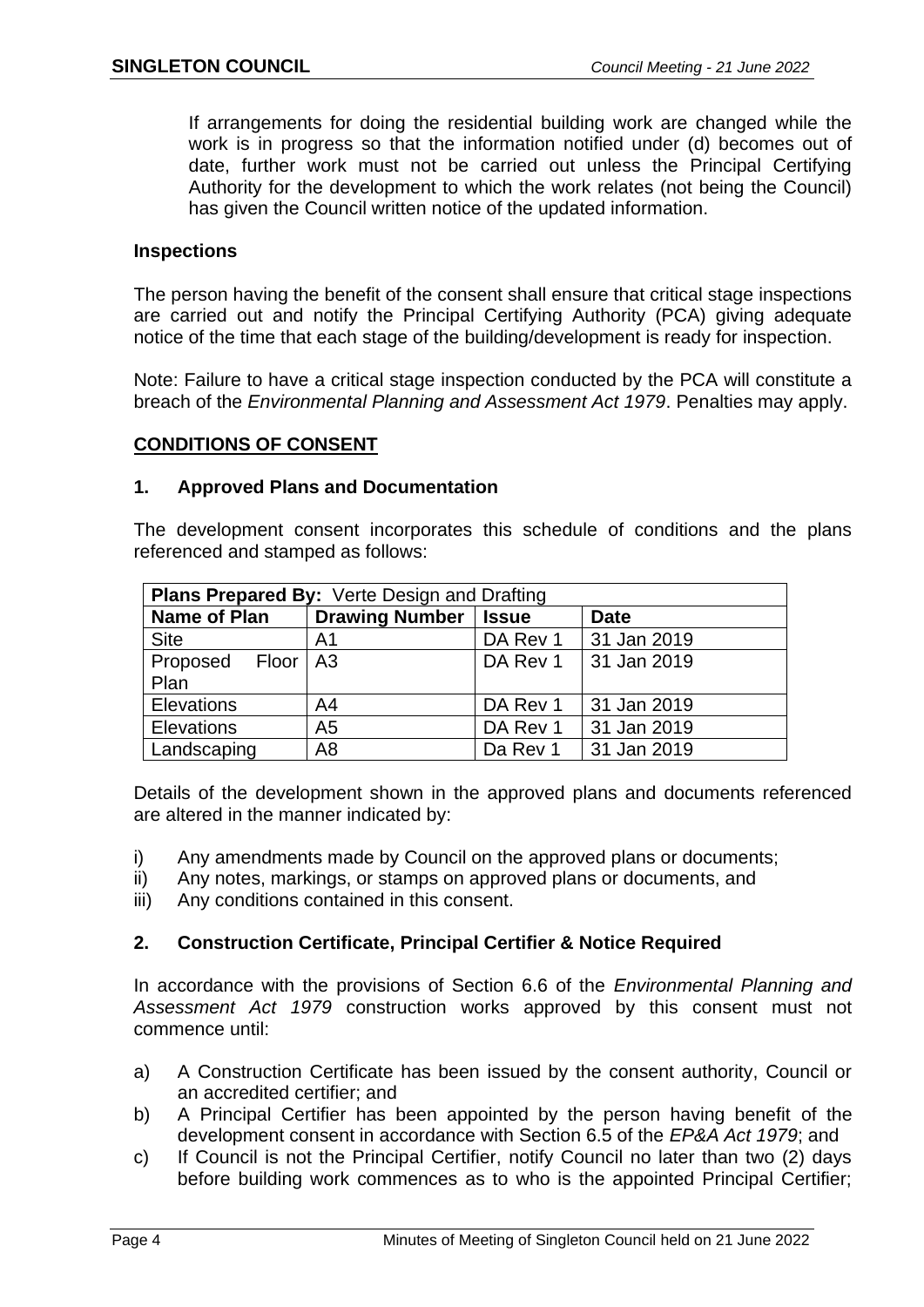and

d) At least two (2) days before commencement of building work, the person having benefit of the development consent is to notify Council as to the intention to commence building work.

## **3. Section 138 Approval**

Any work within a public road must be inspected and approved by Council under the *Roads Act 1993* as the Roads Authority, including the construction of access crossovers and tree removal. The applicant is to submit an application in order to obtain a permit with conditions prior to starting any works on the Council Road Reserve.

## **4. Plumbing and Drainage Works**

All plumbing and drainage works shall be carried out by a licensed plumber in accordance with the provisions of the *Plumbing and Drainage Act & Regulation 2011*, National Plumbing and Drainage Code AS/NZ 3500, and with the approval of Singleton Council being the Plumbing Regulator under delegation by NSW Fair Trading.

## **PRIOR TO THE ISSUE OF A CONSTRUCTION CERTIFICATE**

## **5. Approval of On-Site Sewage Management Application**

Prior to the issue of a Construction Certificate, an application under Section 68 of the *Local Government Act 1993* must be lodged and approved by Singleton Council for the proposed on-site sewage management system.

The application must be consistent with the on-site sewage management details approved under the development consent. Any significant variations to these details may impact on the viability of this development proposal and may require a Section 4.55, modification, under the *Environmental Planning and Assessment Act 1979* to be lodged with Council for further consideration.

## **6. Replacement Planting**

Prior to the issue of a Construction Certificate, trees requiring removal are to be quantified, and replaced at a ratio of 2:1 elsewhere on the property (the western end of the property is recommended).

The new trees are to be planted prior to existing trees being removed. The trees are to be species consistent with that being removed, namely Corymbia maculata (Spotted Gum), Eucalyptus mollucana (Grey Box) and/or Eucalyptus eugenoides (Thin-leaved Stringybark). Evidence of the above is to be provided to Council prior to issue of a Construction Certificate.

Thereafter, the planted trees should be maintained for a period of three (3) years, and replaced if necessary.

**Note:** A section 138 under the *Roads Act 1993* is required to undertake works,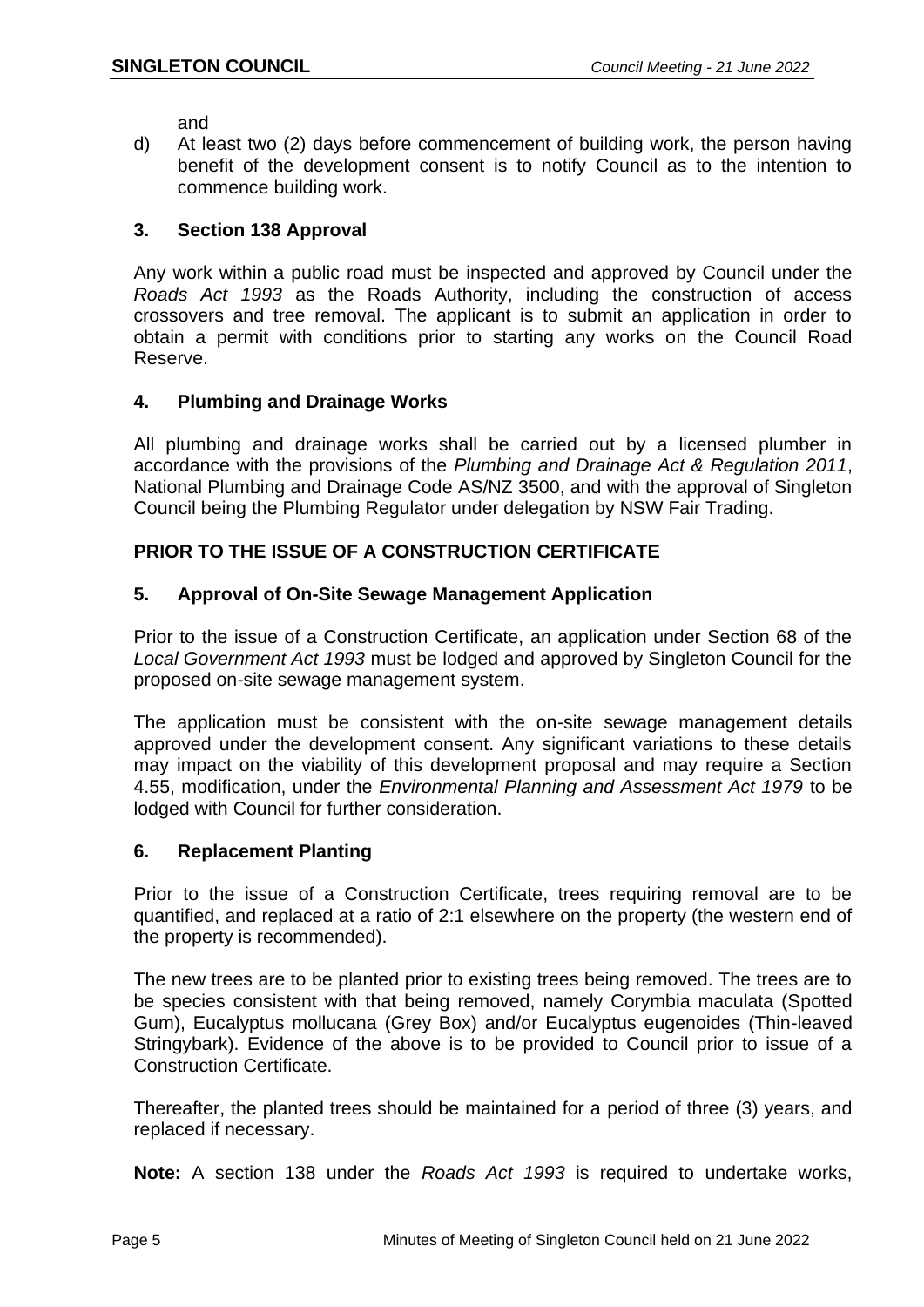including tree removal, within the road reserve.

## **7. Access for people with disabilities**

Prior to the issue of the Construction Certificate, the Principal Certifier shall be satisfied that access for people with disabilities from the public domain and all car parking areas on site to all tenancies within the building is provided. Compliant access provisions for people with disabilities shall be clearly shown on the plans submitted with the Construction Certificate. All details shall be provided to the Principal Certifier prior to the issue of the Construction Certificate. All details shall be prepared in consideration of the *Disability Discrimination Act 1992* and the relevant provisions of AS1428.1, AS1428.2, AS1428.4 and AS1735.12.

## **8. Section 7.11 contributions**

A monetary contribution pursuant to the provisions of Section 7.11 of the *Environmental Planning and Assessment Act 1979* and Councils s7.11 Contributions Plan (Rural Non-Residential Development) towards to provision of the following services prior to the issue of a Construction Certificate for the provision of Function Centre.

| Facility<br>Type/Fee Type               | Quick<br>Code | <b>Contributions Rate</b>                      | Number of<br>Lots/ET | <b>Amount Payable</b> |
|-----------------------------------------|---------------|------------------------------------------------|----------------------|-----------------------|
| <b>Bushfire</b><br><b>Services</b>      | 401           | \$3,484.00 per<br>\$200,000 of capital<br>cost |                      | \$6,968.00            |
| <b>Rural Roads</b>                      | 142           | \$2,459.00 per<br>equivalent dwelling          | 3.17                 | \$7,795.05            |
| Preparing and<br>Administering<br>Plans | 135           | \$167.00 per lot                               |                      | \$167.00              |

A copy of the Contributions Plan may be inspected at Council's Customer Service Section, Administrative Building, Cnr Queen and Civic Avenue, Singleton or can be accessed on Council's Website [www.singleton.nsw.gov.au.](http://www.singleton.nsw.gov.au/)

The amount of contribution payable under this condition has been calculated at 8/07/2019. This amount shall be indexed at the time of actual payment in accordance with the Consumer Price Index (CPI) as published by the Australian Bureau of Statistics.

## **9. Details of Design Food Premises**

The construction and fit-out of the food premises shall comply with all applicable legislation, regulation and standards including:

- a) *Food Act 2003*
- b) Food Regulation 2015
- c) Food Standards Code 2003
- d) AS 4674 for Design, Construction and Fit-out of Food Premises
- e) AS 1668.2-2002 The use of ventilation and air conditioning in buildings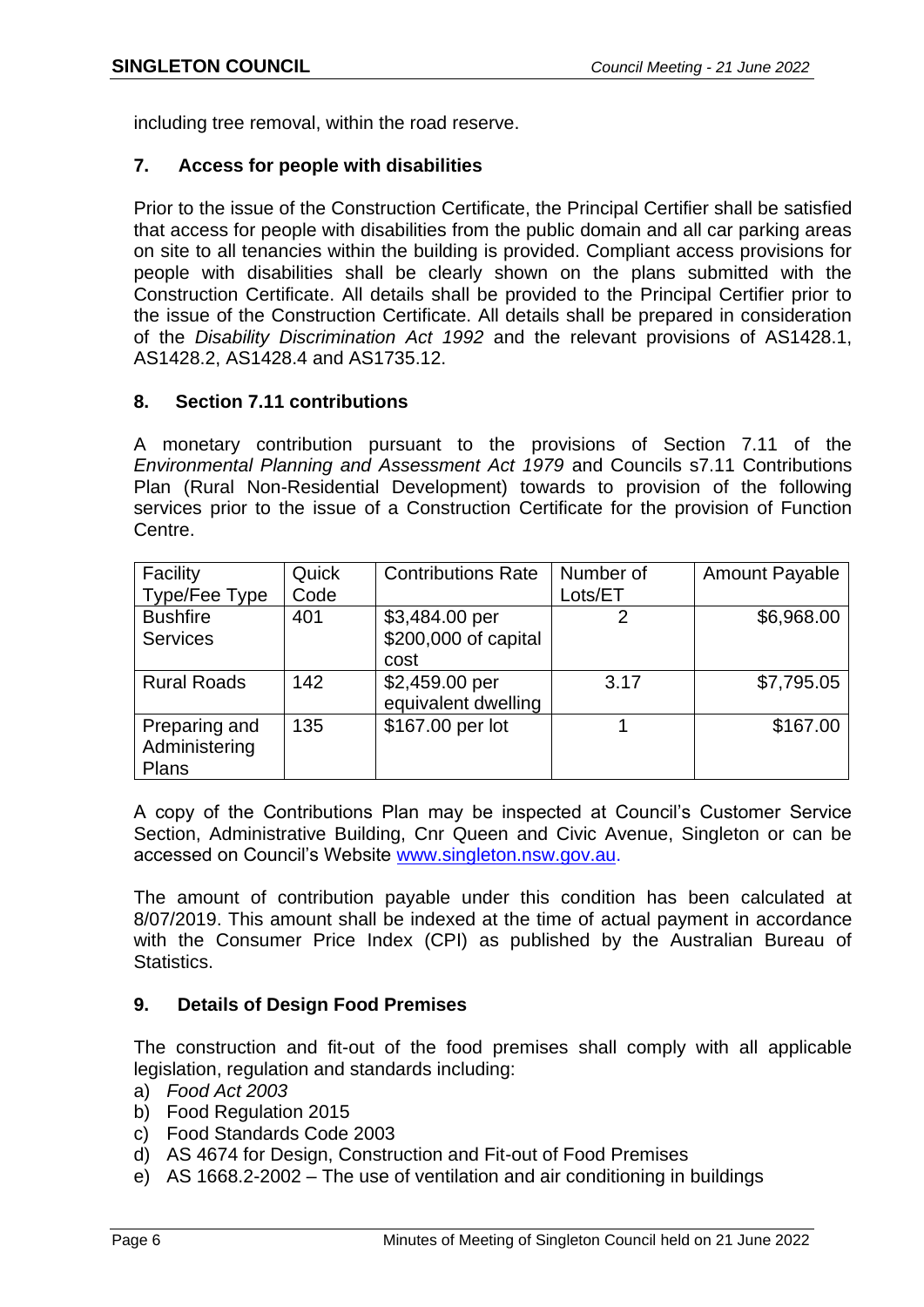f) Building Code of Australia (BCA)

Details of compliance are to be included in the plans and specifications for the Construction Certificate to the satisfaction of the Certifying Authority.

## **10. Construction Drawings – Earthworks**

Prior to the issue of a Construction Certificate, earthwork construction drawings are to be submitted to the PCA for approval. All earthworks are to be constructed in accordance with Australian Standard 3798-2007, "Guidelines on Earthworks for Commercial and Residential Developments".

Any alterations to existing surface levels on the site shall be undertaken in such a manner as to ensure that no additional surface water is drained onto or impounded on adjoining properties. If engineered fill is to be placed on the site, it shall be placed in accordance with Council's Development Engineering Specifications and *Australian Standard AS 3798 'Guidelines on Earthworks for Commercial and Residential Developments'*.

The finished level of any building area shall be designed to ensure a minimum surface grading of 1.5% oriented in the direction of the drainage system designed to cater for its catchment.

(**Note:** Refer to Singleton Development Engineering Design specificationdocumentation section for detailed drawing requirements).

## **11. Topsoil and Stockpile Material**

Prior to release of a Construction Certificate, details of topsoil removal and stockpiling locations shall be submitted to the Principle Certifying Authority for approval.

Topsoil shall only be stripped from approved areas and shall be stockpiled for re-use during site rehabilitation and landscaping. Stockpiles of topsoil, sand, aggregate, spoil or other material stored on the site that is capable of being moved by running water shall be stored clear of any drainage line or easement, natural watercourse, footpath, kerb, and/or road surface. Suitable sediment and erosion control devices shall be installed prior to the stockpile being created. The stockpile shall be treated so its surface is erosion resistant to wind and water action.

## **12. Drainage Design**

Prior to the issue of a Construction Certificate the applicant shall submit details of stormwater disposal with supporting calculations for the development to the Principal Certifier for approval.

The stormwater design is to be designed in accordance with Singleton Development Engineering design specifications and the applicant shall demonstrate that the development will not increase the limits of upstream and downstream flooding for floods over the range of 1 in 1 year to the 1 in 100 year Average Recurrence Interval (ARI) storm events by the inclusion of on-site stormwater detention controls.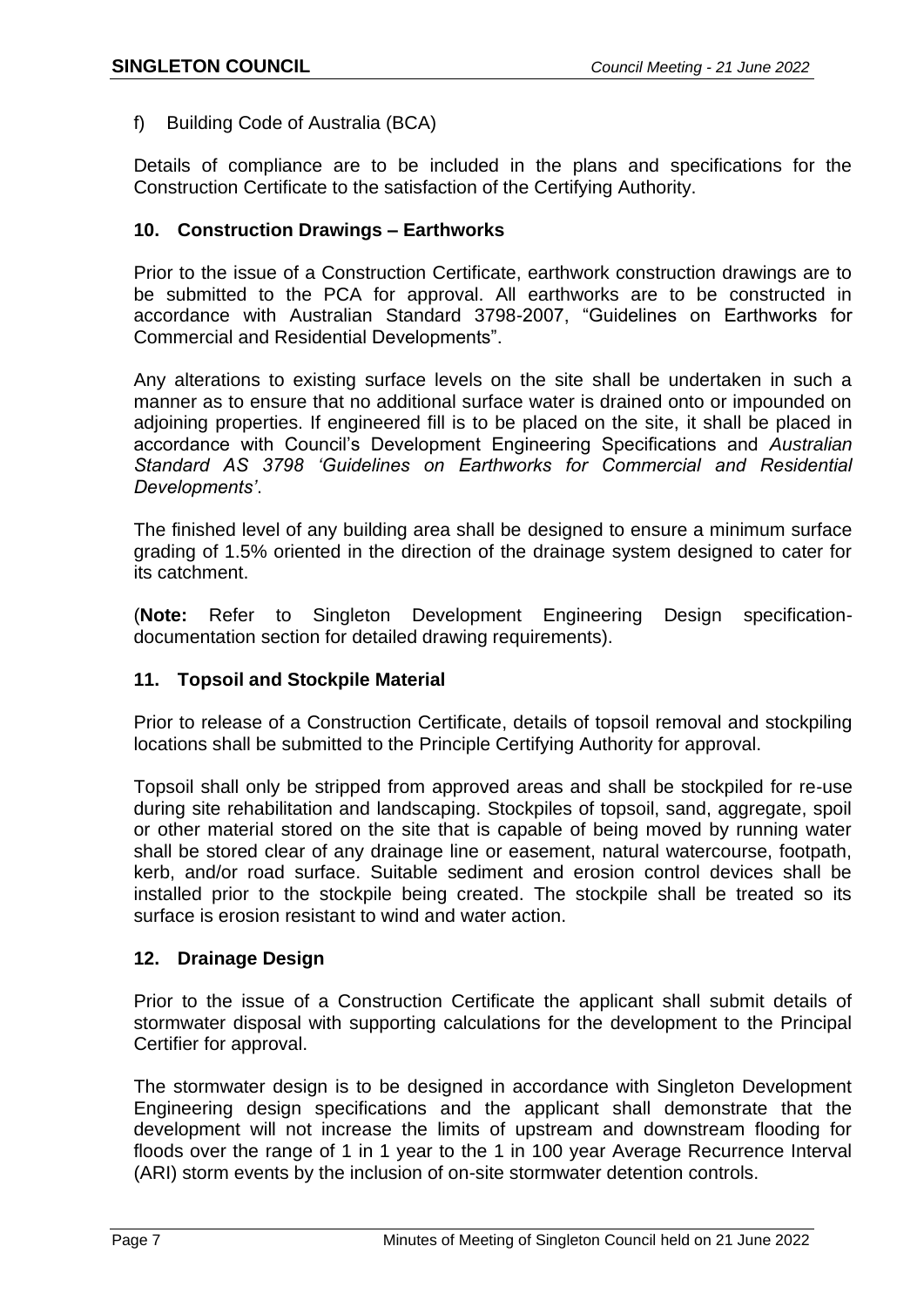Additionally, the provision of a water quality control system to treat stormwater runoff from the development as outlined in Council's DCP water quality performance guidelines and Stormwater Management strategy shall be included.

## **13. Sediment and Erosion Control Plan**

Prior to the issue of a Construction Certificate, a sediment and erosion control plan is to be submitted and approved by the nominated Principal Certifier*.* 

The sediment and erosions control plan shall be prepared in accordance with Council's Development Engineering Specifications and Landcom's 'Soil and Construction – Managing Urban Stormwater – Current edition.

## **PRIOR TO THE COMMENCEMENT OF WORKS**

## **14. Notice of Commencement**

At least 48 hours prior to the commencement of any development (including demolition, excavation, shoring or underpinning works), a notice of commencement of building or subdivision work form and appointment of the Principal Certifier form shall be submitted to Council.

## **15. Building Waste**

Prior to any construction work commencing, containment of building waste materials shall be provided within the boundaries of the building site, above natural or excavated ground level, by a screened area of silt stop fabric or shade cloth, having minimum dimensions of 2.4 x 2.4 x 1.2 metres high OR equivalent size waste disposal bin.

The enclosure or bin shall be maintained for the term of the construction to the completion of the development.

The enclosure or bin shall be regularly cleaned to ensure proper containment of the building wastes generated on the site.

Appropriate provision is to be made to prevent wind-blown rubbish escaping from the containment.

## **16. Service Relocations**

The registered proprietor of the land shall be responsible for all costs incurred in the necessary relocation of any services affected by the required construction works. Council and other service authorities should be contacted for specific requirements prior to commencement of any works.

## **17. Sediment and Erosion Control**

The control of erosion and the prevention of silt discharge into drainage systems and waterways will be necessary in accordance with Council's Development Engineering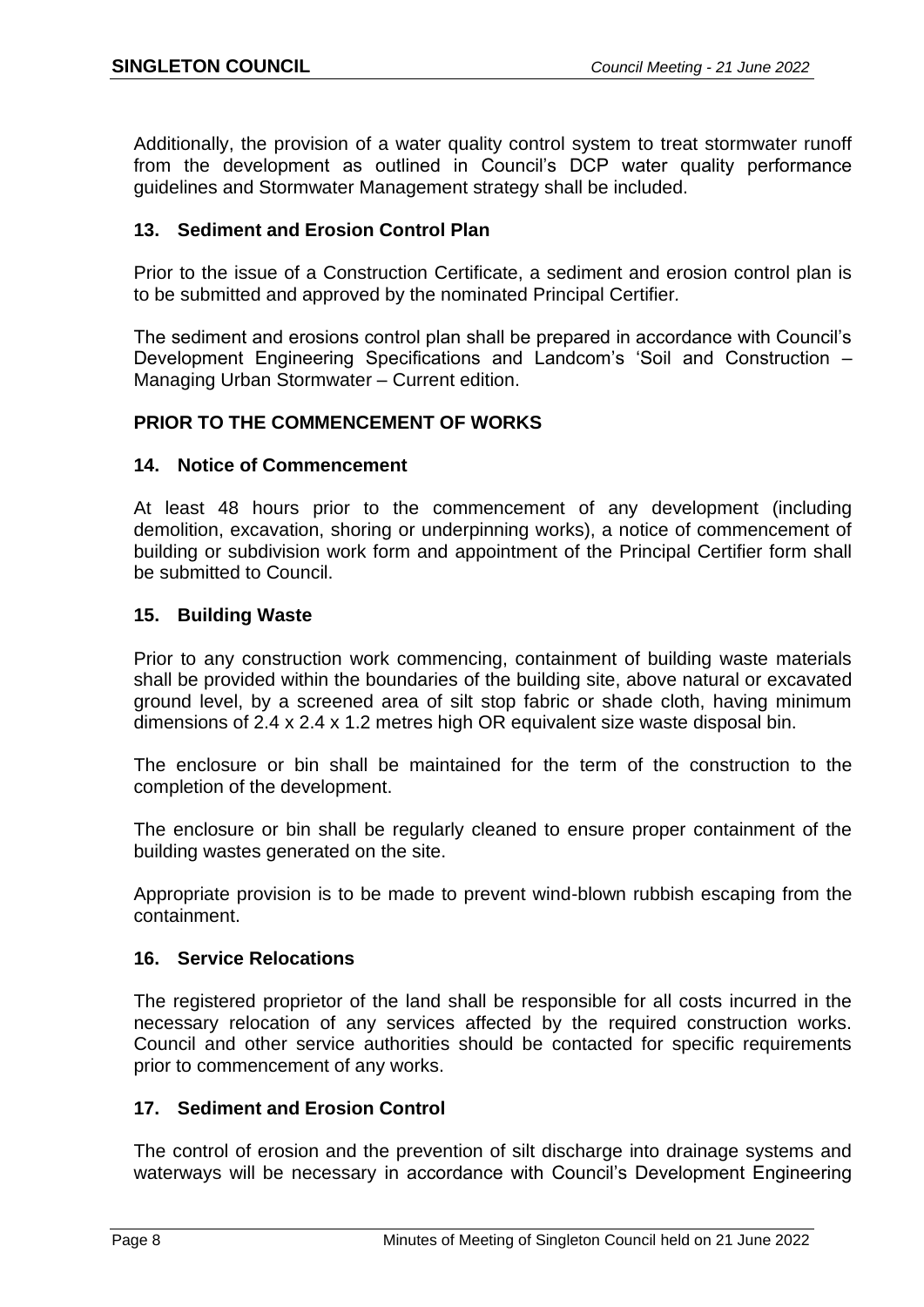Specifications, Landcom's 'Soil and Construction – Managing Urban Stormwater - Current edition. Sediment and erosion control measures are to be implemented prior to the commencement of any earthworks and shall be maintained until satisfactory completion and restoration of site earthworks, including revegetation of all exposed areas.

## **18. Temporary Closet Requirements**

A temporary closet shall be provided on site from the commencement of building work. No inspections will be made until the closet is installed.

A temporary closet shall be:-

- a) A water closet connected to the sewerage system to Council approval; or
- b) A water closet connected to an approved septic tank; or
- c) A chemical closet supplied by a contractor approved by Council.

## **DURING WORKS**

## **19. Noise – Construction Sites**

The operating noise level of construction site operations, including machinery, plant and equipment when measured at any affected premises, shall be evaluated and comply with the requirements of the NSW Office of Environment and Heritage publication "Interim Construction Noise Guideline" July 2009.

## Approved Construction Times

The approved hours for construction of this development are:

Monday to Friday - 7.00am to 6.00pm. Saturday – 8.00am to 1.00pm.

No construction work shall take place on Sundays or Public Holidays.

## **20. Waste Management**

Rubbish generated from the development is to be suitably contained on site at all times. No rubbish shall be stockpiled in a manner which facilitates the rubbish to be blown off site.

## **21. Building Materials On-Site**

All building materials, plant and equipment are to be placed on the building site. Building materials, plant and equipment (including water closets), are not to be placed on footpaths, roadways, public reserves, etc.

## **22. Earthworks**

All earthworks carried out as part of the development are to be constructed in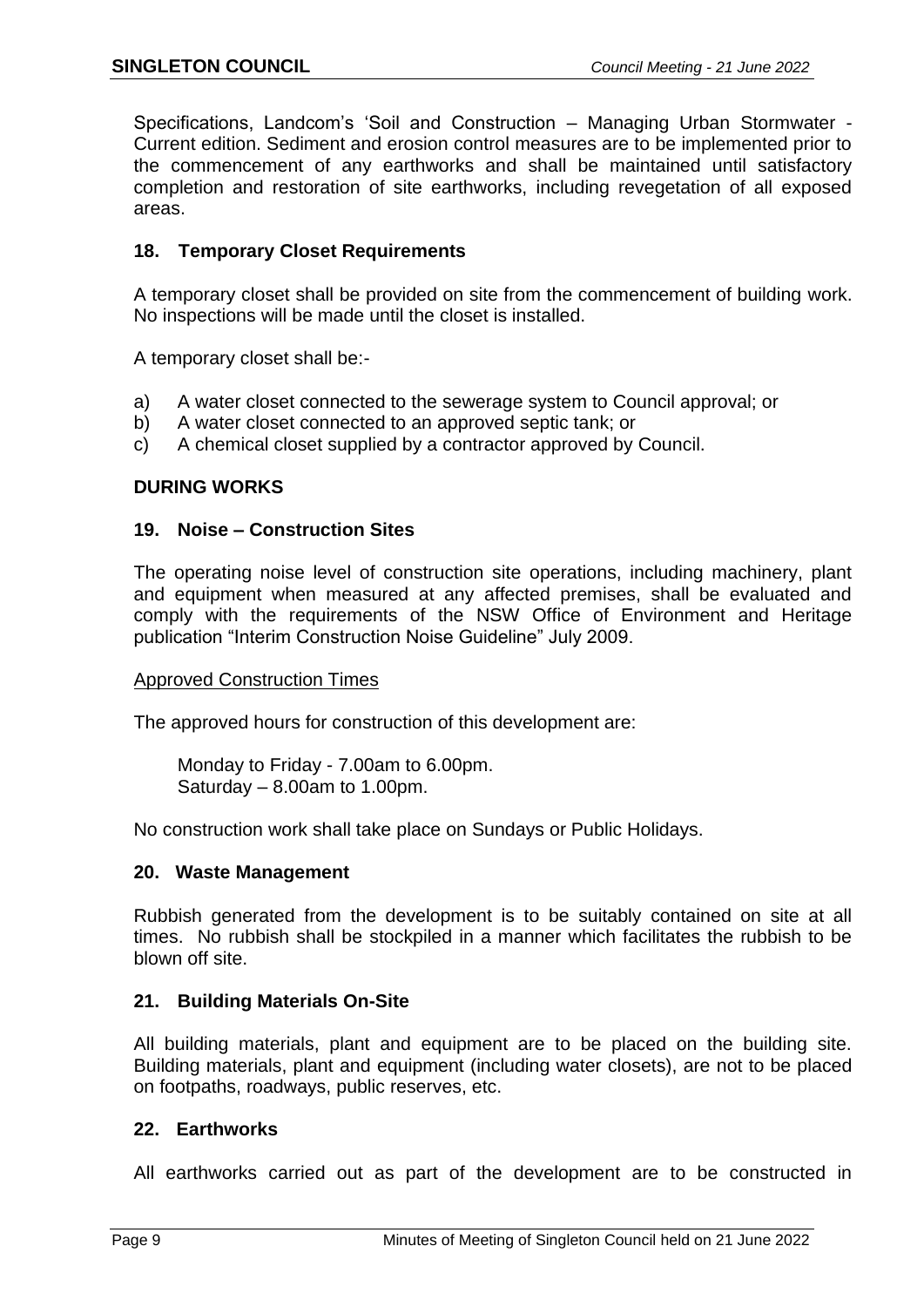accordance with Australian Standard 3798-2007, 'Guidelines on Earthworks for Commercial and Residential Developments'.

## **23. Dust Suppression**

During the extraction, removal, and transportation of material associated with the works, the person having the benefit of the consent shall ensure that airborne dust is contained within the work site or transport vehicles, and does not impact on the amenity of the surrounding environment.

Effective environmental controls and practices shall be implemented and maintained to the satisfaction of Council and/or the Principal Certifier.

## **24. Inspection Requirements for Sanitary Drainage**

The applicant shall ensure that Council, being the Plumbing Regulator under delegation by NSW Fair Trading, has been requested to and carried out inspection of the works at the following stages of construction:

- a) Internal drainage lines before the floor is laid, or concrete placed.
- b) Stackwork before being covered.
- c) External drainage lines before backfilling of the trenches.
- d) Final on completion of all sanitary plumbing to drainage work.

Requests for inspections may be made either by telephone (02) 6578 7290 or in person at the Customer Services Counter.

Inspection requests are subject to the following:-

- a) Applicants are required to nominate the relevant Notice of Work and address prior to the inspection request being granted.
- b) Clerical staff only will receive all requests for inspections.
- c) Where work is not prepared, ready for inspection, applicants will be required to re-book inspections through the Customer Service Centre for the next available day and a re-inspection fee may be charged.
- d) Inspections must be received before 3.30 pm on the working day prior to when the inspection is required.
- e) Inspections within the township of Singleton will generally be carried out as AM or PM inspections.

## **25. Stormwater Disposal**

Immediately after completion of any roof, a disposal system shall be installed which disposes of the stormwater without causing any adverse environmental impacts.

## **PRIOR TO THE ISSUE OF AN OCCUPATION CERTIFICATE**

## **26. Occupation Certificate**

The building shall not be occupied or used until an Occupation Certificate has been issued by the Principal Certifier.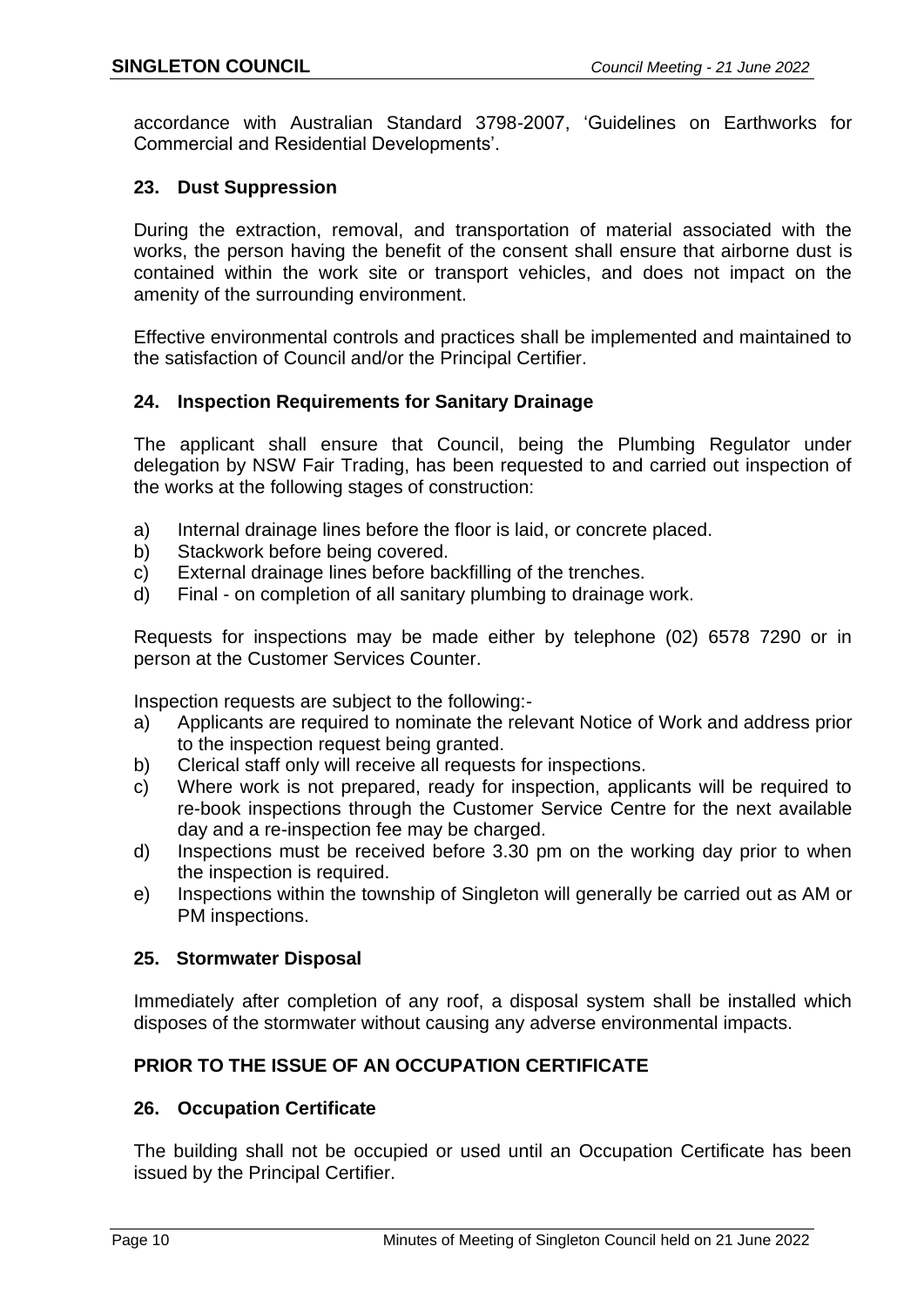Please be advised that Section 6.10 of the *Environmental Planning and Assessment Act 1979* prevents the Principal Certifier from issuing an Occupation Certificate until all conditions of Development Consent have been completed.

## **27. Driveway Access**

Prior to issue of an Occupation Certificate, the driveway access to the property boundary shall include an all-weather suitably drained 2 coat bitumen sealed surface. The driveway access is to be designed and constructed in accordance with Council Development Engineering design and construction specifications.

**Note:** This work within the road reserve will required a Section 138 application.

## **28. Fire Safety Certificate**

A Final Fire Safety Certificate must be obtained in accordance with Part 9, Division 4 of the Environmental Planning and Assessment (Amendment) Regulation 2000, prior to the issue of an Occupation Certificate for the building.

A copy of the Fire Safety Certificate and Fire Safety Schedule must be:

- a) Forwarded to Singleton Council;
- b) Forwarded to the Commissioner of NSW Fire and Rescue; and
- c) Prominently displayed in the building

## **29. Effluent Disposal**

Prior to the issue of an Occupation Certificate, the on-site sewage management system shall be completed and an "Approval to Operate" issued, pursuant to Section 68 of the *Local Government Act 1993,* by Council.

## **30. Inspection by Council – Food Safety**

Prior to the issue of an Occupation Certificate, Council must conduct an inspection of the final fit-out to ensure satisfactory compliance with relevant food safety requirements. Confirmation of compliance to be provided to the PCA.

A fee may be charged for this inspection in accordance with Council's Fees and Charges.

## **31. Damage Caused During Construction**

Prior to issue of an Occupation Certificate, the applicant will repair any damage to a public road or associated structures such as kerb and gutter, drains, footpath and utility services caused as a consequence of the development works. Any remediation work is to be completed to Council's satisfaction.

## **32. Loading areas and car parking**

Prior to the issue of an Occupation Certificate, construction of all loading areas is to be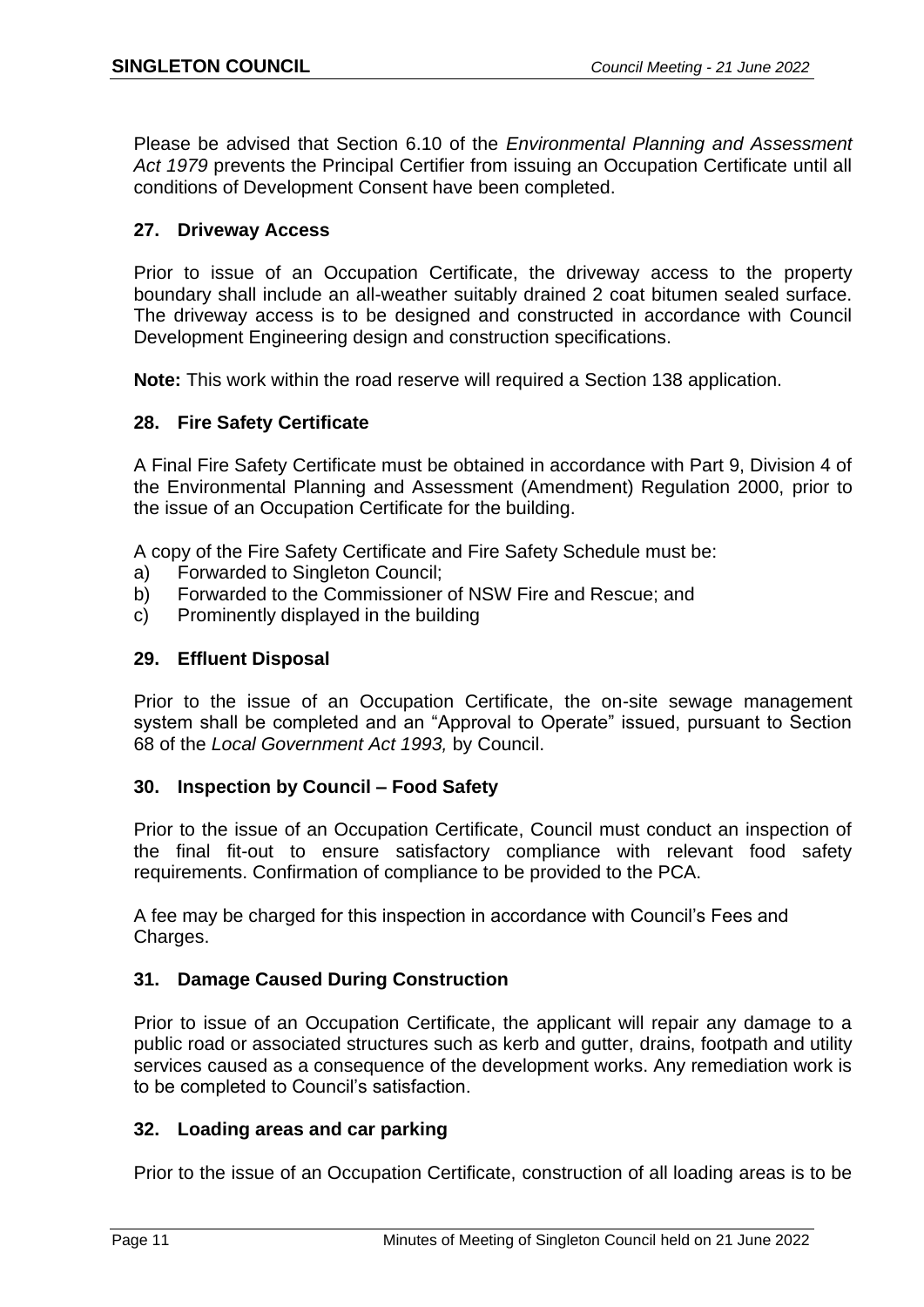completed.

Prior to the issue of an Occupation Certificate, construction of all nineteen (19) parking spaces are to be completed. The accessible parking space is to be constructed to the requirements of Australian Standard 2890.6 – 2009 – Off-street parking for people with Disabilities.

## **33. Proximity of Cut and Fill**

Prior to the issue of an Occupation Certificate the cut and/or fill shall extend for a minimum of one metre clear of the building and the finished ground shall slope away from the building with a minimum fall of 50mm over the first metre.

## **PRIOR TO COMMENCEMENT/USE**

## **34. Quality Assurance Program**

Food premises that use water from a private water supply must submit a Quality Assurance Program to NSW Health to meet the requirements of the *Public Health Act 2010* and *Public Health Regulation 2012.*

## **35. Food Business Update Form**

Prior to commencement of food business operations, the proprietor must notify Council of its business details on the "*Food Business Update Form*".

## **ONGOING USE**

## *Condition 36 has been amended as shall read as follows.*

## **36. Hours of Operation**

The function centre is permitted to operate between the following hours:

- 8.00am to 10.00pm Sunday, Tuesday, Wednesday and Thursday; and
- 8.00am to 11.00pm Friday, Saturday and notwithstanding the above, the day immediately before a public holiday.

These timeframes exclude set-up and clean-up, before and after a function.

All patrons must vacate the site within thirty (30) minutes of the conclusion of the function.

Additionally, amplified noise shall not be audible beyond the boundary of the premises after:

- 9:00pm Sunday, Tuesday, Wednesday and Thursday; and
- 10:30pm Friday, Saturday and notwithstanding the above, the day immediately before a public holiday.

## **36. Hours of Operation**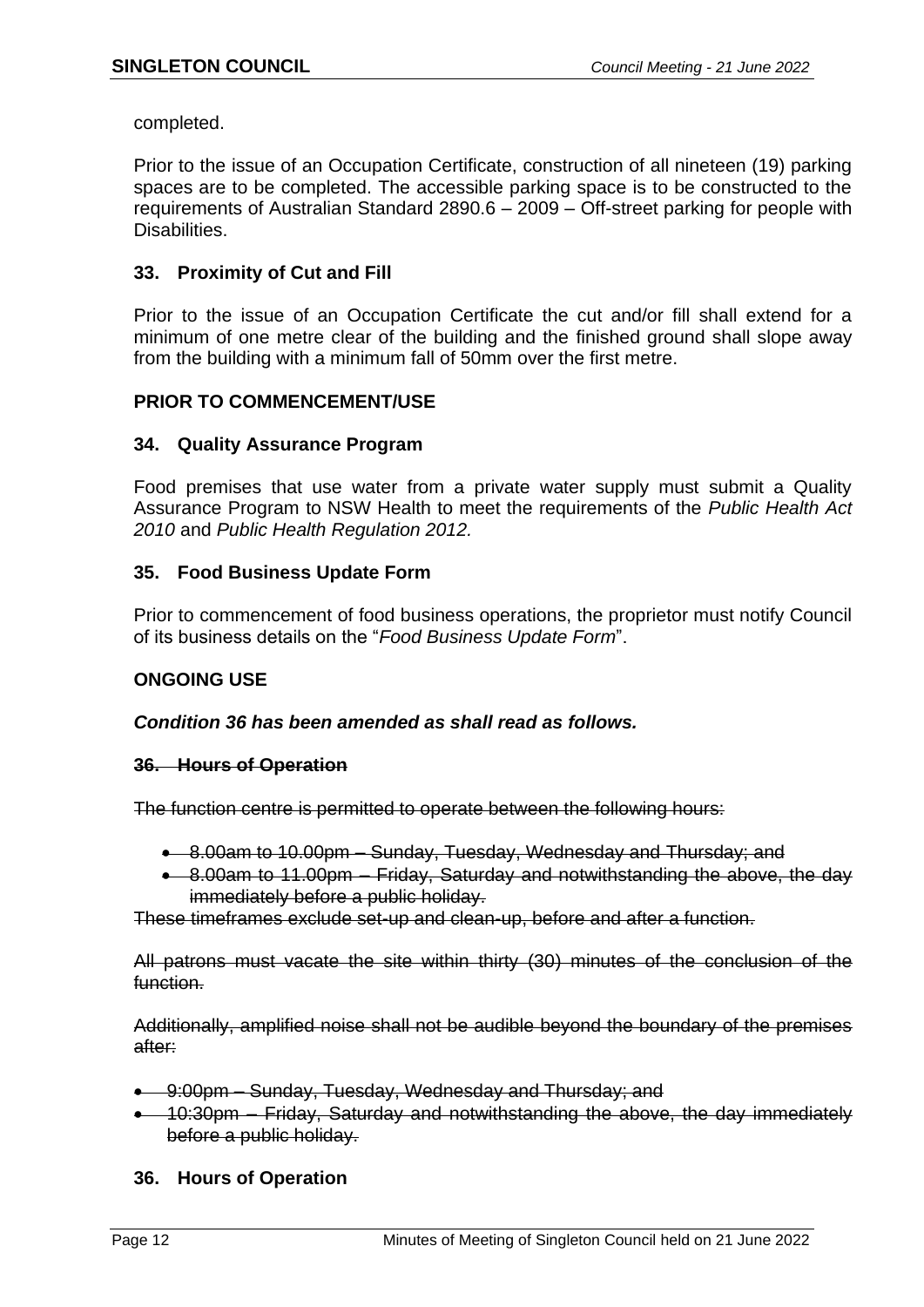The function centre is permitted to operate between the following hours:

- 8:00am to **10:30pm** Sunday, **Monday**, Tuesday, Wednesday and Thursday; and
- 8:00am to **11:00pm** Friday, Saturday and notwithstanding the above, the day immediately before a public holiday.

These timeframes exclude set-up and clean-up, before and after a function.

All patrons must vacate the site within thirty (30) minutes of the conclusion of the function.

Additionally, amplified noise shall not be audible beyond the boundary of the premises after:

- 10:00pm Sunday, Monday, Tuesday, Wednesday and Thursday; and
- 10:30pm Friday, Saturday and notwithstanding the above, the day immediately before a public holiday.

## **37. Maximum attendance**

No more than 150 patrons shall be permitted to attend each function.

## *Condition 38 has been amended as shall read as follows;*

## **38. Acoustic Measures**

The development shall operate in accordance with the Acoustic Assessment, prepared by Spectrum Acoustics, dated February 2019.

In accordance with the acoustic assessment, all functions are to be wholly contained within the function centre building. Additionally, food stalls and vans are not to operate in conjunction with any function.

The person/s having benefit of the consent, or their appointed delegate, shall be present on-site at all times to monitor noise during functions.

## *38. Acoustic Measures*

The development shall operate in accordance with the Acoustic Assessment, prepared by

Spectrum Acoustics, dated February 2019.

In accordance with the acoustic assessment, all functions are to be wholly contained within the function centre building **with all external doors to remain closed during an event**.

Additionally, food stalls and vans are not to operate in conjunction with any function. The person/s having benefit of the consent, or their appointed delegate, shall be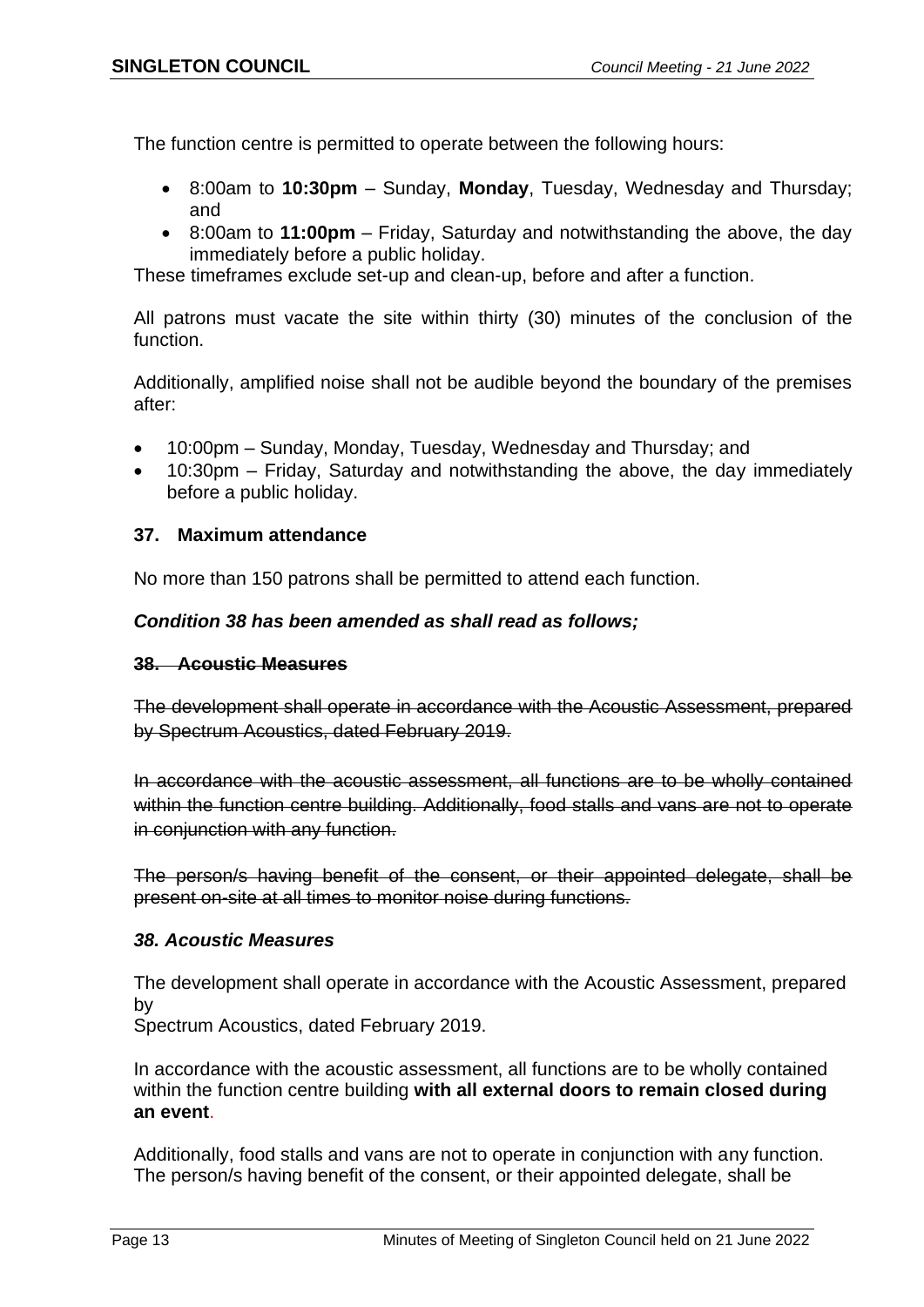present on-site at all times to monitor noise during functions.

## **39. Plan of Management**

The Plan of Management shall be kept current and enforced by the person/s having benefit of the consent, or their appointed delegate, throughout the life of the development. Conditions separately stated in this consent shall prevail where inconsistencies arise with the Plan of Management.

The Plan of Management must include a register of complaints to be created and retained including;

- the date and time, where relevant, of the complaint;
- the means by which the complaint was made (telephone, mail, email or in person);
- any personal details of the complainant that were provided, or if no details, a note to that effect;
- the nature of the complaint;
- any action taken by the contact person in relation to the complaint including any follow-up; and
- if no action was taken by the contact person, the reason(s) why no action was taken.

A copy of the complaints register shall be made available to Council with twenty-four (24) hours of a request.

#### **40. Waste Management**

Waste shall be removed at regular intervals to appropriate locations and must not under any circumstances be allowed to accumulate on site.

Waste handling facilities shall be provided so that:

- stored waste does not create offence by emission of dust, leachate, odour, unsightliness or an environment suitable for vermin;
- putrescible waste is stored in shaded, ventilated, waterproof and vermin-proof conditions;
- storage containers will be conveniently located both for the user and the waste collector;
- storage containers will be readily manoeuvred from the waste storage area to the collection vehicle; and
- lids for the storage containers will prevent entry of water and be of light weight material or such construction as to be readily operated by the user.

## **41. Potable Water Supply at Food Premises**

The premises shall have an adequate supply of potable water for the use in any activity involved in food preparation, personal hygiene, cleaning and sanitising.

## **42. Driveways to be Maintained**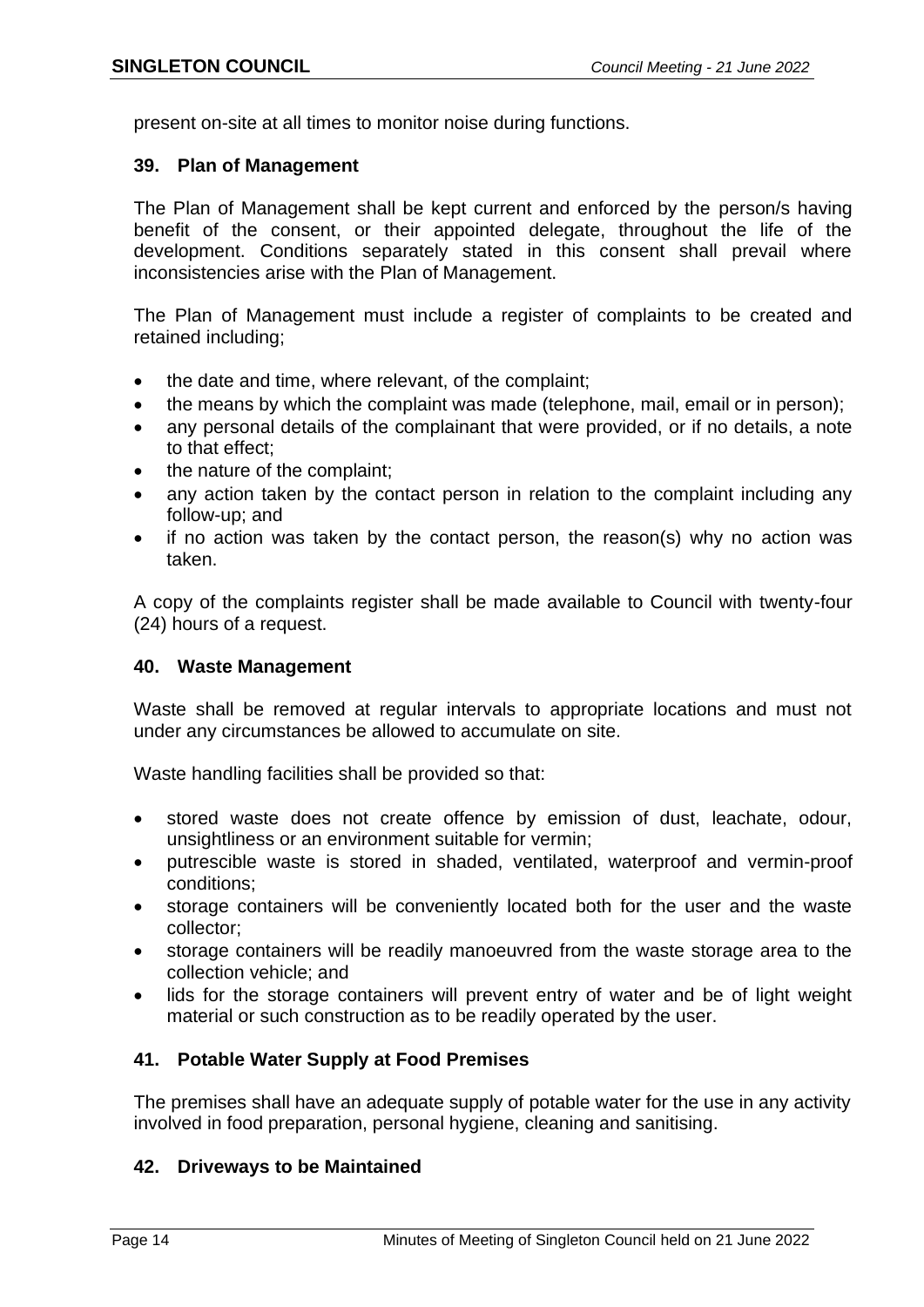All access crossings and driveways shall be maintained in good order for the life of the development**.**

## **43. Site Management**

The premises are to be maintained in a safe and tidy manner at all times to the satisfaction of Council.

## **44. Landscaping**

Landscaping shall be maintained in accordance with the approved plan in a healthy state, and in perpetuity, by the existing or future owners and occupiers of the development.

If any of the vegetation comprising the landscaping dies or is removed, it is to be replaced with vegetation of the same species and similar maturity as the vegetation which has died or was removed.

## **45. Outdoor Lighting**

All outdoor lighting must not detrimentally impact upon the amenity of other premises and adjacent dwellings and road reserve, and must comply with, where relevant, *AS 1158.3:2005 Lighting for roads and public spaces – Pedestrian Area (Category P) lighting – Performance* and design requirements and *AS 4282:1997 Control of the obtrusive effects of outdoor lighting.*

## **46. Car Parking**

Car parking must be wholly contained within the lot boundaries at all times. Car parking in association with development on the site is expressly prohibited on Old North Road.

## **ADVICE**

## **a. "Dial Before You Dig" Dial 1100**

Before any excavation work starts, contractors and others should phone the "Dial Before You Dig" service to access plans/information for underground pipes and cables. [www.dialbeforeyoudig.com.au](http://www.dialbeforeyoudig.com.au/)

## **b. Plumbing and Drainage Work**

All plumbing and drainage works shall be carried out by a licensed plumber in accordance with the provisions of the National Plumbing and Drainage Code AS 3500, the *Plumbing and Drainage Act & Regulations, 2011* and Singleton Council or Hunter Water Corporation, where applicable.

## **c. Termite Proofing**

The building must be protected and maintained against attack from subterranean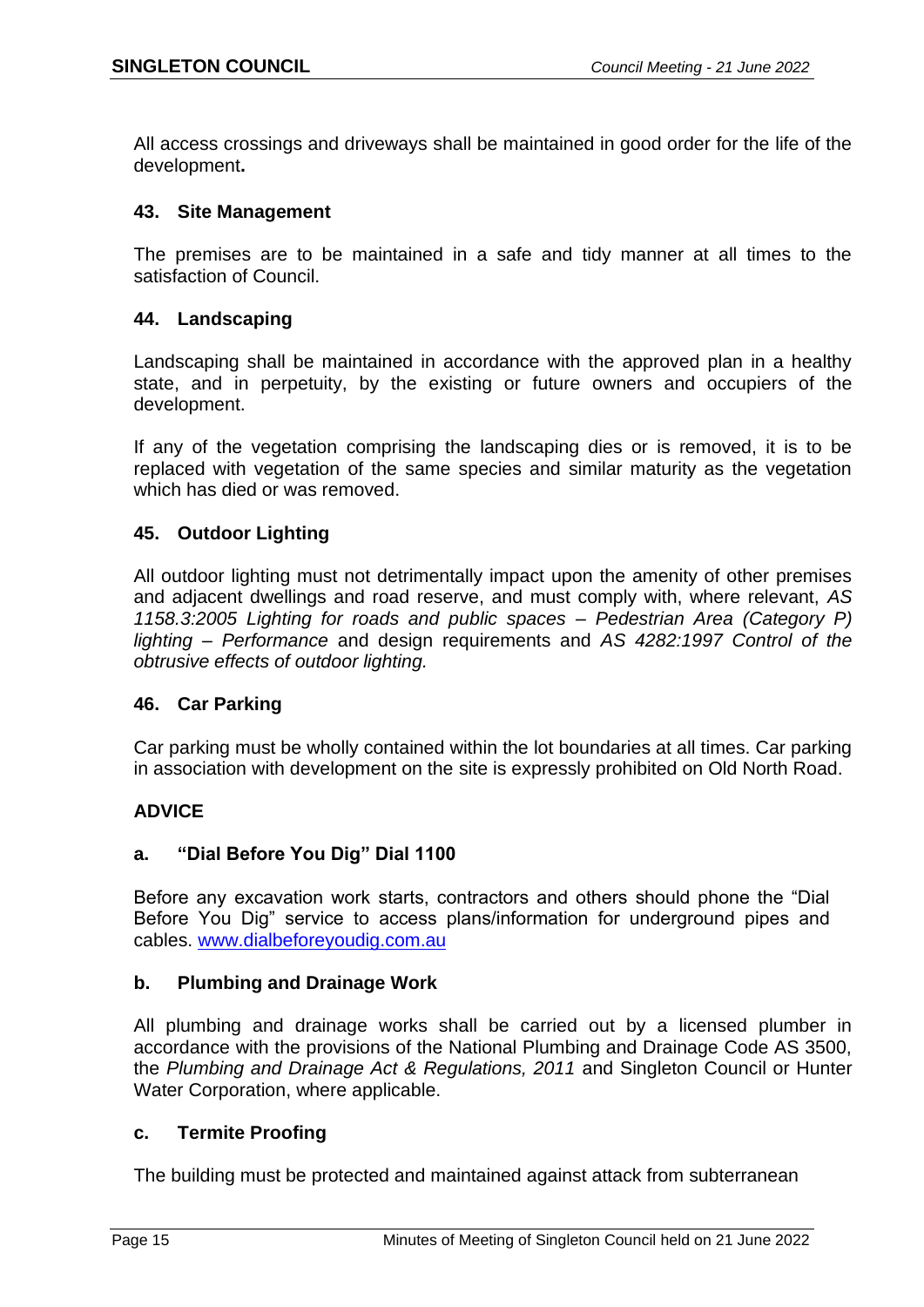termites in accordance with AS 3660.1.

#### **d. Site Contamination Issues During Construction**

Should any new information come to light during demolition or construction works which has the potential to alter previous conclusions about site contamination, Council must be immediately notified by the applicant, and works must cease. Works must not recommence on site until approval is granted by Council.

#### **e. Other Approvals and Permits**

The applicant shall apply to Council for all necessary permits including crane permits, road opening permits, hoarding or scaffolding permits, footpath occupation permits, and/or any other approvals under *Section 68 (Approvals)* of the *Local Government Act, 1993* or *Section 138 of the Roads Act, 1993*.

## **CARRIED**

*Upon being put to the meeting, the motion was declared carried. For the Motion were Crs S Moore, G Adamthwaite, T McNamara, D Thompson, S George, T Jarrett and M McLachlan Total (7). Against the Motion were Crs V Scott and H Jenkins Total (2). Absent from the meeting was Cr B Charlton Total (1).*

*General Manager's Report (Items Requiring Decision)*

# **GM36/22 Minutes - Mount Thorley Warkworth Voluntary Planning Agreement Community Committee -**

#### **05/05/2022 FILE:22/00036**

The Mount Thorley Warkworth Voluntary Planning Agreement (MTW VPA) Community Committee held its meeting on 5 May 2022. The minutes were provided for Council's consideration.

95/22 **MOVED** Cr V Scott that Council:

- 1. Note the minutes of the MTW VPA Community Committee held on 5 May 2022.
- 2. Adopt the following recommendations made by the MTW VPA Community Committee, allocating \$115,000 from the Mount Thorley Warkworth VPA reserve funds:
	- 5.1 (viii) Bulga Community Centre The Committee recommended to Council that \$85,000 be allocated to the improvement works.
	- 5.3 Bulga Stock Reserve The Committee note the update for the site and recommend to Council that an allocation of up to \$30,000 be made for the Ecological Restoration Plan.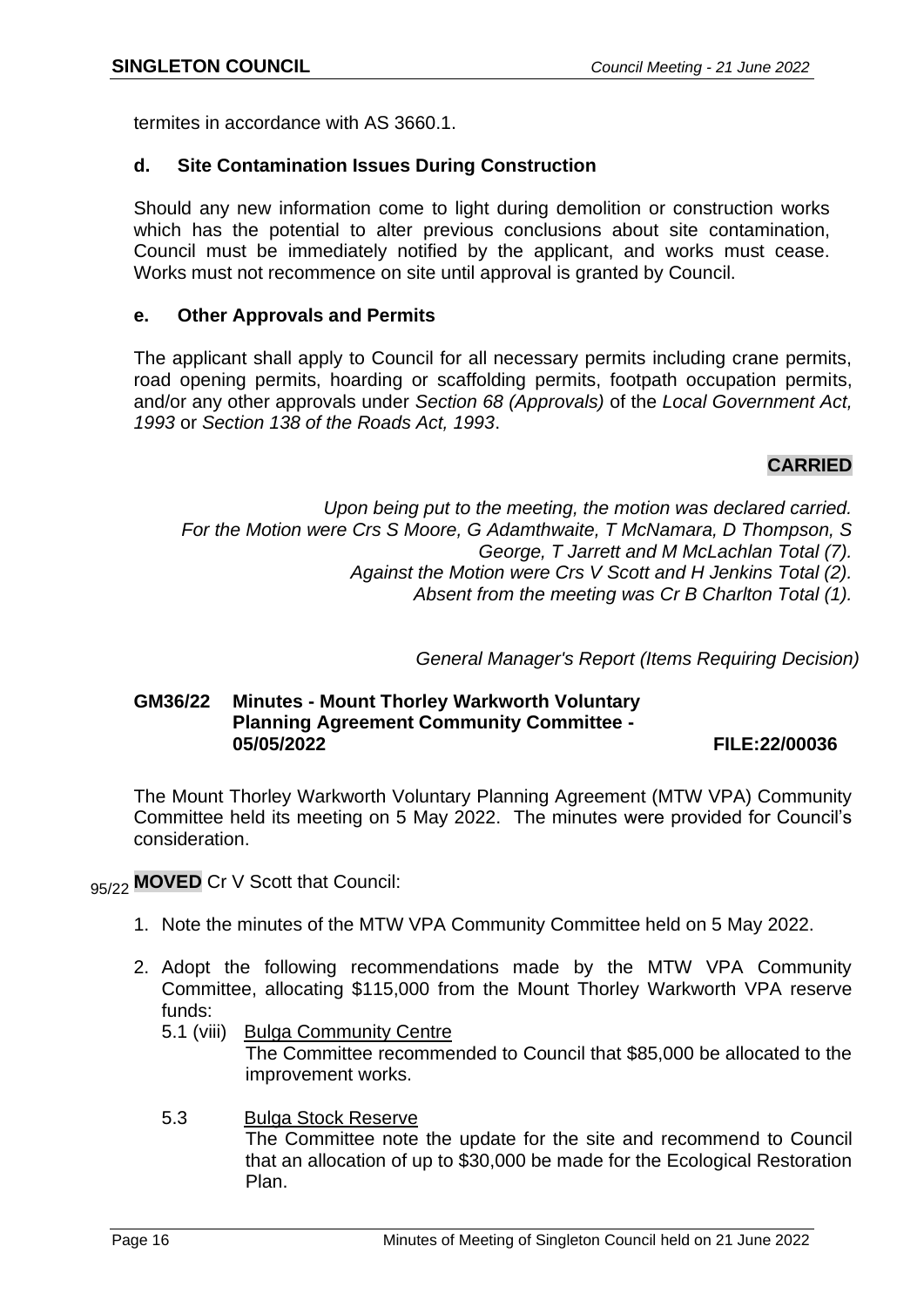- 3. That Council defer consideration of the following items until a ruling on appropriate funding from MTW VPA intended for Bulga Village can be sought from the Department of Planning & Environment and the Office of Local Government:
	- Item 5.2 Bulga Milbrodale Equestrian Centre Feasibility Study as recommended by the MTW VPA Community Committee on 5 May 2022.
	- Item 5.5 Baiame Cave Access as recommended by the MTW VPA Community Committee on 5 May 2022.

Additional project nomination for the allocation of \$4,480.64 for the installation of a public wi-fi network at Bulga Hall.

The **MOTION LAPSED** as no seconder was received.

**MOVED** Cr D Thompson **SECONDED** Cr S George that Council:

- 1. Note the minutes of the MTW VPA Community Committee held on 5 May 2022.
- 2. Adopt the following recommendations made by the MTW VPA Community Committee, allocating \$264,480.64 from the Mount Thorley Warkworth VPA reserve funds:
	- 5.1 (vii) Bulga Community Centre

The Committee recommended to Council that \$85,000 be allocated to the improvements works

5.2 Bulga Milbrodale Equestrian Centre Feasibility Study

The Committee recommended to Council that:

- 1. The allocation of \$80,000 for the Bulga Milbrodale Equestrian Centre Feasibility Study
- 2. The proponent must become an incorporated body before the allocation of the funds for a Feasibility Study becomes available.
- 3. The proponent must agree that Council become a partner to the engagement and management for the scope of works, contractual arrangements, process for payment of monies and acquittals.
- 5.3 Bulga Stock Reserve

The Committee note the update for the site and recommend to Council that an allocation of up to \$30,000 be made for the Ecological Restoration Plan.

5.5 Baiame Cave Access

The Committee recommended to Council that an allocation of \$65,000 be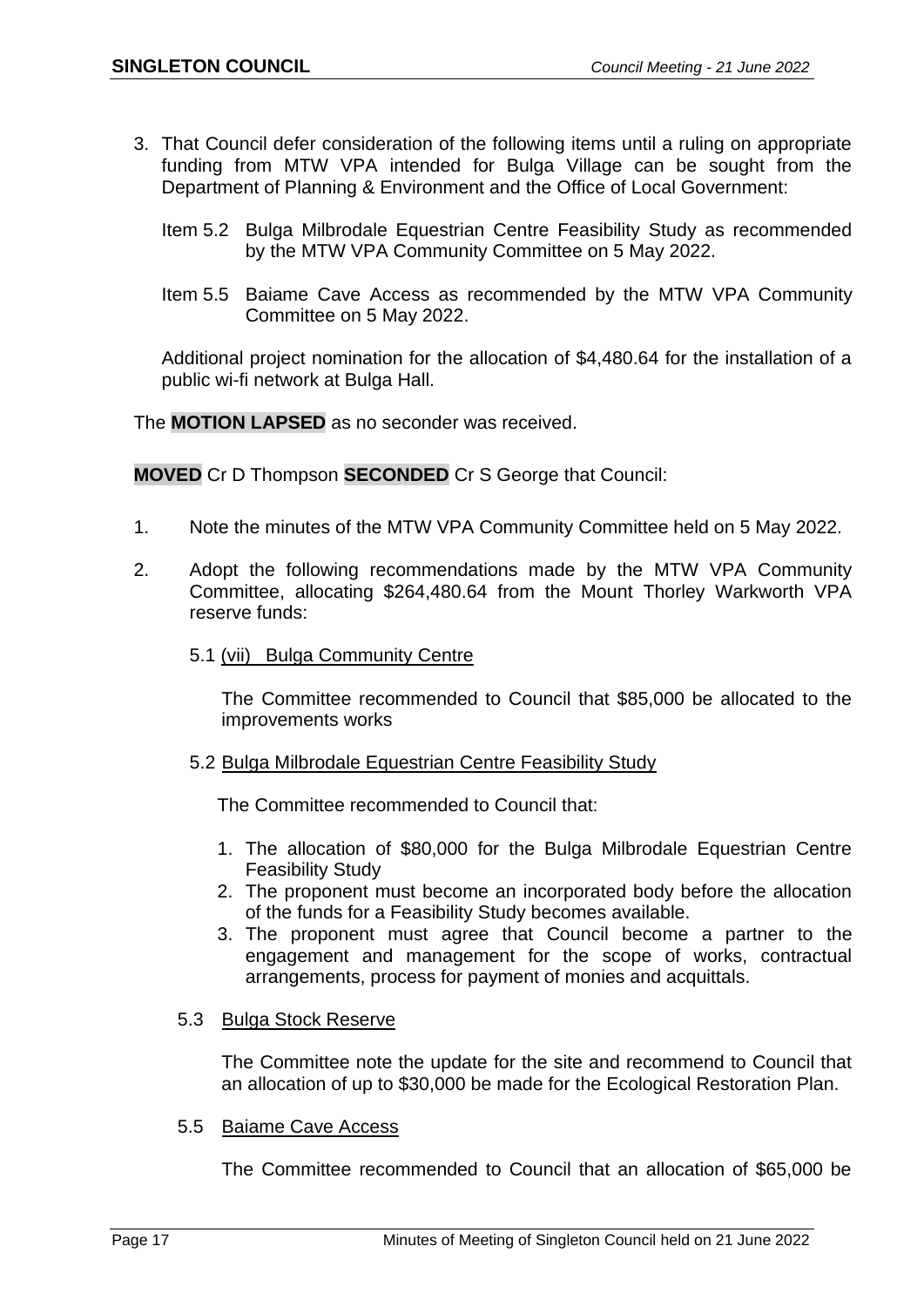made for the planning of a public access road to the Baiame Caves as follows:

- The survey required to locate the Crown Reserve with respect to Welshs Road \$15,000
- A Hydrological Assessment required as the works will involve the building of culverts across the intermittent water course \$20,000
- Geotechnical Assessment \$10,000
- Detailed design and QS \$20,000
- 3. Allocate \$4,480.64 to install a Public Wi-Fi network at Bulga Hall.

*Upon being put to the meeting, the motion was declared carried. For the Motion were Crs S Moore, G Adamthwaite, T McNamara, D Thompson, H Jenkins, S George, T Jarrett and M McLachlan Total (8). Against the Motion was Cr V Scott Total (1). Absent from the meeting was Cr B Charlton Total (1).*

## **CARRIED**

*General Manager's Report (Items Requiring Decision)*

#### **GM29/22 Council Meeting Dates - August 2022 FILE:21/00144**

A report was provided for Council to consider rescheduling the ordinary Council Meeting in August 2022 to accommodate the upcoming Singleton by-election.

96/22 **MOVED** Cr H Jenkins **SECONDED** Cr G Adamthwaite that the ordinary Council Meeting in August 2022 be scheduled to be held at 5.30pm on Tuesday, 30 August 2022 in the Council Chambers.

## **CARRIED**

*General Manager's Report (Items Requiring Decision)*

## **GM30/22 2022 Determination - Local Government Remuneration Tribunal and Payment of Superannuation to Councillors FILE:21/00162**

A report was provided for Council to consider the annual fees payable to the Mayor and Councillors for the 2022/2023 financial year and to determine whether to make optional superannuation contribution payments to the Mayor and Councillors in accordance with recent changes to the *Local Government Act, 1993*.

97/22 **MOVED** Cr D Thompson **SECONDED** Cr S George that: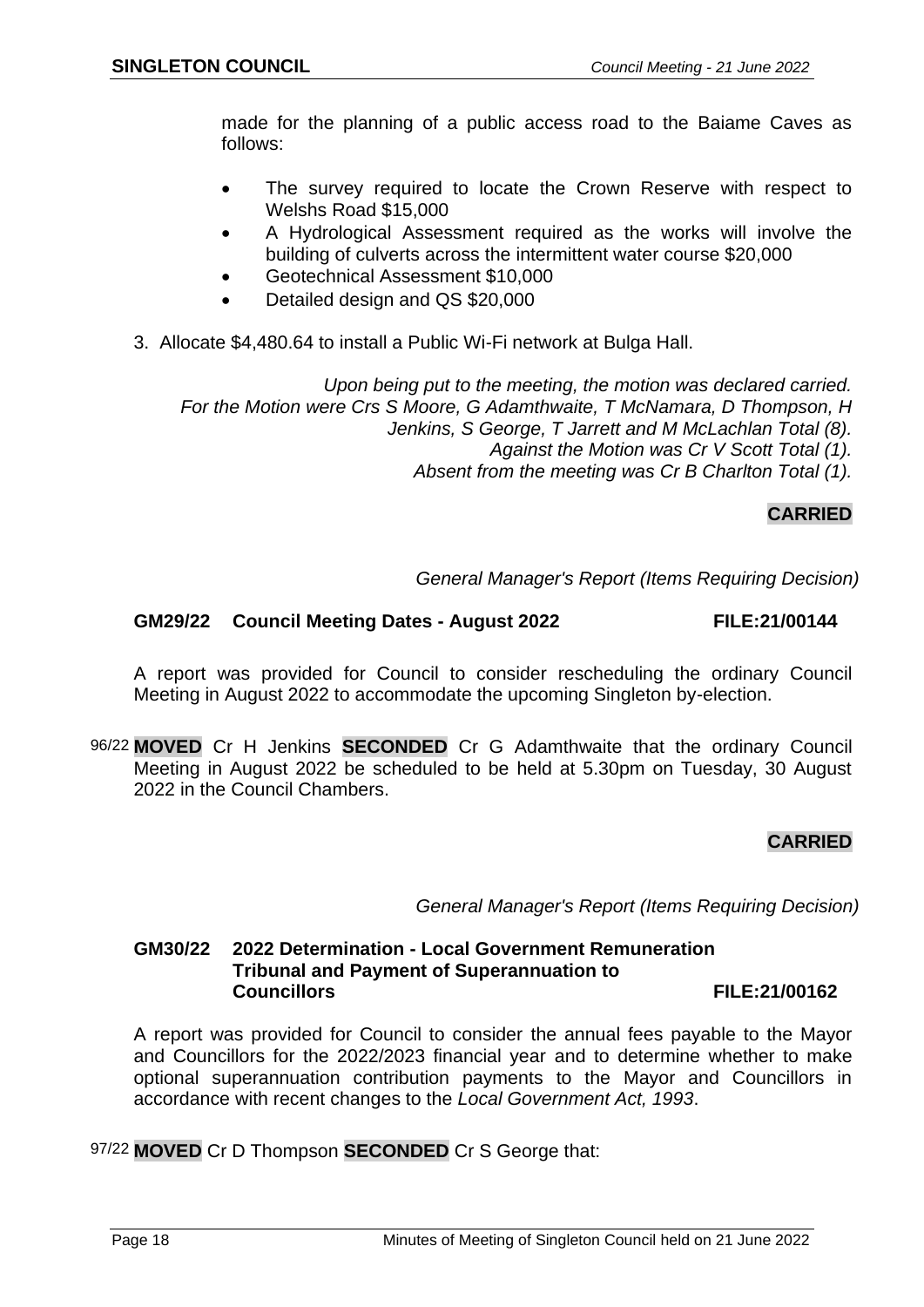- 1. The Mayoral fee be increased to \$46,040 and the Councillor fees be increased to \$21,100 in accordance with the Local Government Remuneration Tribunal's decision for the financial year commencing 1 July 2022.
- 2. Council make superannuation contribution payments to the Mayor and Councillors from 1 July 2022 in accordance with section 254B of the *Local Government Act, 1993*.

## **CARRIED**

## *General Manager's Report (Items Requiring Decision)*

## **GM31/22 Draft Councillor Induction & Professional Development Policy FILE:19/00530**

A report was provided for Council to consider the draft Councillor Induction & Professional Development Policy.

98/22 **MOVED** Cr G Adamthwaite **SECONDED** Cr S George that Council:

- 1. Adopt draft POL/1023.2 Councillor Induction & Professional Development Policy; and
- 2. Rescind POL/1023.1 Councillor Induction & Professional Development Policy.

## **CARRIED**

*General Manager's Report (Items Requiring Decision)*

#### **GM32/22 Draft Councillors Expenses & Facilities Policy FILE:19/00530**

A report was provided for Council to consider the draft Councillors Expenses and Facilities Policy following the public exhibition period.

99/22 **MOVED** Cr D Thompson **SECONDED** Cr S George that Council:

- 1. Adopt draft POL/1008.15 Councillors Expenses and Facilities Policy.
- 2. Rescind POL/1008.14 Councillors Expenses and Facilities Policy.

## **CARRIED**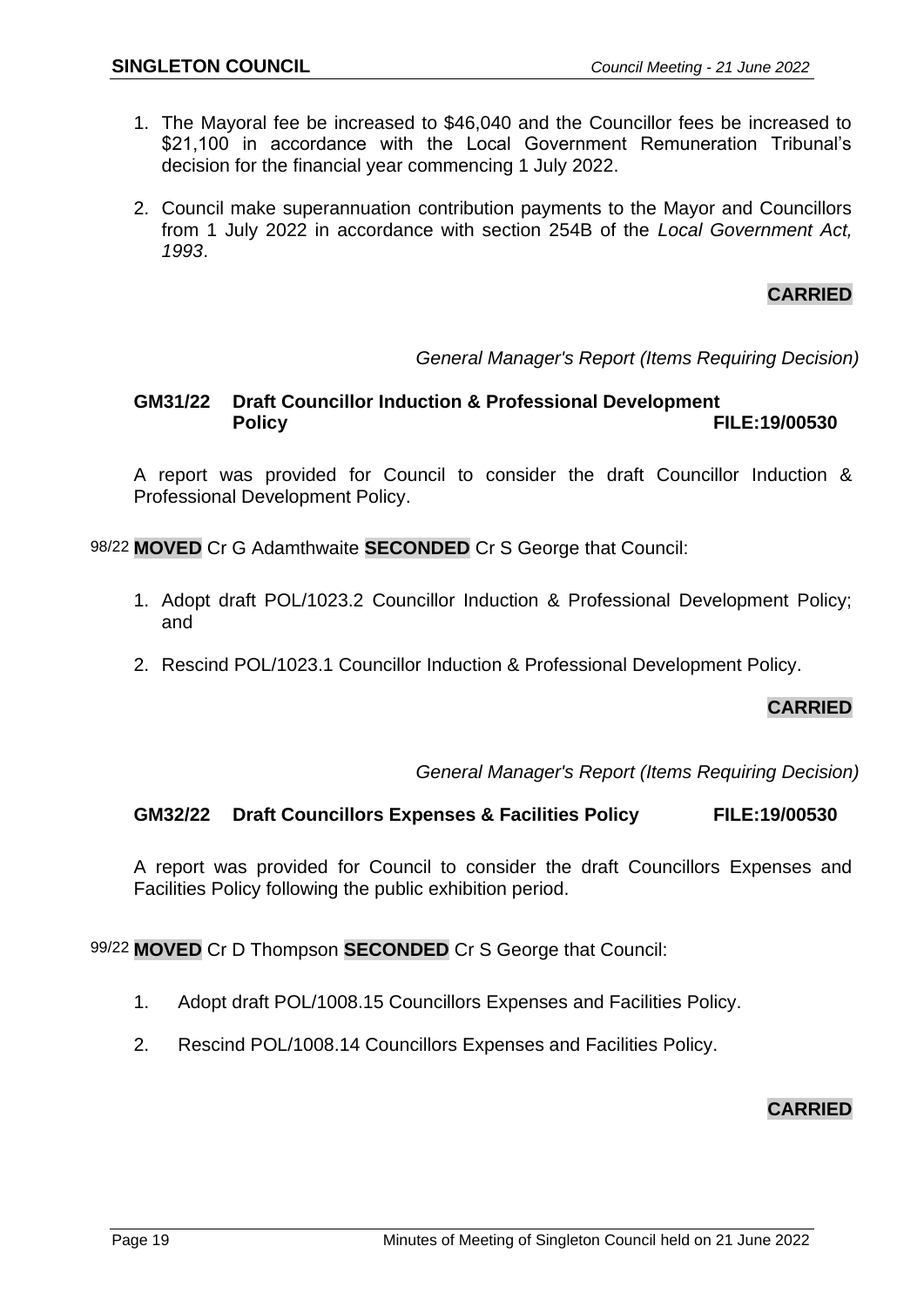## **CARRIED**

*General Manager's Report (Items Requiring Decision)*

#### **GM33/22 Draft Code of Meeting Practice FILE:19/00530**

A report was provided for Council to consider the draft Code of Meeting Practice Policy following the public exhibition period.

100/22 **MOVED** Cr T McNamara **SECONDED** Cr H Jenkins that Council:

- 1. Adopt draft POL/1014.10 Code of Meeting Practice Policy.
- 2. Rescind POL/1014.9 Code of Meeting Practice Policy.

## **CARRIED**

*General Manager's Report (Items Requiring Decision)*

## **GM34/22 Draft Election Campaign Signage Policy FILE:19/00530**

A report was provided for Council to consider the draft Election Campaign Signage Policy.

101/22 **MOVED** Cr G Adamthwaite **SECONDED** Cr T Jarrett that Council adopt draft POL/1024.1 Election Campaign Signage Policy.

## **CARRIED**

*General Manager's Report (Items Requiring Decision)*

**GM35/22 2022 Local Government NSW (LGNSW) Annual Conference FILE:21/00158/001**

A report was provided advising Council that the 2022 Local Government NSW (LGNSW) Annual Conference is being held at the Crowne Plaza Hunter Valley from Sunday, 23 October to Tuesday, 25 October 2022 and to consider Councillor attendance at this conference.

102/22 **MOVED** Cr H Jenkins **SECONDED** Cr D Thompson that Council defer consideration of nominations and determination of up to three Councillors to attend the 2022 Local Government NSW (LGNSW) Annual Conference until the Council Meeting of 30 August 2022.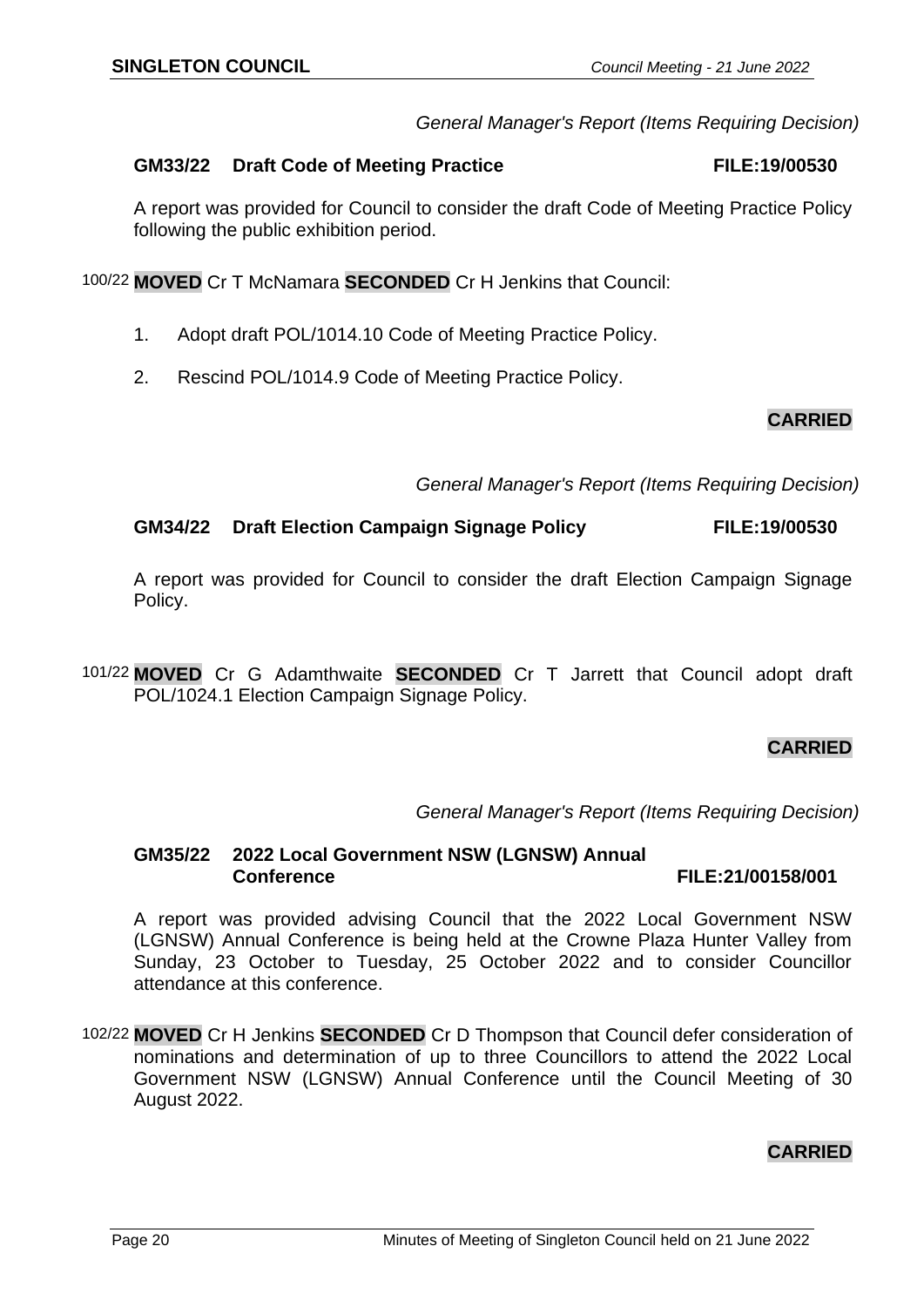*General Manager's Report (Items Requiring Decision)*

# **GM36/22 Minutes - Mount Thorley Warkworth Voluntary Planning Agreement Community Committee -**

**05/05/2022 FILE:22/00036**

This item was considered earlier in the meeting.

*General Manager's Report (Items Requiring Decision)*

**GM37/22 Minutes - Singleton Australia Day Committee - 25/05/2022 FILE:22/00009**

The Singleton Australia Day Committee held its meeting on 25 May 2022 and the minutes along with the Terms of Reference were provided for Council's consideration.

103/22 **MOVED** Cr D Thompson **SECONDED** Cr T McNamara that Council:

- 1. Note the minutes of the Singleton Australia Day Committee meeting held 25 May 2022.
- 2. Endorse the updated Terms of Reference for the Singleton Australia Day Committee.

## **CARRIED**

*General Manager's Report (Items Requiring Decision)*

#### **GM38/22 Leave of Absence - Mayor Sue Moore FILE:21/00157**

A report was provided advising that the Mayor, Sue Moore had requested a leave of absence for the period 9 July 2022 to 8 August 2022 due to knee surgery.

104/22 **MOVED** Cr G Adamthwaite **SECONDED** Cr H Jenkins that Council grant leave of absence to the Mayor, Sue Moore for the period 9 July 2022 to 8 August 2022.

## **CARRIED**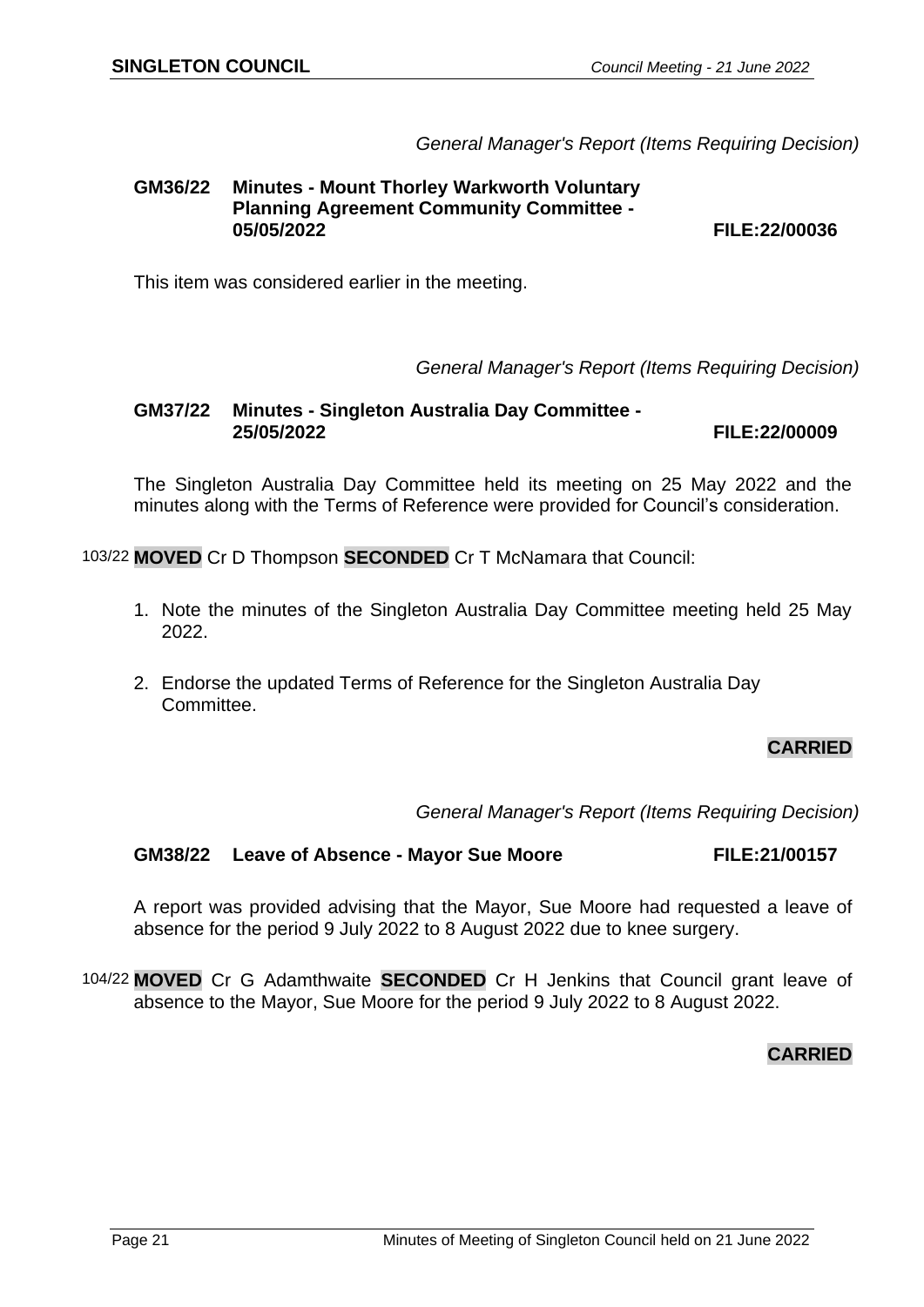*General Manager's Report (Items Requiring Decision)*

#### **GM42/22 Request for Donation - Singleton Tidy Towns Committee FILE:19/00106**

A report was provided for Council to consider a request for a donation from the Singleton Tidy Towns Committee. The donation was requested to assist with costs in attending the Australian Sustainable Communities Tidy Towns Awards to be held in Hastings Victoria from 29 to 31 July 2022.

105/22 **MOVED** Cr T McNamara **SECONDED** Cr D Thompson that Council provide a one-off donation of \$3,000 to the Singleton Tidy Town Committee toward the cost of members attendance at the Australian Sustainable Communities Tidy Towns Awards to be held in Hastings Victoria from 29 to 31 July 2022.

**AMENDMENT** Cr M McLachlan **SECONDED** Cr G Adamthwaite that Council provide a one-off donation of \$6,000 to the Singleton Tidy Town Committee toward the cost of members attendance at the Australian Sustainable Communities Tidy Towns Awards to be held in Hastings Victoria from 29 to 31 July 2022.

The **AMENDMENT** was **PUT** and **CARRIED** and became the **MOTION**.

## **CARRIED**

*Organisation and Community Capacity Report (Items Requiring Decision)*

## **DOCC18/22 Adoption of Singleton Integrated Planning and Reporting Documents and 2022/2023 Budget FILE:21/00271/004**

A report was provided for Council to consider the adoption of the following documents in accordance with Sections 402 to 405 of the *Local Government Act, 1993*:

- Draft Community Strategic Plan 2022-2032
- Draft Resourcing Strategy which includes:
	- o Long Term Financial Plan 2022-2032
		- o Workforce Plan/Our People Strategy 2022-2026
		- o Draft Asset Management Strategy 2022-2032
- Draft Delivery Program 2022-2026 and Operational Plan 2022-2023.

106/22 **MOVED** Cr T McNamara **SECONDED** Cr Sue George that Council:

- 1. In accordance with section 402 of the *Local Government Act 1993*, Council adopts the draft Community Strategic Plan 2022 – 2032.
- 2. In accordance with section 403 of the *Local Government Act 1993*, Council adopts the draft Resourcing Strategy including the draft Long Term Financial Plan 2022 – 2032, draft Workforce Plan/Our People Strategy 2022 – 2026 and draft Asset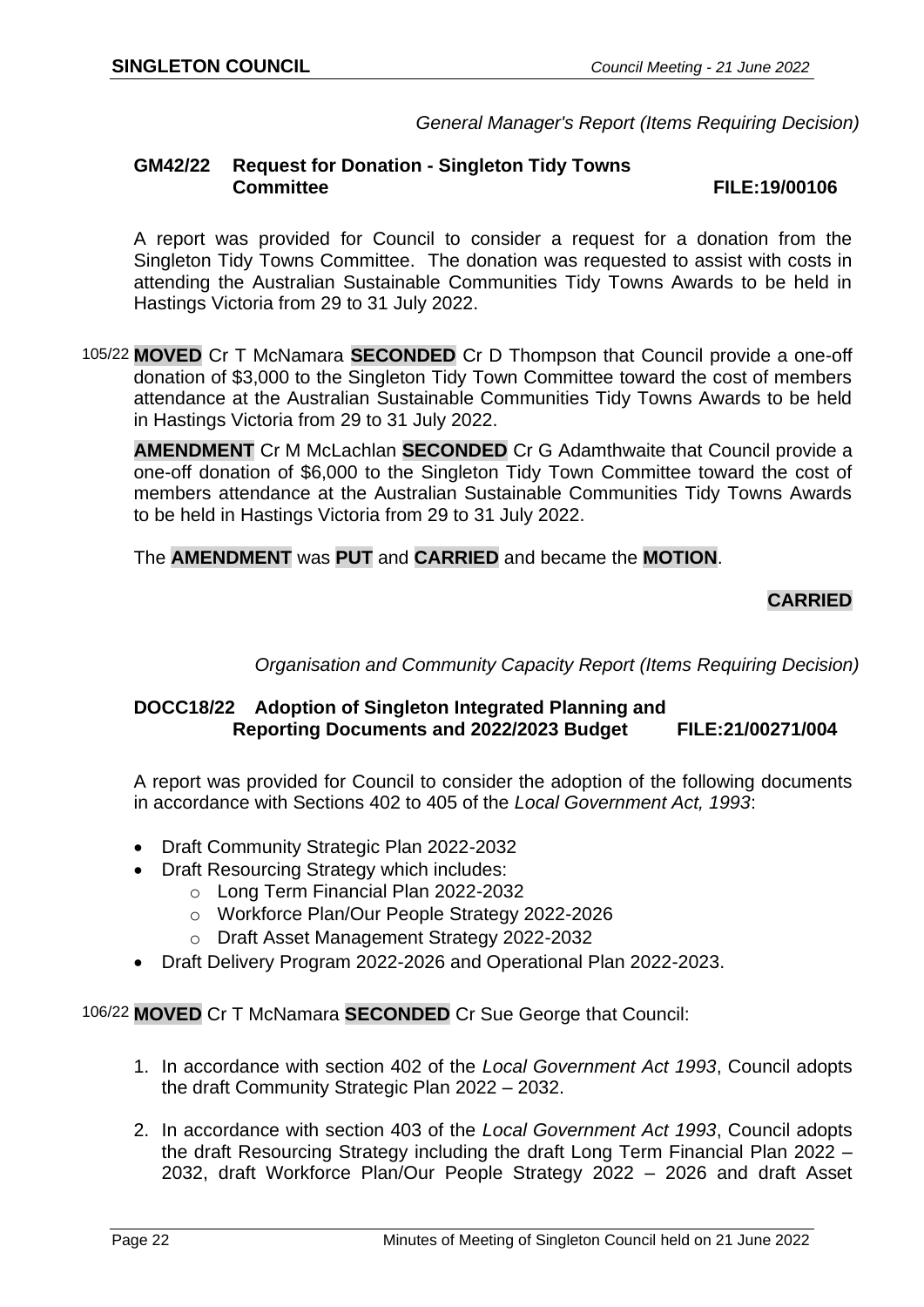Management Strategy 2022 – 2032.

- 3. In accordance with section 404 of the *Local Government Act 1993*, Council adopts the draft Delivery Program 2022 – 2026.
- 4. In accordance with section 404 and 405 of the *Local Government Act 1993*, Council adopts the draft 2022-2023 Operational Plan and Budget.
- 5. Council makes the following General Rates for the 2022-2023 year:

| <b>Rate Type</b> | Category        | <b>Sub-Category</b>  | <b>Ad Valorem</b>  |                    | <b>Base Amount</b> | <b>Rate Yield</b> |
|------------------|-----------------|----------------------|--------------------|--------------------|--------------------|-------------------|
|                  |                 |                      | Amount             | P                  | % of Total         | \$'000            |
|                  |                 |                      | <b>Cents in \$</b> |                    | Rate               |                   |
| Ordinary         | Residential     | Singleton            | 0.6735             | 248.00             | 21.05              | 6,597             |
| Ordinary         | Residential     | Rural<br>Residential | 0.5186             | 248.00             | 14.92              | 1,713             |
| Ordinary         | Residential     | Village              | 0.4647             | 248.00             | 31.61              | 254               |
| Ordinary         | Residential     | Ordinary             | 0.266              | 248.00             | 20.64              | 2,937             |
| Ordinary         | <b>Business</b> | Singleton            | 1.1585             | 248.00             | 7.74               | .663              |
| Ordinary         | <b>Business</b> | <b>Mount Thorley</b> | 1.1469             | 248.00             | 6.11               | 337               |
| Ordinary         | <b>Business</b> | Village              | 1.0345             | 248.00             | 17.79              | 41                |
| Ordinary         | <b>Business</b> | Ordinary             | 0.3597             | 248.00             | 16.12              | 449               |
| Ordinary         | Farmland        | Ordinary             | 0.3006             | 248.00             | 10.05              | 1,636             |
| Ordinary         | Mining          | Coal                 | 0.6825             |                    |                    | 8,472             |
|                  |                 |                      |                    | <b>Total Yield</b> |                    | 24,099            |

6. Council makes the following Domestic Waste Management Services Charges for the 2022-2023 year:

| Urban                                                                                                       | 2022-2023 |
|-------------------------------------------------------------------------------------------------------------|-----------|
| Weekly general waste (240L), fortnightly recycling (240L), fortnightly<br>garden organics (240L)            | \$550.00  |
| Weekly general waste (240L), fortnightly recycling (360L), fortnightly<br>garden organics (240L)            | \$590.00  |
| Additional weekly general waste service (240L)                                                              | \$200.00  |
| Additional fortnightly recycling service (240L)                                                             | \$100.00  |
| Additional fortnightly green organics service (240L)                                                        | \$100.00  |
| Additional fortnightly recycling service (360L)                                                             | \$125.00  |
| Minimum domestic waste service charge                                                                       | \$35.00   |
| <b>Rural</b>                                                                                                | 2022-2023 |
| Fortnightly general waste (240L),<br>fortnightly recycling (240L),<br>fortnightly garden organics (240L)    | \$470.00  |
| Fortnightly general waste (240L), fortnightly recycling<br>$(360L)$ ,<br>fortnightly garden organics (240L) | \$520.00  |
| Additional fortnightly general waste service (240L)                                                         | \$200.00  |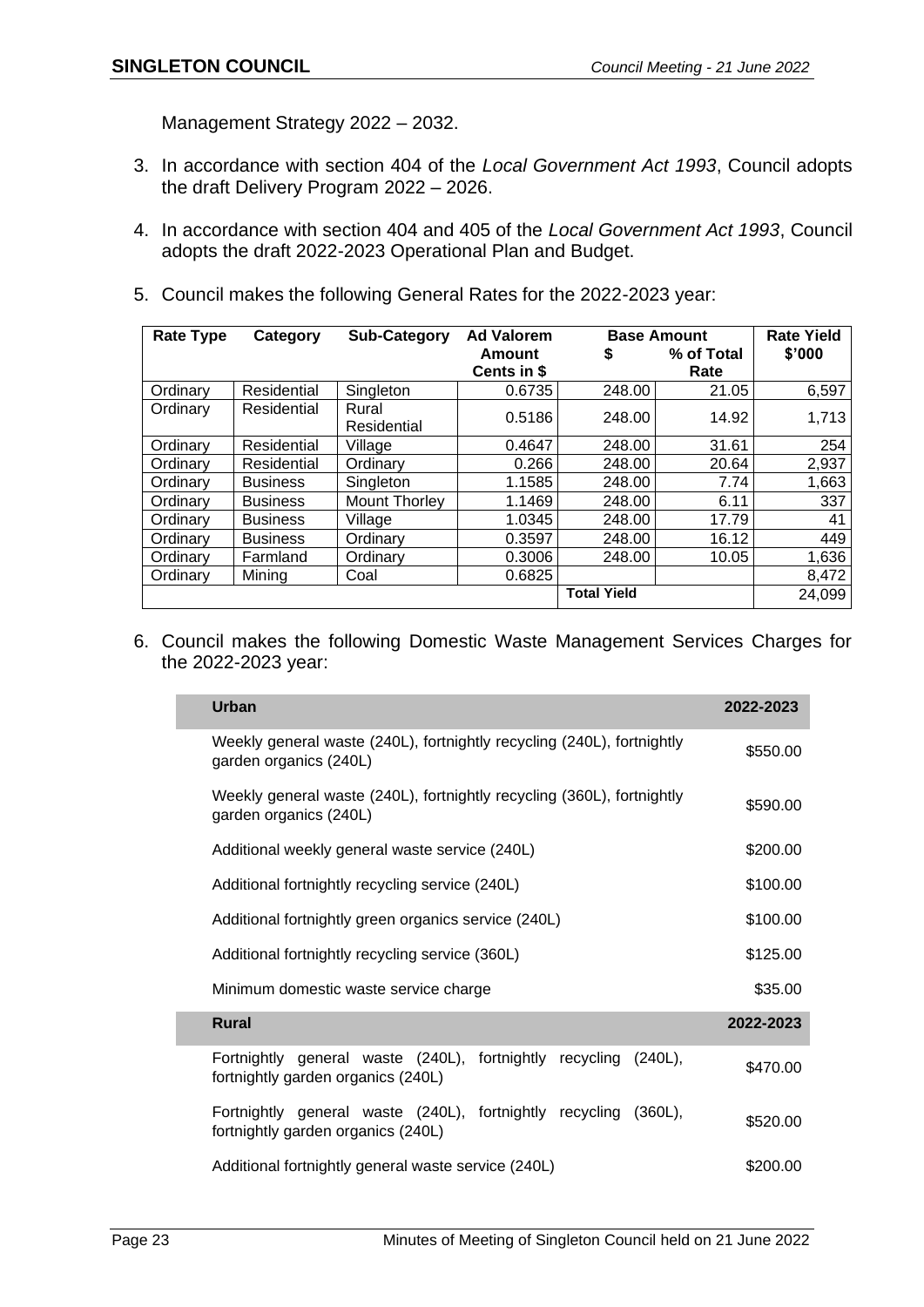| Additional fortnightly recycling service (240L)                                                                   | \$100.00  |
|-------------------------------------------------------------------------------------------------------------------|-----------|
| Additional fortnightly garden organics service (240L)                                                             | \$150.00  |
| Additional fortnightly recycling service (360L)                                                                   | \$125.00  |
| Minimum domestic waste service charge                                                                             | \$35.00   |
| <b>Commercial Urban</b>                                                                                           | 2022-2023 |
| Weekly general waste (240L), fortnightly recycling (240L), fortnightly<br>garden organics (240L)                  | \$495.00  |
| Weekly general waste (240L), fortnightly recycling (360L), fortnightly<br>garden organics (240L)                  | \$545.00  |
| Additional weekly general waste service (240L)                                                                    | \$200.00  |
| Additional fortnightly recycling service (240L)                                                                   | \$100.00  |
| Additional fortnightly garden organics (240L)                                                                     | \$100.00  |
| Additional fortnightly recycling service (360L)                                                                   | \$125.00  |
| <b>Commercial Rural</b>                                                                                           | 2022-2023 |
| Fortnightly general waste (240L),<br>fortnightly<br>recycling<br>$(240L)$ ,<br>fortnightly garden organics (240L) | \$495.00  |
| Fortnightly general waste (240L), fortnightly recycling<br>$(360L)$ ,<br>fortnightly garden organics (240L)       | \$545.00  |
| Additional fortnightly general waste service (240L)                                                               | \$200.00  |
| Additional fortnightly green organics service (240L)                                                              | \$150.00  |
| Additional fortnightly recycling service (240L)                                                                   | \$100.00  |
| Additional fortnightly recycling service (360L)                                                                   | \$125.00  |

7. Council makes the following Stormwater Management Service Charges for the 2022-2023 year:

For land categorised as residential: \$25.00

For residential strata lots: \$12.50

For land categorised as business: \$25.00, plus an additional \$25.00 for each 350 square metres or part of 350 square metres by which the area of the parcel of land exceeds 350 square metres up to a maximum charge of \$100.00.

8. Council makes the following Singleton Water Supply Charges for the 2022-2023 year: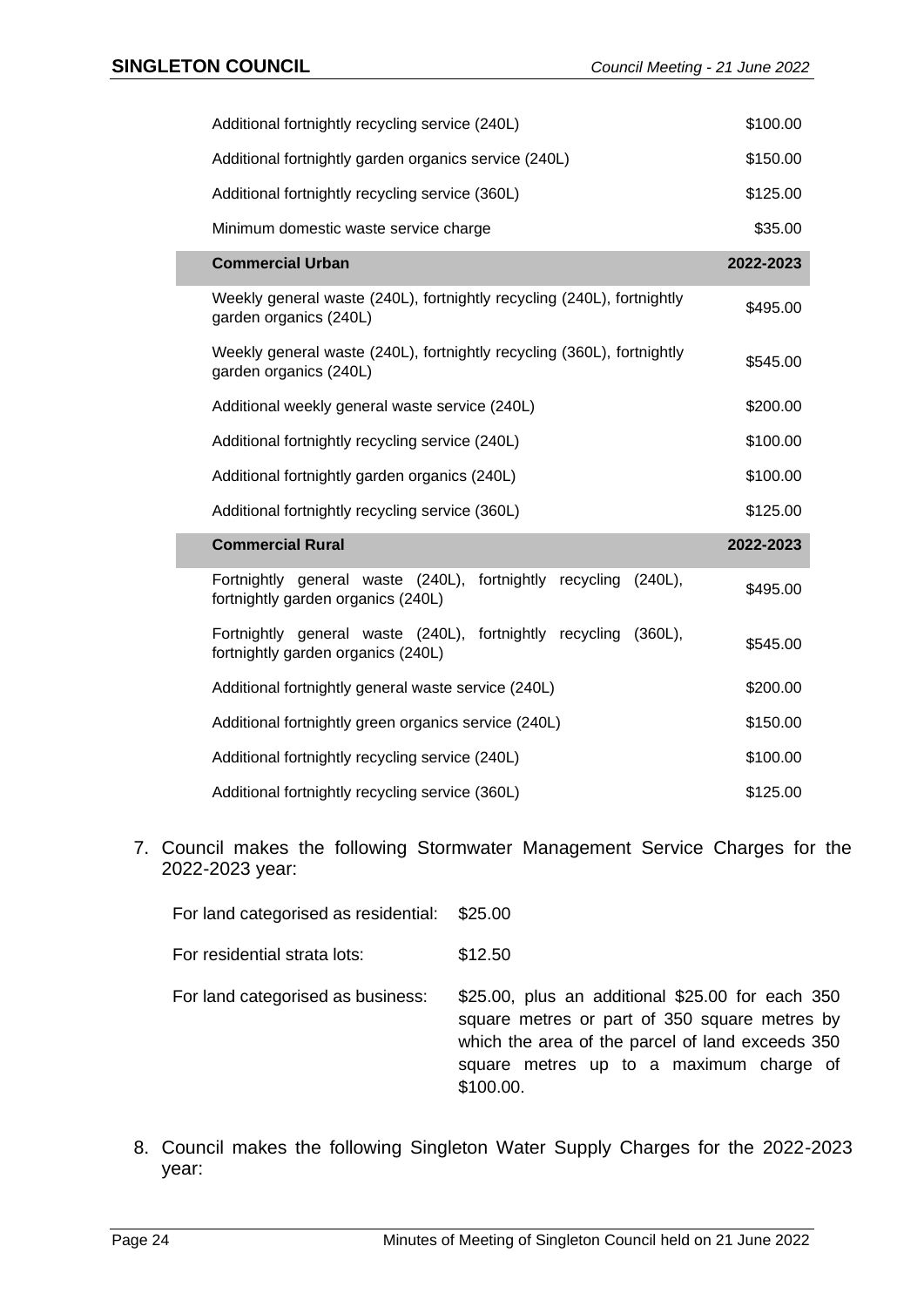| <b>Type</b> | <b>Charge Type</b>   | <b>Base Charge \$</b> | <b>Usage Charge \$</b><br>per kilolitre up to<br>450KL/Above<br><b>450KL</b><br>(Residential<br><b>Customers Only)</b> |
|-------------|----------------------|-----------------------|------------------------------------------------------------------------------------------------------------------------|
| Singleton   | <b>Access Charge</b> | 181.29                |                                                                                                                        |
|             | Obanvale             | 36.26                 |                                                                                                                        |
|             | $20 \text{ mm}$      | 181.29                |                                                                                                                        |
|             | $25 \, \text{mm}$    | 283.27                |                                                                                                                        |
|             | $32 \text{ mm}$      | 464.10                |                                                                                                                        |
|             | 40 mm                | 725.16                | 2.32/3.48                                                                                                              |
|             | 50 mm                | 1,133.06              |                                                                                                                        |
|             | 65 mm                | 1,914.88              |                                                                                                                        |
|             | 80 mm                | 2,900.64              |                                                                                                                        |
|             | 100 mm               | 4,532.25              |                                                                                                                        |
|             | 150 mm               | 10,197.56             |                                                                                                                        |

9. Council makes the following Mount Thorley Water Supply Charges for the 2022- 2023 year:

| <b>Type</b>      | <b>Charge Type</b>   | <b>Base Charge \$</b> | <b>Usage Charge</b><br>\$ per kilolitre |
|------------------|----------------------|-----------------------|-----------------------------------------|
| Mt Thorley Water | <b>Access Charge</b> | 181.29                |                                         |
| Charge           | $20 \text{ mm}$      | 181.29                |                                         |
|                  | $25 \, \text{mm}$    | 283.27                |                                         |
|                  | 32 mm                | 464.10                |                                         |
|                  | 40 mm                | 725.16                |                                         |
|                  | 50 mm                | 1,133.06              | 2.32                                    |
|                  | 65 mm                | 1,914.88              |                                         |
|                  | 80 mm                | 2,900.64              |                                         |
|                  | 100 mm               | 4,532.25              |                                         |
|                  | 150 mm               | 10,197.56             |                                         |

10.Council makes the following Jerrys Plains Water Supply Charges for the 2022-2023 year:

| <b>Type</b>   | <b>Charge Type</b>   | <b>Base Charge \$</b> | <b>Usage Charge</b><br>\$ per kilolitre up to<br>450KL/Above<br><b>450KL</b> |
|---------------|----------------------|-----------------------|------------------------------------------------------------------------------|
| Jerrys Plains | <b>Access Charge</b> | 90.65                 |                                                                              |
|               | $20 \text{ mm}$      | 181.29                |                                                                              |
|               | $25 \text{ mm}$      | 283.27                |                                                                              |
|               | 32 mm                | 464.10                | 2.32/3.48                                                                    |
|               | 40 mm                | 725.16                |                                                                              |
|               | 50 mm                | 1,133.06              |                                                                              |
|               | 65 mm                | 1,914.88              |                                                                              |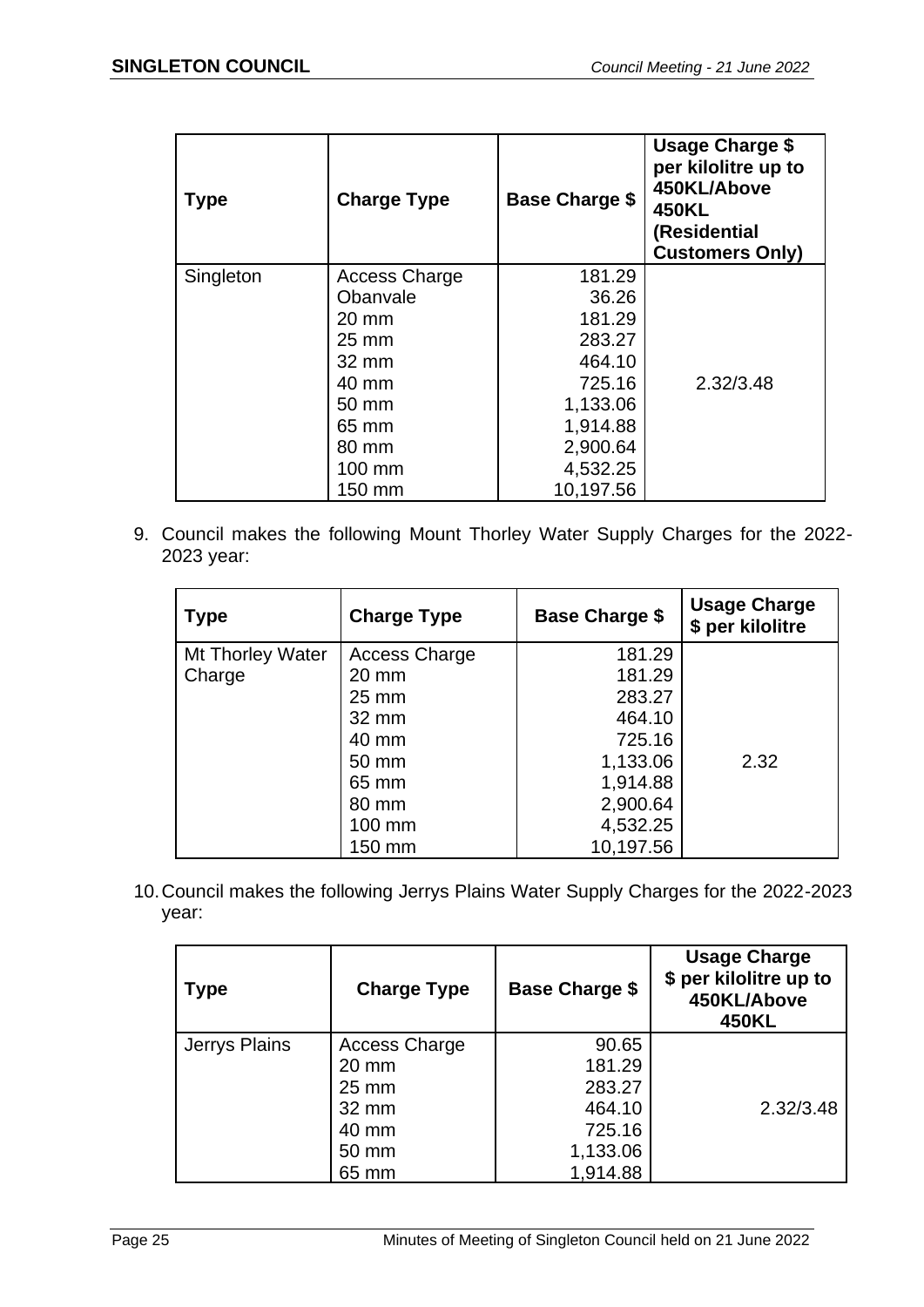| 80 mm  | 2,900.64  |  |
|--------|-----------|--|
| 100 mm | 4,532.25  |  |
| 150 mm | 10,197.56 |  |

11.Council makes the following Broke Water Supply Charges for the 2022-2023 year:

| <b>Type</b>  | <b>Charge Type</b> | <b>Base Charge \$</b> | <b>Usage Charge</b><br>\$ per kilolitre up to<br>450KL/Above<br><b>450KL</b> |
|--------------|--------------------|-----------------------|------------------------------------------------------------------------------|
| <b>Broke</b> | Access             | 181.29                |                                                                              |
|              | $20 \text{ mm}$    | 181.29                |                                                                              |
|              | $25 \text{ mm}$    | 283.27                |                                                                              |
|              | $32 \text{ mm}$    | 464.10                |                                                                              |
|              | 40 mm              | 725.16                | 2.32/3.48                                                                    |
|              | 50 mm              | 1,133.06              |                                                                              |
|              | 65 mm              | 1,914.88              |                                                                              |
|              | 80 mm              | 2,900.64              |                                                                              |
|              | 100 mm             | 4,532.25              |                                                                              |
|              | 150 mm             | 10,197.56             |                                                                              |

12.Council makes the following Singleton Sewerage Scheme Charges for the 2022- 2023 year:

| <b>Type</b>                             | Category                                                         | Amount   |
|-----------------------------------------|------------------------------------------------------------------|----------|
| <b>Residential Customers</b>            | Sewerage Base Charge                                             | \$765.60 |
| Non-Residential<br><b>Customers</b>     | <b>Annual Sewerage Access</b><br>Charge                          | \$732.36 |
|                                         | Sewer Usage Charge                                               | \$2.29   |
| <b>Liquid Trade Waste</b><br>Charges    | <b>Annual Liquid Trade Waste Fee</b><br>Liquid Trade Waste Usage | \$107.64 |
|                                         | Charge KL                                                        | \$1.80   |
| <b>Pressure Sewer</b><br><b>Systems</b> | Simplex Pump Maintenance Fee                                     | \$258.30 |
|                                         | Duplex Pump Maintenance Fee                                      | \$516.60 |
|                                         | <b>Triplex Pump Maintenance Fee</b>                              | \$774.90 |

13.Council makes the following On Site Sewage Management Charge (OSSM) for the 2022-2023 year: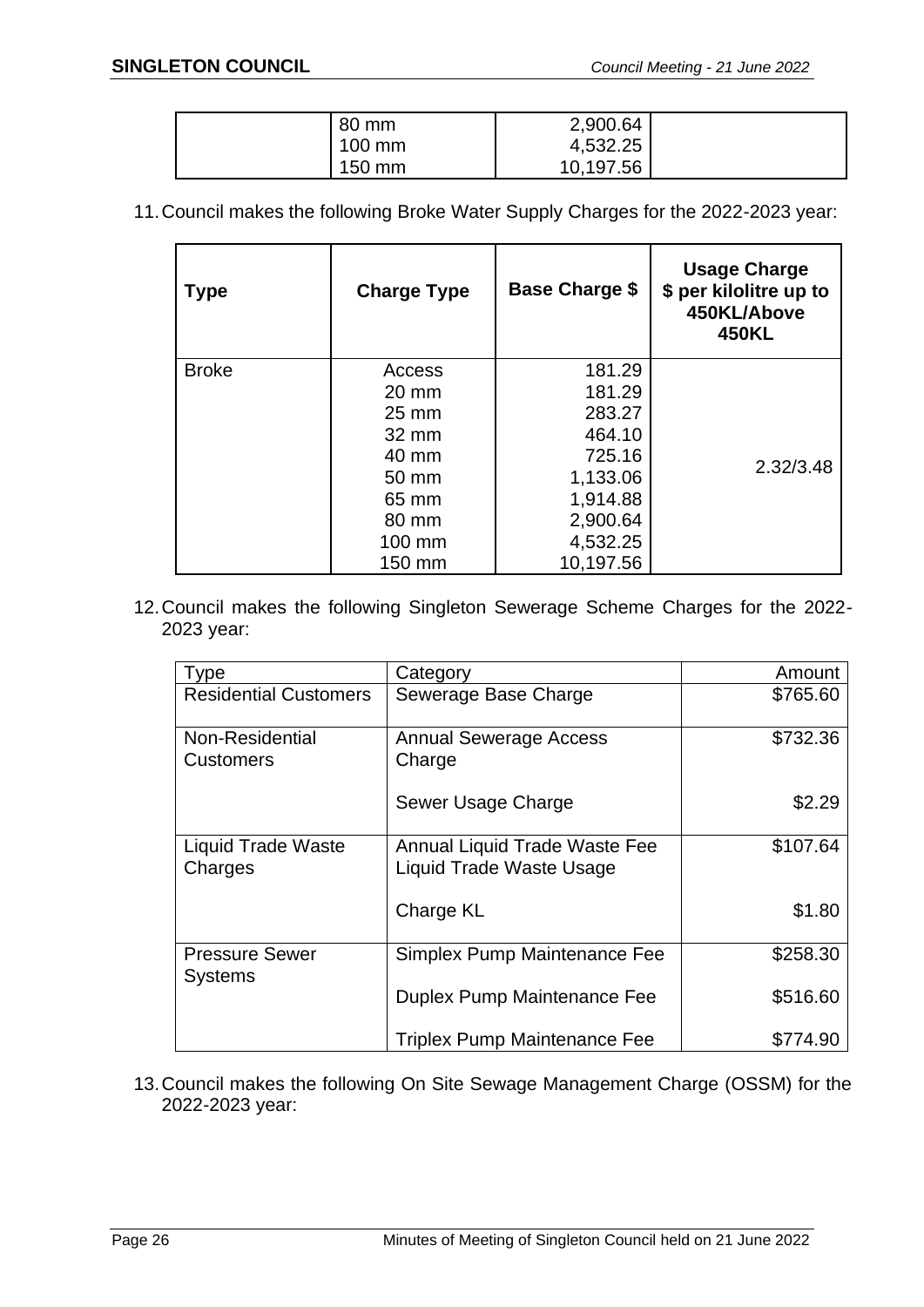| ype                   | Category             | Amount  |
|-----------------------|----------------------|---------|
| On Site Sewage        | <b>Annual Charge</b> | \$97.00 |
| Management Fee (OSSM) |                      |         |

- 14.In accordance with Part 4 Clause 36 of the *Local Land Services Regulation 2014,* Council is authorised, empowered and required to levy the Catchment contribution rate in respect of the lands within the Singleton Local Government Area.
- 15.In accordance with section 566 of the *Local Government Act 1993*, that if rates and charges are unpaid at the due date, the amount shall be increased by a sum calculated at six per cent (6.0%) per annum, simple interest, calculated daily for the year commencing 1 July 2022.
- 16.The 2022-2023 Fees and Charges be adopted as attached to the report.
- 17.The expenditure for the financial year commencing 1 July 2022 as detailed in the 2022-2023 Operational Plan and that funds voted to meet expenditure be approved in accordance with clause 211 of the *Local Government (General) Regulation 2021* as attached to the report.
- 18.The Office of Local Government be advised of Council's adoption of the Operational Plan 2022 - 2023 within 28 days of adoption by Council.

## **CARRIED**

*Upon being put to the meeting, the motion was declared carried. For the Motion were Crs S Moore, G Adamthwaite, T McNamara, V Scott, D Thompson, S George, T Jarrett and M McLachlan Total (8). Against the Motion was Cr H Jenkins Total (1). Absent from the meeting was Cr B Charlton Total (1).*

*Organisation and Community Capacity Report (Items Requiring Decision)*

## **DOCC19/22 Singleton Legacy Fund FILE:22/00153**

A report was provided advising that Council at its meeting of 19 April 2021, approved the creation of the Singleton Legacy Fund and endorsed that the Mayor, Deputy Mayor and Council's Executive Leadership Team form the Governance Panel for the Singleton Legacy Fund.

A report was provided to Council with the Terms of Reference for the Governance Panel and associated Plans of Management for each of the Singleton Legacy Fund elements for consideration.

107/22 **MOVED** Cr G Adamthwaite **SECONDED** Cr T McNamara that Council:

1. Approve the Singleton Legacy Fund Governance Panel Terms of Reference.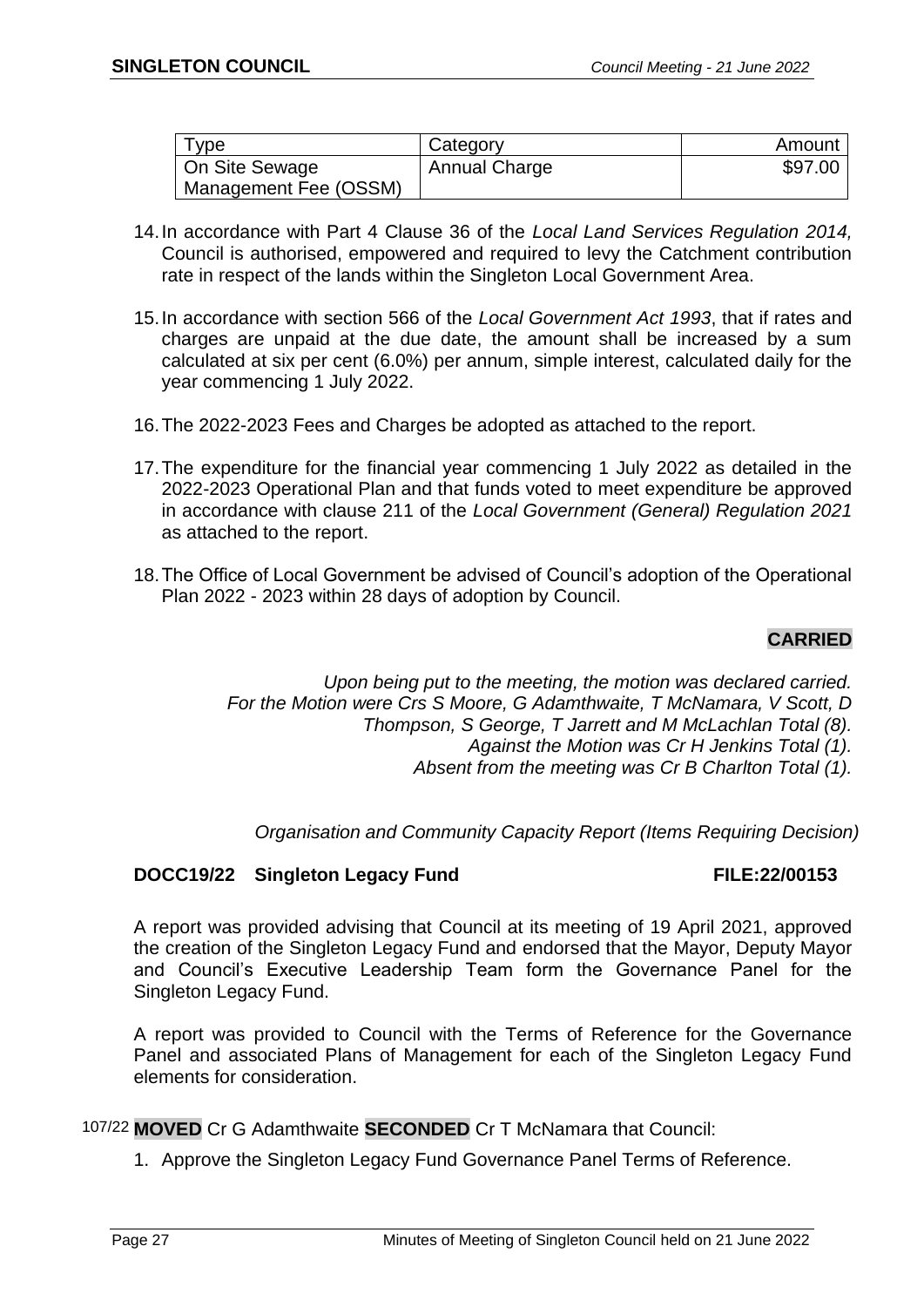- 2. Approve the associated Plans of Management for each of the elements contributing to the Singleton Legacy Fund:
	- a. Singleton Community and Economic Development Fund
	- b. Roads Fund
	- c. Commercial Property Fund
	- d. Infrastructure Management Fund.

## **CARRIED**

*Organisation and Community Capacity Report (Items Requiring Decision)*

## **DOCC20/22 Community Nominations - Singleton & District Disability Advisory Committee FILE:22/00043**

A report was provided seeking Council's approval of the community member nominations to the Singleton & District Disability Advisory Committee and to provide an update to the Terms of Reference for consideration.

- 108/22 **MOVED** Cr V Scott **SECONDED** Cr H Jenkins that Council:
	- 1. Endorse the updated Terms of Reference for the Singleton & District Disability Advisory Committee
	- 2. Approve the community nominations for the Singleton & District Disability Advisory Committee:
		- Maxine Smith
		- Sandy Cruickshanks
		- Rachel Baigent
		- Meagan Parish
		- Greg Bruce
		- Amanda Lenton
		- Jenna Barwick
		- Lesleigh Adie
		- Joss Davies
		- Alexander Gallagher
		- Harry Kirkwood.

**CARRIED**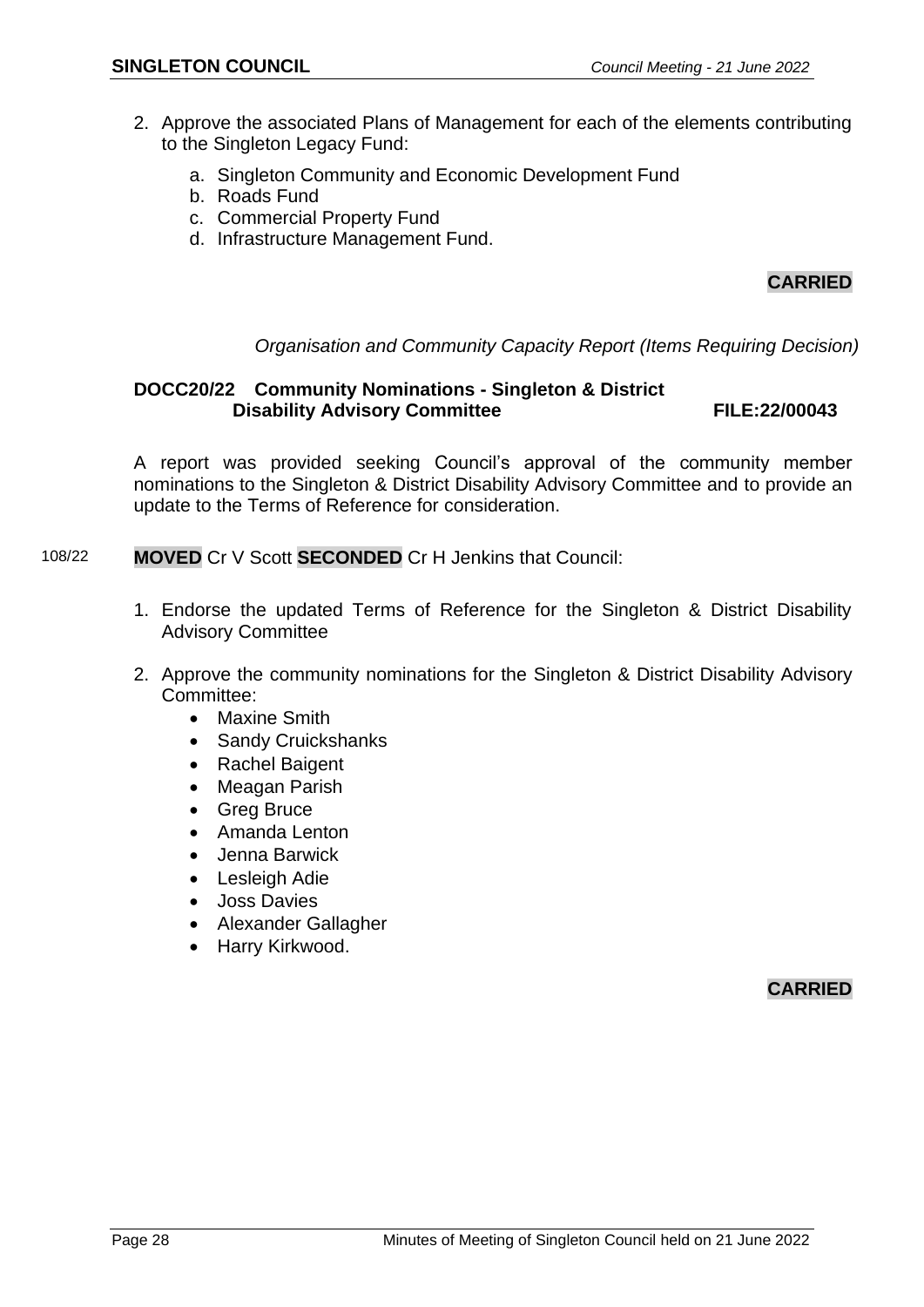*Organisation and Community Capacity Report (Items Requiring Decision)*

#### **DOCC21/22 Singleton Aboriginal Reconciliation Committee FILE:21/00507**

The Singleton Aboriginal Reconciliation Committee held its meeting on 3 May 2022 and the minutes were provided for Council's information. The Aboriginal Reconciliation Committee also reviewed its Terms of Reference, and this was provided for Council's consideration.

109/22 **MOVED** Cr T McNamara **SECONDED** Cr S George that Council:

- 1. Note the minutes of the Singleton Aboriginal Reconciliation Committee meeting held 3 May 2022.
- 2. Endorse the updated Terms of Reference for the Singleton Aboriginal Reconciliation Committee.

## **CARRIED**

*Infrastructure & Planning Report (Items Requiring Decision)*

#### **DI&P37/22 Tree Management on Council Land Policy FILE:14/0249**

A report was provided for Council to consider placing the draft Tree Management on Council Land Policy on public exhibition prior to adoption.

110/22 **MOVED** Cr V Scott **SECONDED** Cr H Jenkins that:

- 1. Council place draft POL/25032 Tree Management on Council Land Policy on public exhibition for a period of 28 days and provide public notice of its intention to adopt the draft policy subject to consideration of submissions received.
- 2. Draft POL/25032 Tree Management on Council Land Policy be adopted following the public exhibition period subject to submissions received provided there are no objections.
- 3. Should objections be received a further report be presented to Council for the adoption of the draft Tree Management on Council Land Policy with consideration of the submissions received during the public exhibition period.

## **CARRIED**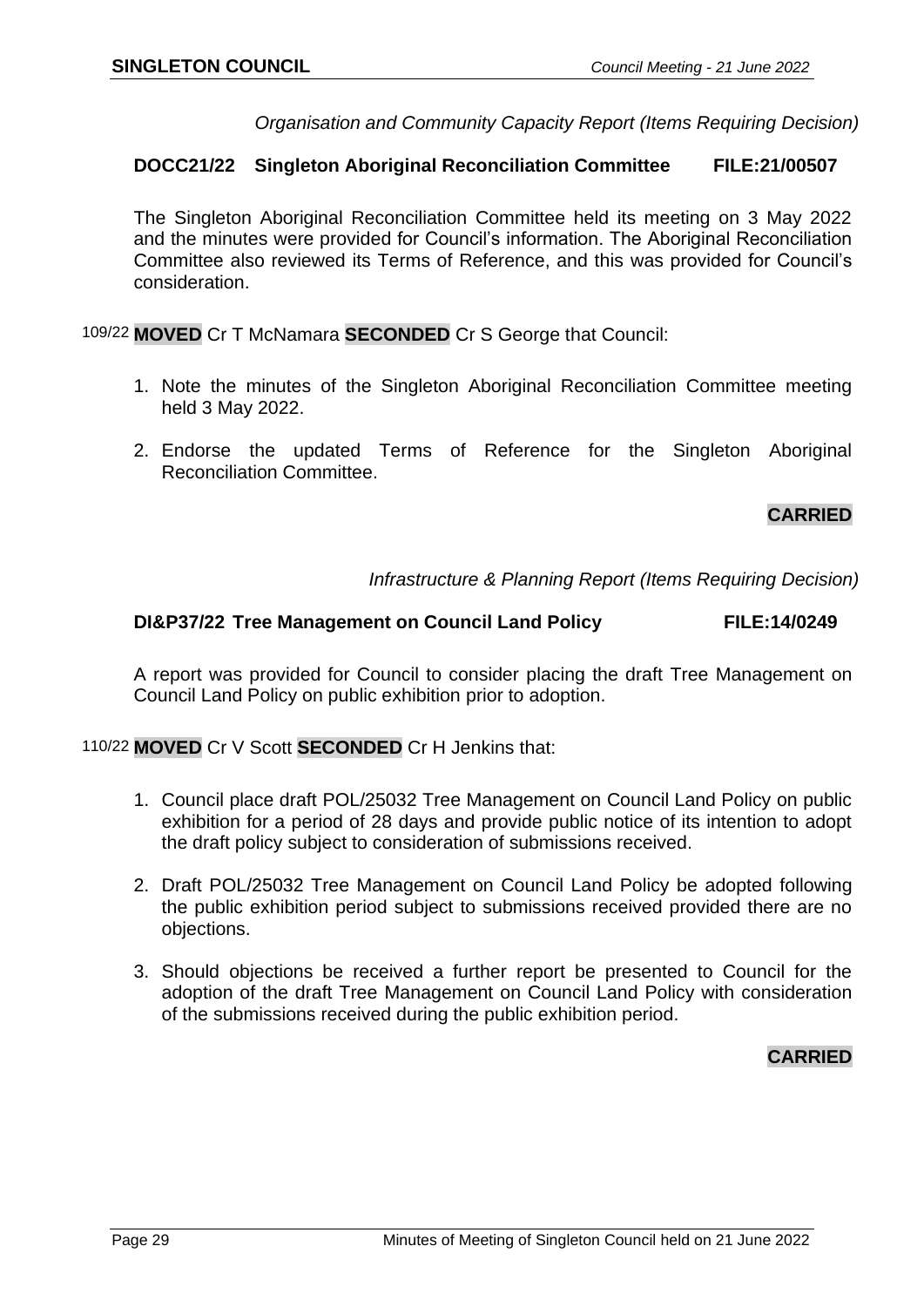*Infrastructure & Planning Report (Items Requiring Decision)*

#### **DI&P38/22 Signs as Remote Supervision Policy FILE:14/0249**

A report was provided for Council to consider the draft Signs as Remote Supervision Policy.

111/22 **MOVED** Cr G Adamthwaite **SECONDED** Cr D Thompson that Council adopt draft POL/25038 Signs as Remote Supervision Policy.

## **CARRIED**

*Infrastructure & Planning Report (Items Requiring Decision)*

#### **DI&P39/22 Draft Advertising at Sportsgrounds Policy FILE:14/0249**

A report was provided for Council to consider the draft Advertising at Sportsgrounds Policy.

112/22 **MOVED** Cr D Thompson **SECONDED** Cr T McNamara that Council:

- 1. Adopt draft POL/25003.4 Advertising at Sportsgrounds Policy.
- 2. Rescind POL/25003.3 Advertising at Sportsgrounds Policy.

## **CARRIED**

*Cr Sue George left the meeting due to her declared conflict of interest, the time being 6:49pm.*

*Infrastructure & Planning Report (Items Requiring Decision)*

#### **DI&P41/22 Adoption of the Draft Howe Park Plan of Management FILE:19/00551**

A report was provided for Council to consider the draft Howe Park Plan of Management (PoM). The adoption of the PoM will guide the use, development, and management of Howe Park on behalf of, and for the benefit of, the community.

113/22 **MOVED** Cr D Thompson **SECONDED** Cr T McNamara that Council:

1. Adopts the draft Howe Park Plan of Management in accordance with Section 40 of the *Local Government Act, 1993*.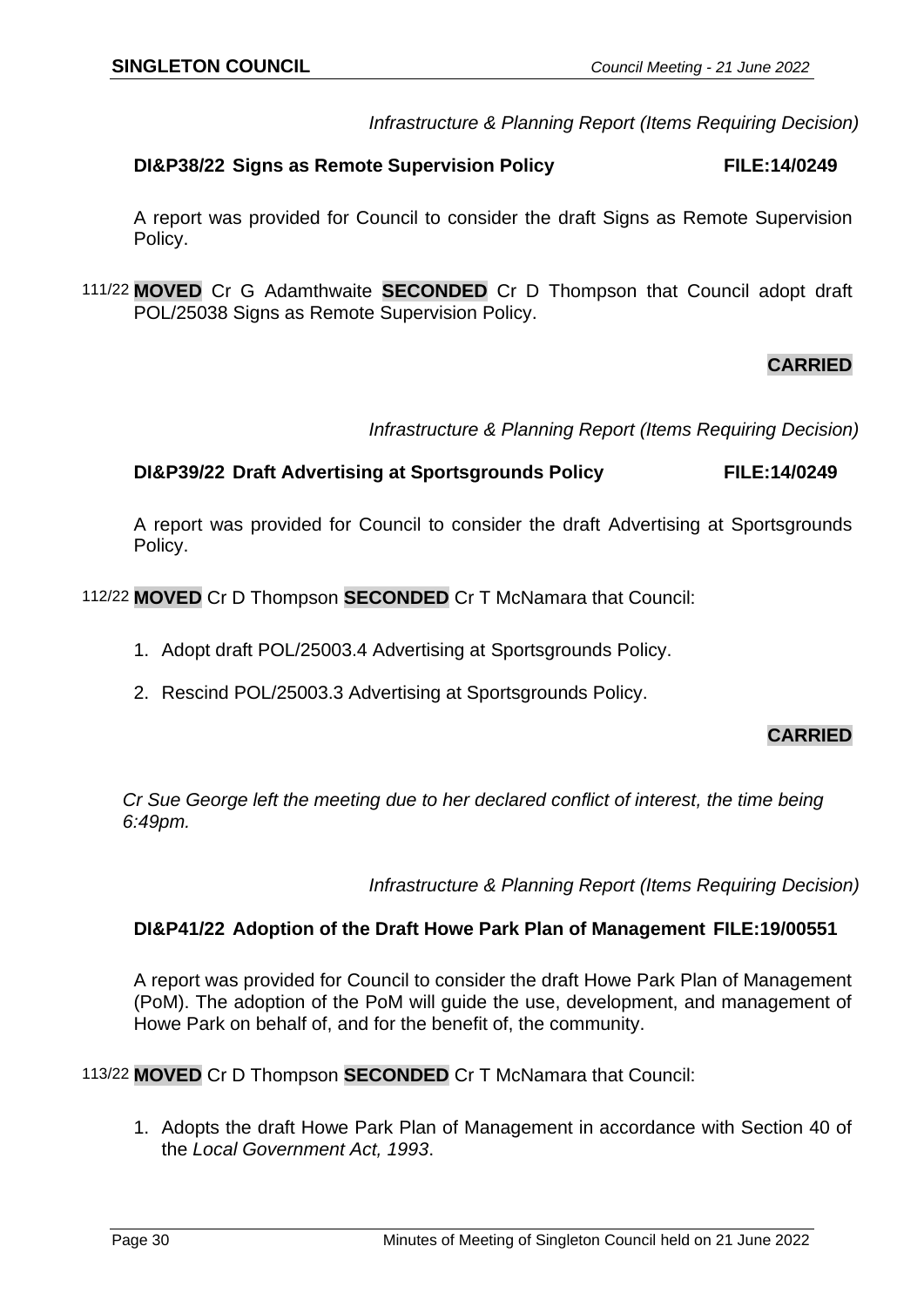2. Adopts the recategorisations as set out in the public hearing report prepared by Gondwana Consulting in accordance with Section 40A and 47G of the *Local Government Act, 1993.*

## **CARRIED**

*Cr Sue George returned to the meeting, the time being 6:51pm.*

*Infrastructure & Planning Report (Items Requiring Decision)*

## **DI&P42/22 Minutes - Singleton Sports Council - 21/04/2022 FILE:22/00034**

A report was provided presenting to Council the minutes from the meeting of the Singleton Sports Council held on 21 April 2022 and the draft Terms of Reference for the Singleton Sports Council for consideration.

114/22 **MOVED** Cr H Jenkins **SECONDED** Cr D Thompson that Council:

- 1. Note the minutes of the Singleton Sports Council meeting held on the 21 April 2022.
- 2. Adopt the draft Terms of Reference for the Singleton Sports Council.

## **JENKINS/THOMPSON**

*Infrastructure & Planning Report (Items Requiring Decision)*

## **DI&P43/22 Singleton Council Sports Grant Program Funding Allocations FILE:21/00520**

A report was provided presenting to Council a recommendation to fund five applications received under Round 2 of the Singleton Council Sports Grant Program 2021/2022.

115/22 **MOVED** Cr D Thompson **SECONDED** Cr H Jenkins that Council approve the following applications for funding, totalling \$48,727 (ex GST), under Round 2 of the Singleton Sports Grant Program 2021/2022:

| Applicant                               | Project                                             | Grant<br>Requested |
|-----------------------------------------|-----------------------------------------------------|--------------------|
| <b>Howe Park Tennis</b>                 | Deep Cleaning of Synthetic Grass Courts<br>$9 - 14$ | \$11,880           |
| <b>Singleton United</b><br>Rugby League | Canteen Upgrade                                     | \$2,068            |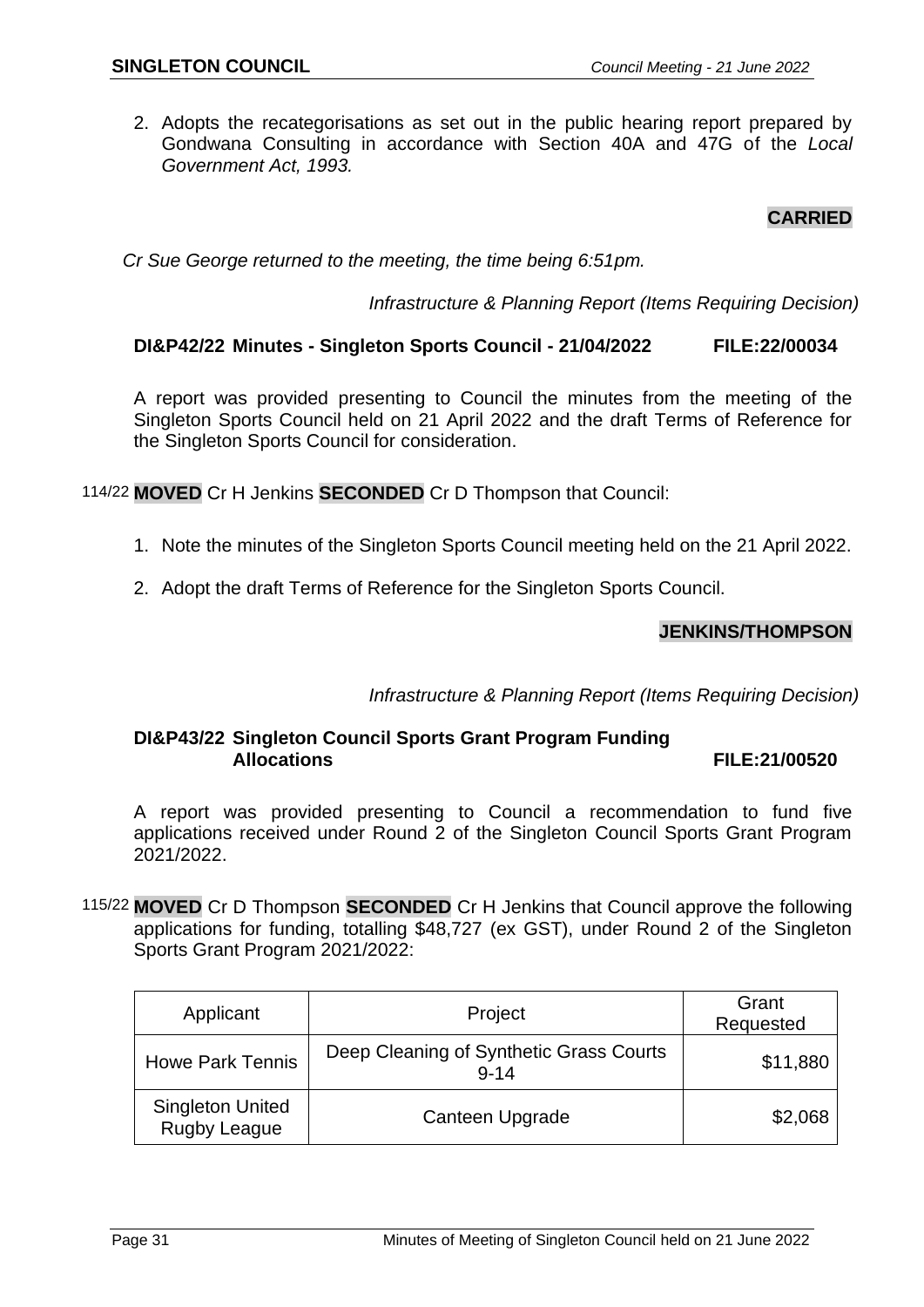|                                                   | Total                                                           | \$48,727 |
|---------------------------------------------------|-----------------------------------------------------------------|----------|
| <b>Singleton Strikers</b><br><b>Football Club</b> | <b>Provision of Temporary Facilities</b><br>for the 2022 Season | \$20,000 |
| Singleton AFC                                     | <b>Hot Water System Replacement</b>                             | \$1,292  |
| <b>Football Club</b>                              | <b>Upgrade Plant and Equipment</b>                              | \$13,487 |

## **CARRIED**

*Infrastructure & Planning Report (Items Requiring Decision)*

## **DI&P44/22 Minutes - Local Traffic Committee - 12/05/2022 FILE:22/00072**

The Local Traffic Committee held its ordinary meeting on 12 May 2022. The minutes of the meeting were provided for Council's consideration.

116/22 **MOVED** Cr S George **SECONDED** Cr G Adamthwaite that Council:

- 1. Note the minutes of the Singleton Local Traffic Committee Meeting held on 12 May 2022.
- 2. Note that in accordance with Section 226 of the *Local Government Act, 1993* the Mayor approved the following on 19 May 2022:

## **1. Agenda Item 10 - Event - Smoke in Broke - Temporary Traffic Management**

Pre-approval was required in relation to this item as the event was due to take place on 11 and 12 June 2022 (prior to the 21 June 2022 Council meeting).

## **2. Any other business - Temporary parking restrictions - Singleton Youth Venue during use as polling venue**

Local Traffic Committee recommended approval of the implementation of temporary parking restrictions on Pitt Street and Bathurst Street in the periods that the Singleton Youth Venue is used as a polling venue.

3. Adopt the following recommendations made by the Local Traffic Committee:

## **Item 1 - Foybrook Avenue/Magpie Street - Amendments to NO STOPPING restrictions**

## **Recommendation:**

Local Traffic Committee recommends that Council approves the installation of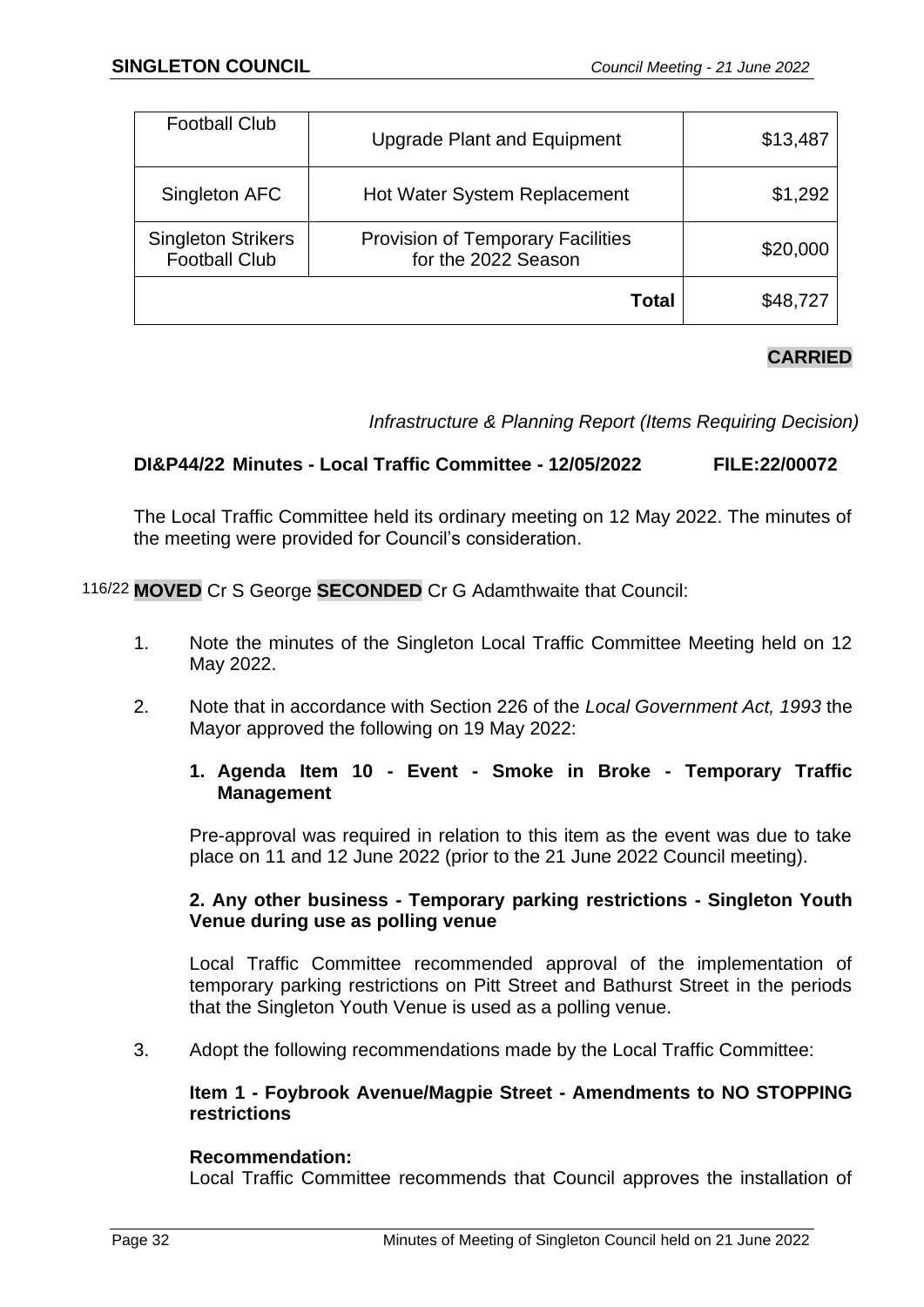the NO STOPPING signage at the intersection of Foybrook Avenue and Magpie Street as per drawing 'PS22-018 - Foybrook Avenue-Magpie Street - NO STOPPING restrictions'.

#### **Item 2 - Event - Milbrodale Mountain Classic 2022 - Temporary Traffic Management**

#### **Recommendation:**

Local Traffic Committee recommends that Council endorses the Traffic Guidance Scheme submitted for the 2022 Hedweld Milbrodale Mountain Classic and approves the event under Section 144 of the Roads Act 1993 with the following conditions:

- 1. Compliance with Traffic Guidance Schemes (TGS) must take precedence over any operational or competitive expedience encountered in the conduct of the race.
- 2. As per the Work Health and Safety Act 2011, traffic controllers and marshals must:
	- a. be properly inducted by the Event Organiser
	- b. receive training for their specific work site
	- c. be aware of their responsibilities in emergencies
	- d. be provided with proper personal protective equipment.
- 2. The Event Organiser is responsible for ensuring that the traffic control measures set out in the TGS's are properly and fully implemented at an appropriate time before a race commences.
- 3. Marshals, or any other person associated with the event, have no legal power to stop, hold, or direct traffic on any public road (unless they hold current accreditation).
- 4. Traffic Controllers must hold current traffic controller certification 'Traffic Controller' (previously blue card)
- 5. Traffic Controllers can only operate in accordance with a TGS that has been authorised by the relevant Roads Authority, under Roads Regulation 2018
- 6. Traffic controllers must display their authorisation when controlling traffic.
- 7. Traffic controllers shall be relieved after two hours work and may be either rested or placed on other duties for a period of at least 15 minutes before being returned to traffic control duties.
- 8. The implementation of TGS's must be undertaken by a person that holds current certification – 'Implement Traffic Control Plans' (previously yellow card)
- 9. Any changes or modifications to the TGS can only be made by a person that holds appropriate current certification – 'Prepare a Work Zone Traffic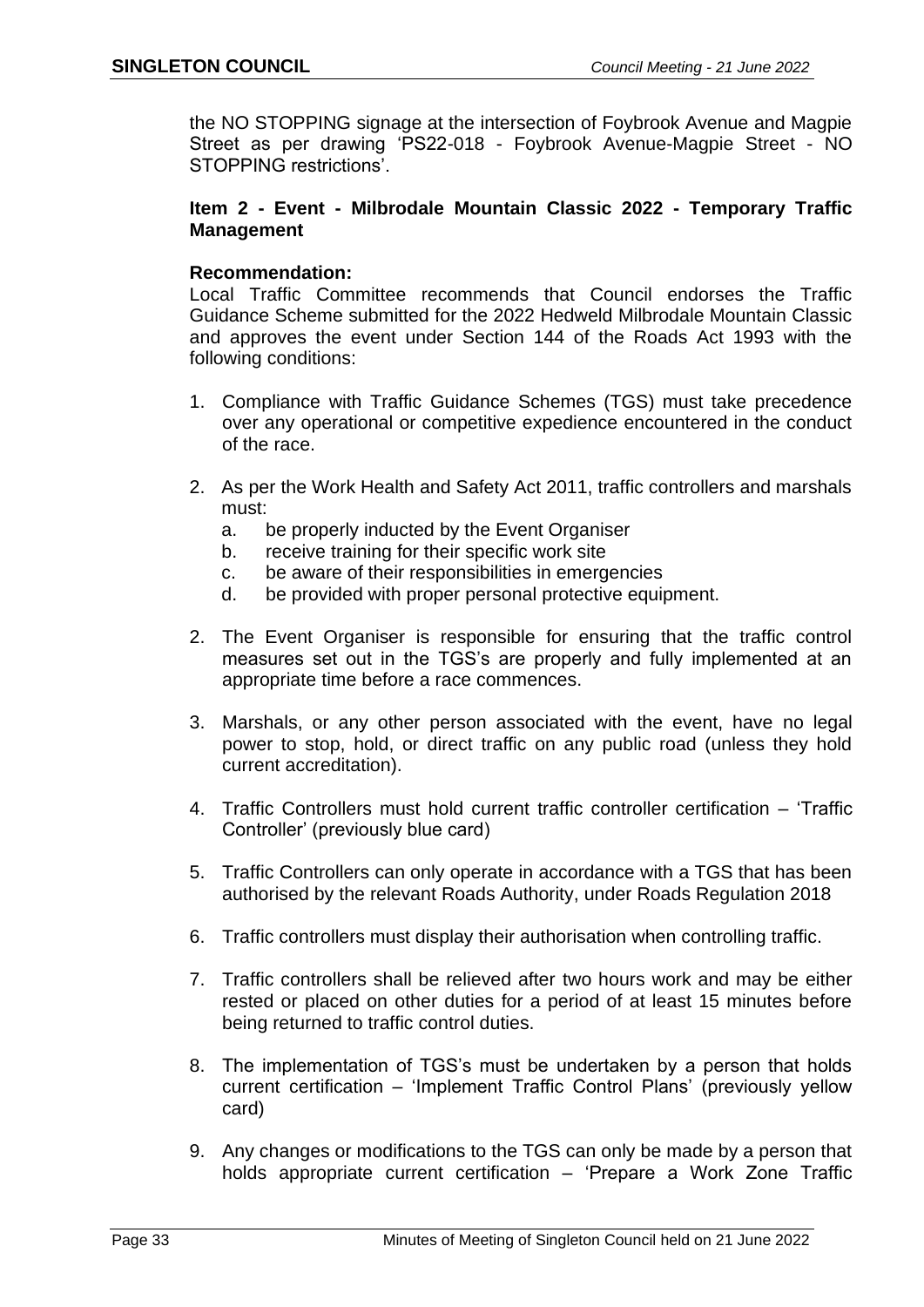Management Plan' (previously red card)

10. The event organiser must undertake letterbox drops to all affected businesses and residents in the areas at least 7 days prior to the events taking place to advise of the upcoming event.

#### **Item 3 - Wilkinson Boulevard/Casey Drive and Graham Avenue/Casey Drive - NO STOPPING restrictions and GIVE WAY signs**

#### **Recommendation:**

Local Traffic Committee recommends that Council approves the installation of the NO STOPPING signage and GIVE WAY signage and associated line marking at the intersections of Wilkinson Boulevard/Casey Drive and Graham Avenue/Casey Drive as per drawing 'PS22-019 - Wilkinson Boulevard-Casey Drive-Graham Avenue - Parking restrictions and GIVE WAY signs'.

#### **Item 4 - Queen Street - Combined Pedestrian (Zebra) Crossing and Children's Crossing**

#### **Recommendation:**

Local Traffic Committee recommends that Council approves the conversion of the existing Children's Crossing on Queen Street in front of St Catherine's College to a combined Pedestrian (Zebra) Crossing and Children's Crossing as per drawing 'PS22-025 - Queen Street - Combined Pedestrian Crossing-Children's Crossing'.

#### **Item 5 - Elizabeth Street - Extension of NO STOPPING restriction**

#### **Recommendation:**

Local Traffic Committee recommends that Council approves the relocation of the NO STOPPING sign on Elizabeth Street, near to the vehicle access to the Water and Sewer Depot located at 189 John Street, as per drawing 'PS22-024 - Elizabeth Street - NO STOPPING sign relocation'.

#### **Item 6 - Event - Singleton Triathlon 2022/2023 - Temporary Traffic Management**

## **Recommendation:**

Local Traffic Committee recommends that Council endorses the Traffic Management Plan for the following events to be conducted by the Singleton Triathlon Club on:

- Sunday, 3 July 2022
- Sunday, 7 August 2022
- Sunday, 4 or 11 September 2022
- Sunday, 2 October 2022
- Sunday, 6 November 2022
- Sunday, 4 December 2022
- Sunday, 1 or 8 January 2023
- Sunday, 5 February 2023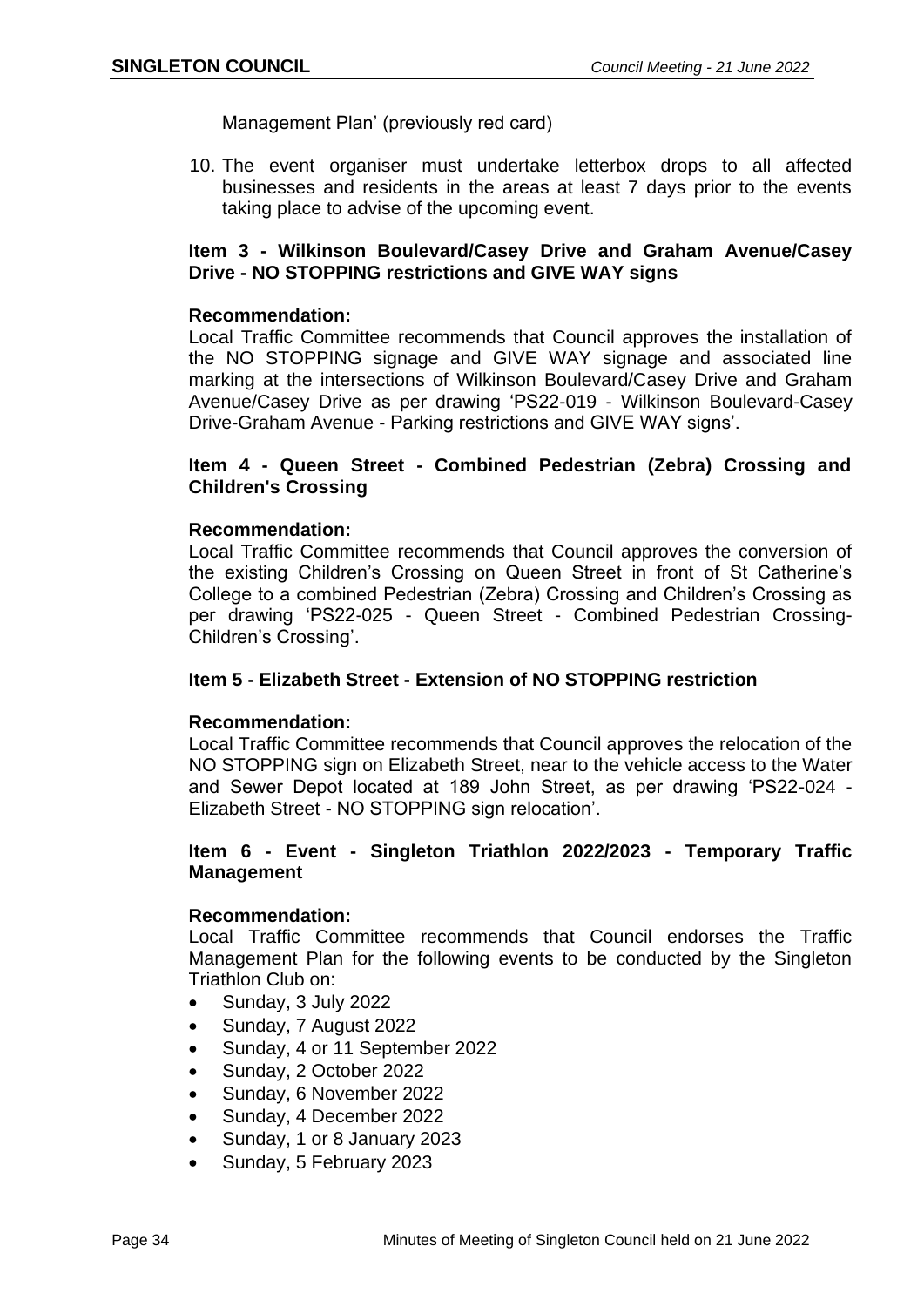- Sunday, 5 March 2023
- Sunday, 2 April 2023
- Sunday, 7 May 2023
- Sunday, 4 June 2023

and approves the events in accordance with this plan under Section 144 of the Roads Act 1993 and the following conditions:

- 1. This approval is subject to Singleton Triathlon obtaining written approval by the NSW Police Force pursuant to Section 115 of the Road Transport Act 2013. **If Police approval is not granted, the event cannot take place.**
- 2. All race participants must follow the rules of the road unless special traffic control is provided.
- 3. Riders are to never cross the centreline of the road. Sanctions for crossing a centreline are to be put in place and issued to riders if necessary.
- 4. Compliance with Traffic Guidance Schemes (TGS's) must take precedence over any operational or competitive expedience encountered in the conduct of a race.
- 5. As per the Work Health and Safety Act 2011, traffic controllers and marshals must:
	- a. be properly inducted by the Event Organiser
	- b. receive training for their specific work site
	- c. be aware of their responsibilities in emergencies
	- d. be provided with proper personal protective equipment.
- 6. The Event Organiser is responsible for ensuring that the traffic control measures set out in the TGS's are properly and fully implemented at an appropriate time before a race passes any given point.
- 7. Marshals, or any other person associated with the event, have no legal power to stop, hold, or direct traffic on any public road (unless they hold current accreditation).
- 8. If Traffic Controllers are used, they must hold current traffic controller certification – 'Traffic Controller' (previously blue card)
- 9. Traffic Controllers can only operate in accordance with a TGS that has been authorised by the relevant Roads Authority, under Roads Regulation 2018
- 10.Traffic controllers must display their authorisation when controlling traffic.
- 11.Traffic controllers shall be relieved after two hours work and may be either rested or placed on other duties for a period of at least 15 minutes before being returned to traffic control duties.
- 12.The implementation of TGS's must be undertaken by a person that holds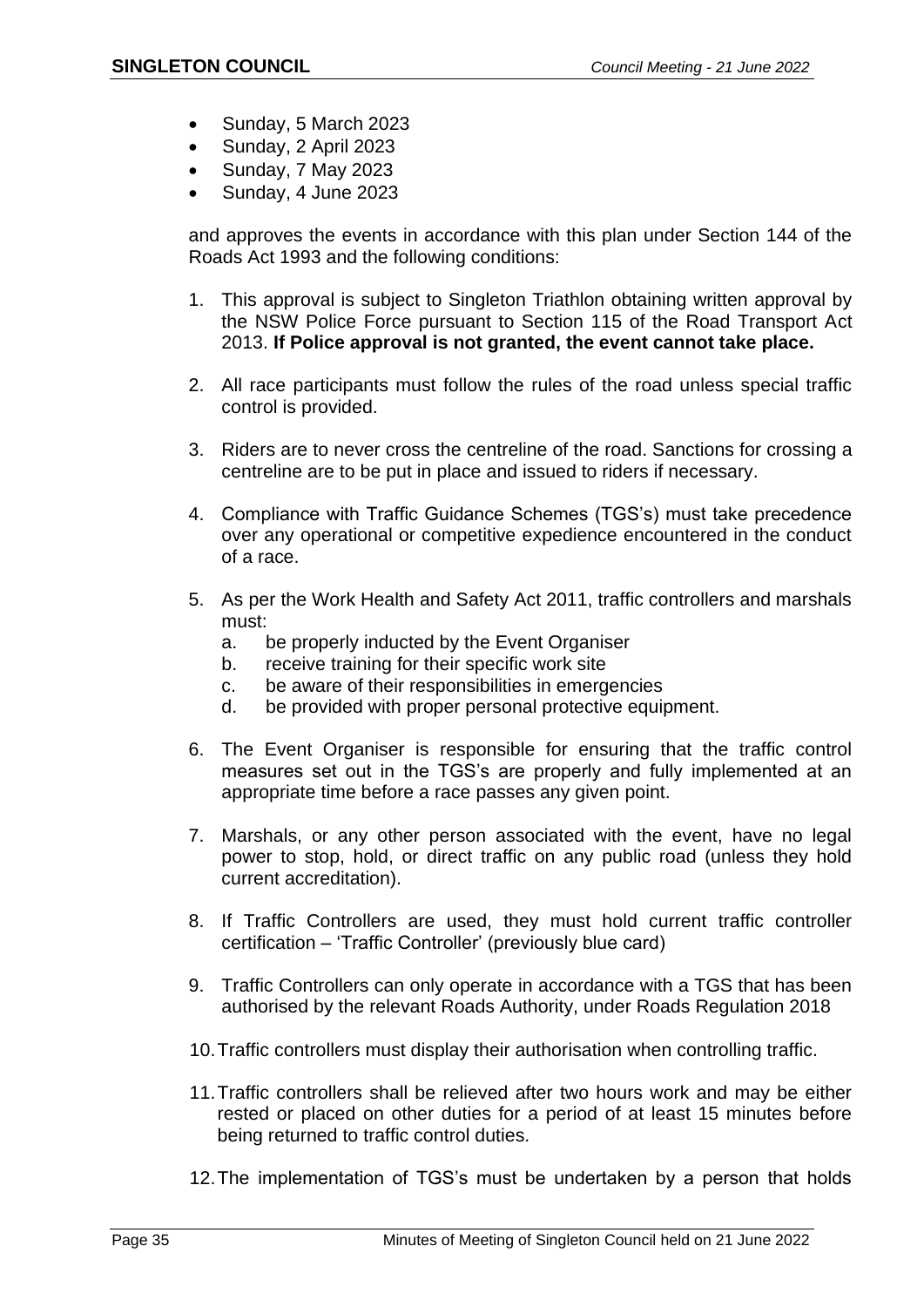current certification – 'Implement Traffic Control Plans' (previously yellow card)

13. Any changes or modifications to the TGS's can only be made by a person that holds appropriate current certification – 'Prepare a Work Zone Traffic Management Plan' (previously red card)

## **Item 7 - Event - AusCycling 2022 - Temporary Traffic Management**

#### **Recommendation:**

Local Traffic Committee recommends that Council endorses the Traffic Management Plans as submitted by AusCycling for the following events:

- Saturday 3 September 2022 Road Race
- Sunday 4 September 2022 Broke Criterium Course

and approves the events in accordance with these plans under Section 144 of the Roads Act 1993 and the following conditions:

- 1. This approval is subject to AusCycling obtaining written approval by the NSW Police pursuant to Section 115 of the Road Transport Act 2013. **If Police approval is not granted, the event cannot take place.**
- 2. All race participants must follow the rules of the road at all times unless special traffic control is provided.
- 3. Riders are to never cross the centreline of the road. Sanctions for crossing a centreline are to be put in place and issued to riders if necessary.
- 4. Compliance with Traffic Guidance Schemes (TGS's) must take precedence over any operational or competitive expedience encountered in the conduct of a race.
- 5. As per the Work Health and Safety Act 2011, traffic controllers and marshals must:
	- a. be properly inducted by the Event Organiser
	- b. receive training for their specific work site
	- c. be aware of their responsibilities in emergencies
	- d. be provided with proper personal protective equipment.
- 6. The Event Organiser is responsible for ensuring that the traffic control measures set out in the TGS's are properly and fully implemented at an appropriate time before a race passes any given point.
- 7. Marshals, or any other person associated with the event, have no legal power to stop, hold, or direct traffic on any public road (unless they hold current accreditation).
- 8. If Traffic Controllers are used, they must hold current traffic controller certification – 'Traffic Controller' (previously blue card)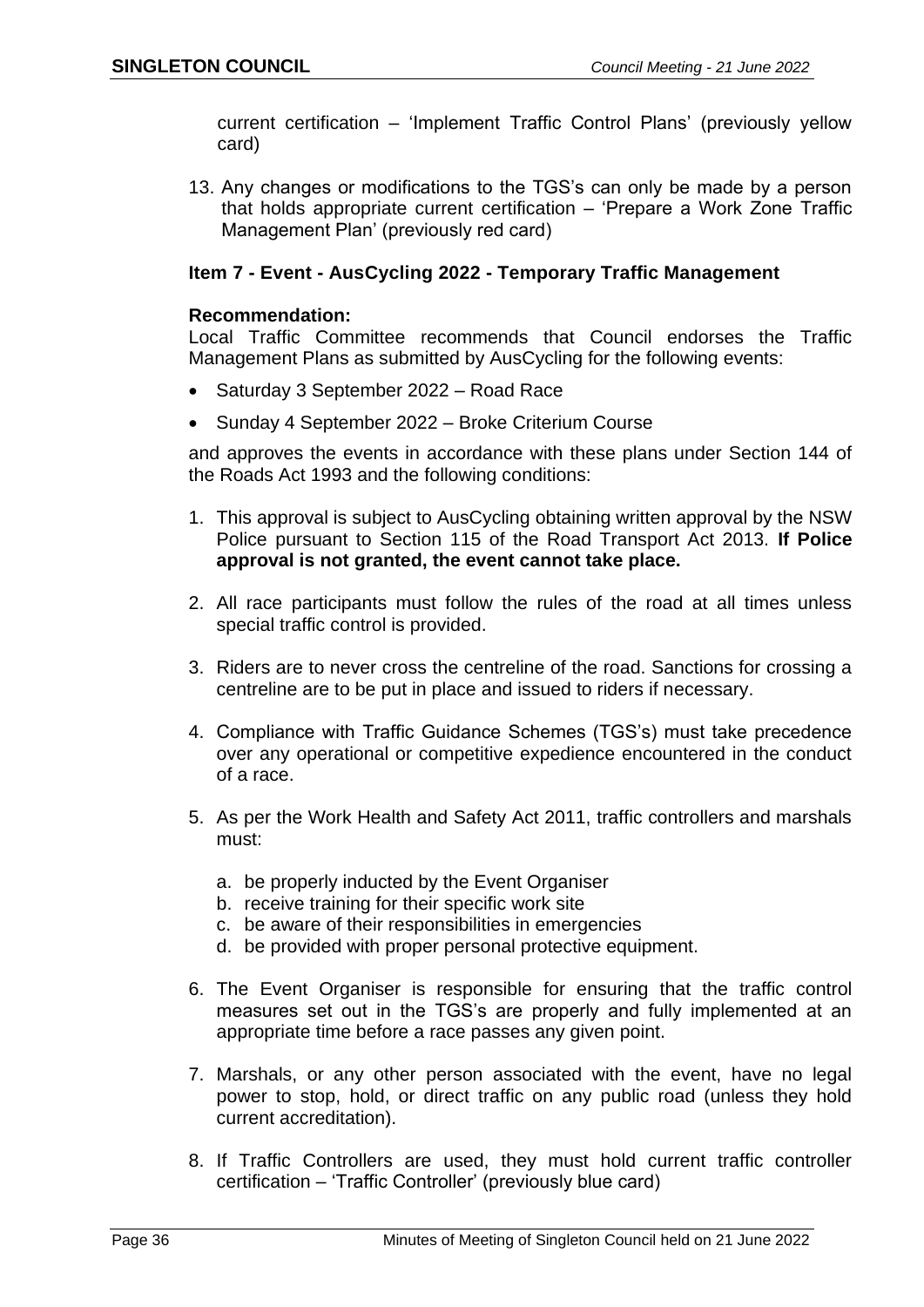- 9. Traffic Controllers can only operate in accordance with a TGS that has been authorised by the relevant Roads Authority, under Roads Regulation 2018
- 10.Traffic controllers must display their authorisation when controlling traffic.
- 11.Traffic controllers shall be relieved after two hours work and may be either rested or placed on other duties for a period of at least 15 minutes before being returned to traffic control duties.
- 12.The implementation of TGS's must be undertaken by a person that holds current certification – 'Implement Traffic Control Plans' (previously yellow card)
- 13.Any changes or modifications to the TGS's can only be made by a person that holds appropriate current certification – 'Prepare a Work Zone Traffic Management Plan' (previously red card)
- 14. The event organiser must undertake letterbox drops to all affected businesses and residents in the areas at least 7 days prior to the events taking place to advise of the upcoming events.

#### **Item 8 - Francis Place - GIVE WAY sign and line marking**

#### **Recommendation:**

Local Traffic Committee recommends that Council approves the installation of a GIVE WAY sign and associated line marking at the intersection of Francis Place and Gardner Circuit as per drawing '27/04/202155246 C(LM)'

#### **Item 9 - Event - Elite Energy Hunter Cycling Classic – Temporary Traffic Management**

#### **Recommendation:**

Local Traffic Committee recommends that Council endorses the Traffic Management Plans for the Elite Energy Hunter Classic Cycle Race to be held on Saturday 20th August 2022 as submitted by Elite Energy and approves the event in accordance with these plans under Section 144 of the Roads Act 1993 and the following conditions:

- 1. This approval is subject to Elite Energy obtaining written approval by the NSW Police Force pursuant to Section 115 of the Road Transport Act 2013. **If Police approval is not granted, the event cannot take place.**
- 2. All race participants must follow the rules of the road at all times unless special traffic control is provided.
- 3. Riders are to never cross the centreline of the road. Sanctions for crossing a centreline are to be put in place and issued to riders if necessary.
- 4. Compliance with the Traffic Guidance Schemes (TGS's) must take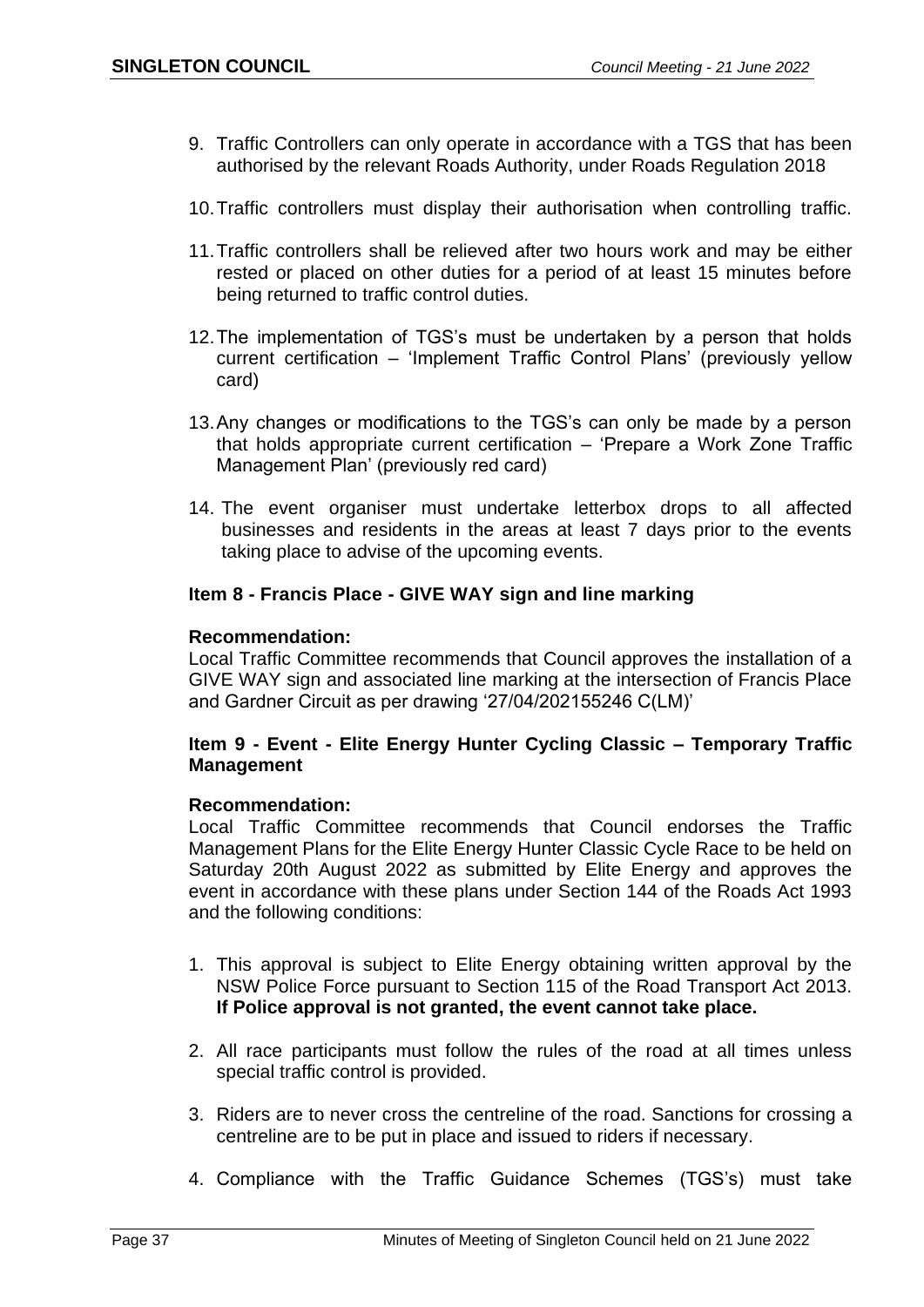precedence over any operational or competitive expedience encountered in the conduct of a race.

- 5. As per the Work Health and Safety Act 2011, traffic controllers and marshals must:
	- a. be properly inducted by the Event Organiser
	- b. receive training for their specific work site
	- c. be aware of their responsibilities in emergencies
	- d. be provided with proper personal protective equipment.
- 6. The Event Organiser is responsible for ensuring that the traffic control measures set out in the TGS's are properly and fully implemented at an appropriate time before a race passes any given point.
- 7. Marshals, or any other person associated with the event, have no legal power to stop, hold, or direct traffic on any public road (unless they hold current accreditation).
- 8. If Traffic Controllers are used, they must hold current traffic controller certification – 'Traffic Controller' (previously blue card)
- 9. Traffic Controllers can only operate in accordance with a TGS that has been authorised by the relevant Roads Authority, under Roads Regulation 2018
- 10.Traffic controllers must display their authorisation when controlling traffic.
- 11.Traffic controllers shall be relieved after two hours work and may be either rested or placed on other duties for a period of at least 15 minutes before being returned to traffic control duties.
- 12.The implementation of TGS's must be undertaken by a person that holds current certification – 'Implement Traffic Control Plans' (previously yellow card)
- 13.Any changes or modifications to the TGS's can only be made by a person that holds appropriate current certification – 'Prepare a Work Zone Traffic Management Plan' (previously red card)
- 14.The TGS (TCP-HC-2022) is to be updated as follows:
	- a. A temporary speed limit of 40km/h is to be put in place at all locations in the Singleton LGA that are currently shown as being reduced to 60km/h
	- b. At the start of all temporary speed zones speed limit signs must be erected on both sides of the carriageway
	- c. At the end of all temporary speed zones a speed limit sign must be installed showing the pre-existing speed limit
	- d. Speed limit signs and return to speed signs are required on all arms of intersections subject to a temporary speed zone - there are a number of locations on the current TGS where not all arms are fully covered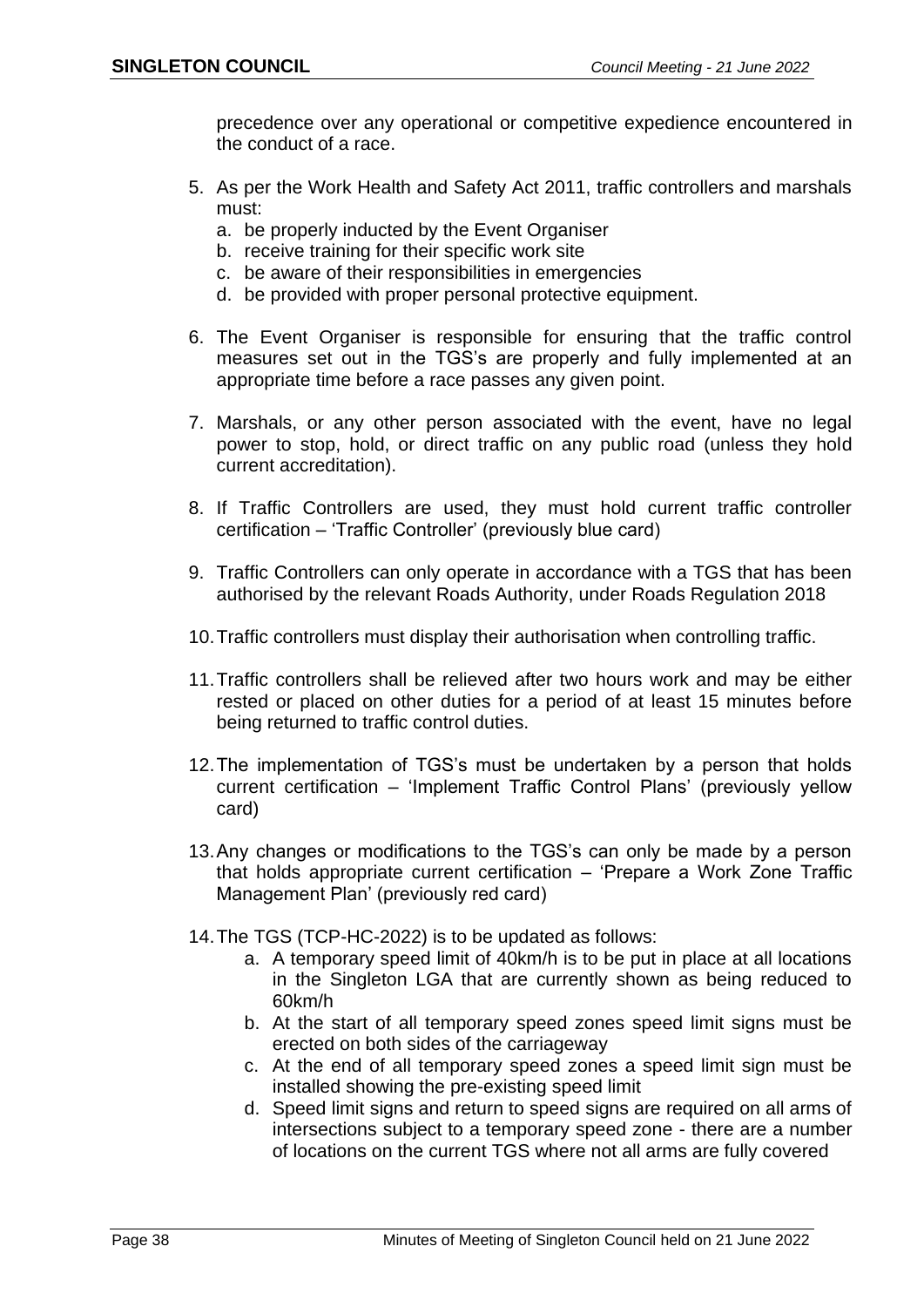15.The updated TGS (incorporating all requirements of item 14) is to be submitted to Council for review by 8 July 2022. If the updated TGS is not submitted to Council, the event cannot take place.

#### **Item 10 - Event - Smoke in Broke - Temporary Traffic Management**

#### **Recommendation:**

Council notes that the Mayor has approved the recommendation on behalf of Council on 19 May 2022 in accordance with Section 226 of the Local Government Act which states that one of the roles of the Mayor is "to of the exercise, in the cases of necessity, the policy-making function of the governing body of the council between meetings of the council"

Recommendation that has already been approved:

Local Traffic Committee recommends that Council endorses the 'Traffic Management Plan – Smoke in Broke 2022' and approves the implementation of the temporary traffic control measures required to run this event in accordance with this plan subject to the following conditions:

- 1. As per the Work Health and Safety Act 2011, traffic controllers and marshals must:
	- a. be properly inducted by the Event Organiser
	- b. receive training for their specific work site
	- c. be aware of their responsibilities in emergencies
	- d. be provided with proper personal protective equipment.
- 2. The Event Organiser is responsible for ensuring that the traffic control measures set out in the TGS's are properly and fully implemented at an appropriate time before the event begins.
- 3. Traffic Controllers must hold current traffic controller certification 'Traffic Controller' (previously blue card).
- 4. Traffic Controllers can only operate in accordance with a TGS that has been authorised by the relevant Roads Authority, under the Roads Regulations 2018
- 5. Traffic controllers must display their authorisation when controlling traffic
- 6. Traffic controllers shall be relieved after 2 hours work and may be either rested or placed on other duties for a period of at least 15 minutes before being returned to traffic control duties.
- 7. Marshals, or any other person associated with the event, have no legal power to stop, hold, or direct traffic on any public road (unless they hold current accreditation).
- 8. The implementation of TGS's must be undertaken by a person that hold current certification – 'Implement Traffic Control Plans' (previously yellow card).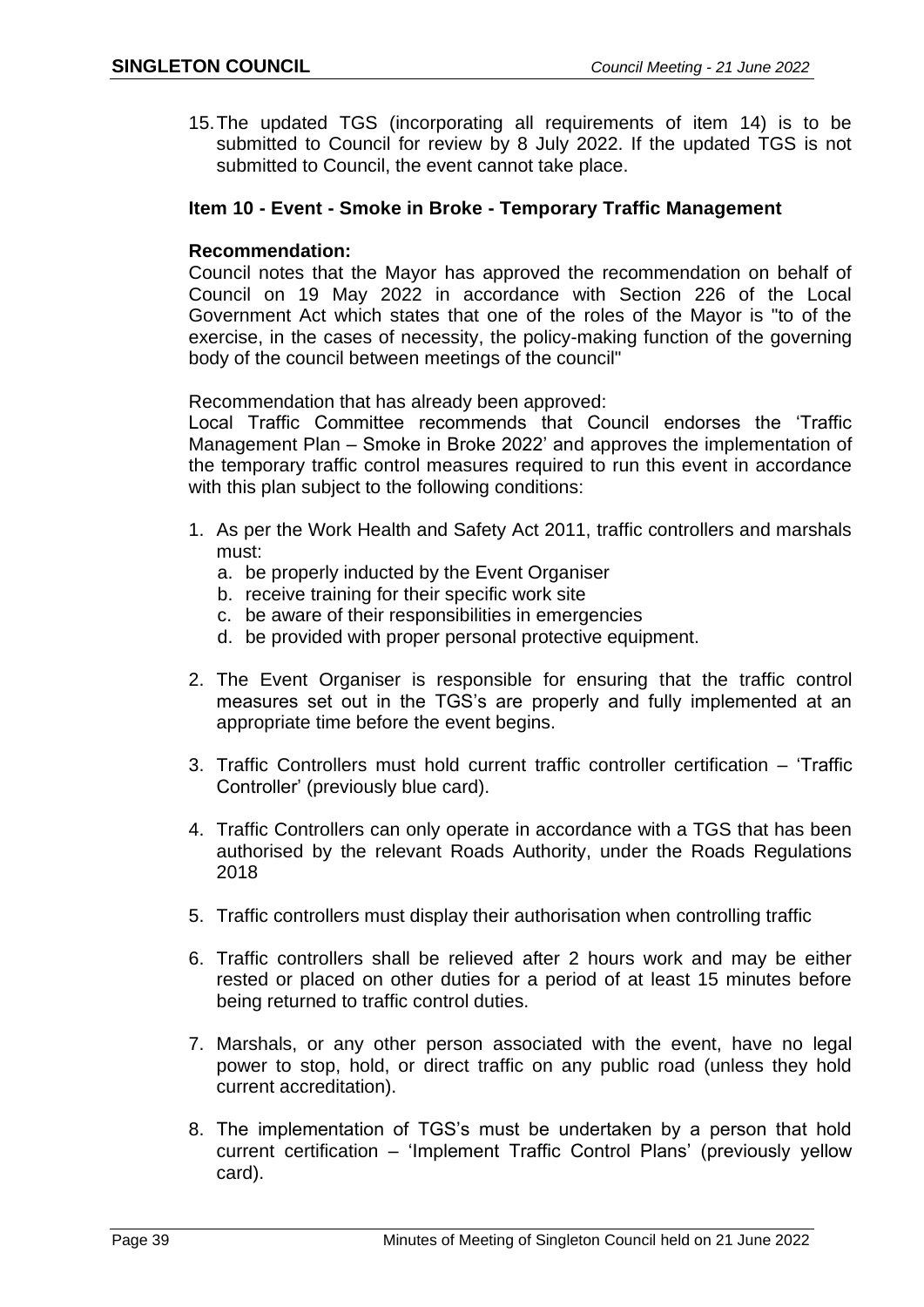- 9. Any changes or modifications to the TGS's can only be made by a person that holds appropriate current certification – 'Prepare a Work Zone Traffic Management Plan' (previously red card).
- 10.The TGS (TCP-GTS-SIB-001) is to be updated as follows:
	- a. at the start of all temporary speed zones speed limit signs must be erected on both sides of the carriageway
	- b. At the end of all temporary speed zones a speed limit sign must be installed showing the pre-existing speed limit
	- c. The date needs to be updated to reflect that it has been reviewed/updated for the 2022 event. TGS's last a maximum of 12 months.
	- d. References to TCP (Traffic Control Plan) are to be updated to TGS (Traffic Guidance Scheme)
	- e. The notes on the TGS refer to TCAWS v5 that version has been superseded and as such the notes are to be updated to refer to the current version.
- 11.The updated TGS (incorporating all requirements of item 10) is to be submitted to Council for review at least 4 weeks prior to the event. If the updated TGS is not submitted to Council, the event cannot take place.

## **Item 11 - Event – Broke Village Fair 2022 - Temporary Traffic Management**

## **Recommendation:**

Local Traffic Committee recommends that Council endorses the TMP for the Broke Village Fair 2022 and approves the implementation of the temporary traffic control measures required to run this event in accordance with the TMP with the following conditions:

- 1. As per the Work Health and Safety Act 2011, traffic controllers and marshals must:
	- a. be properly inducted by the Event Organiser
	- b. receive training for their specific work site
	- c. be aware of their responsibilities in emergencies
	- d. be provided with proper personal protective equipment.
- 2. The Event Organiser is responsible for ensuring that the traffic control measures set out in the TGS's are properly and fully implemented at an appropriate time before the event commences.
- 3. Marshals, or any other person associated with the event, have no legal power to stop, hold, or direct traffic on any public road (unless they hold current accreditation).
- 4. If Traffic Controllers are used, they must hold current traffic controller certification – 'Traffic Controller' (previously blue card)
- 5. Traffic Controllers can only operate in accordance with a TGS that has been authorised by the relevant Roads Authority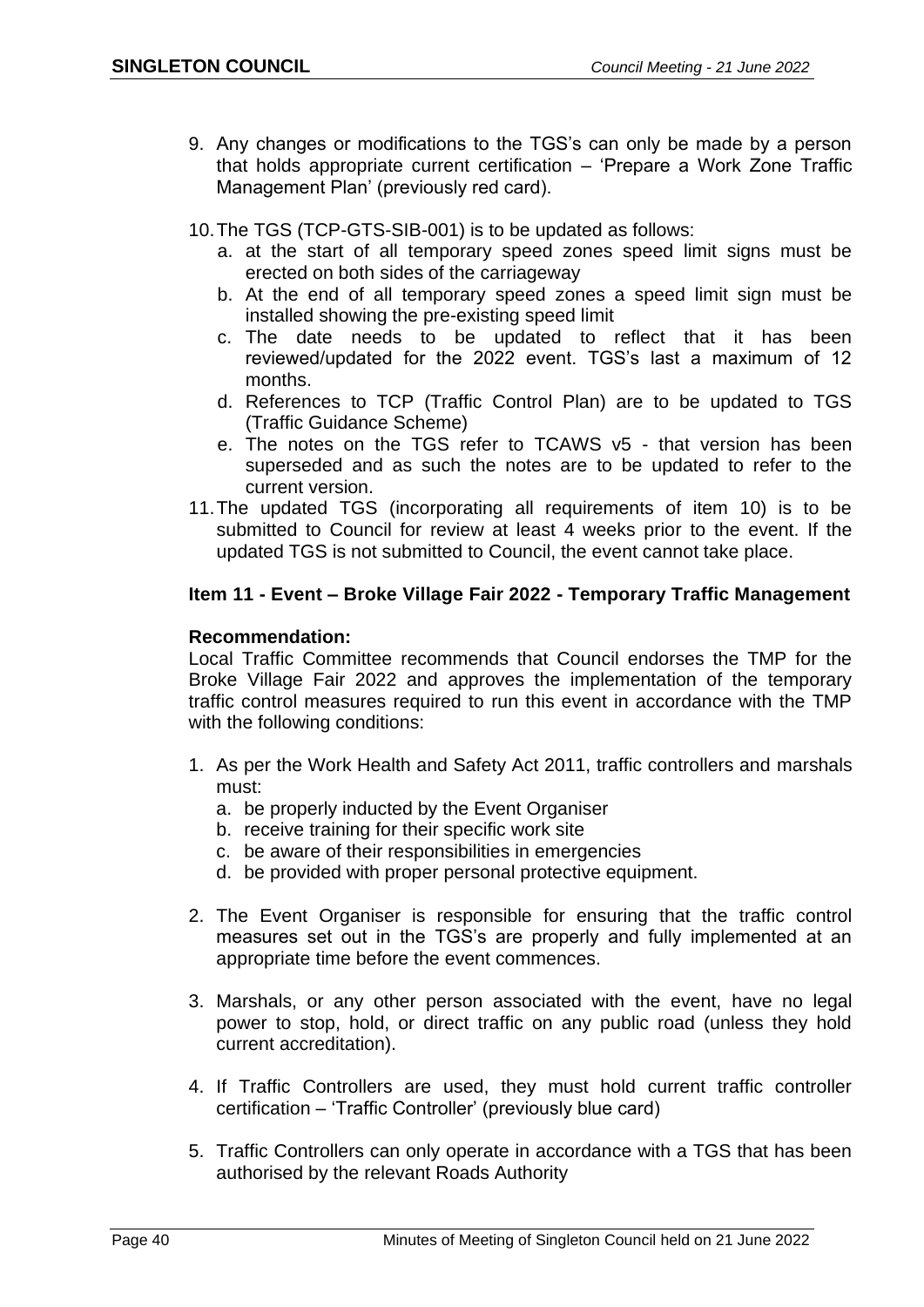- 6. Traffic controllers must display their authorisation when controlling traffic.
- 7. Traffic controllers shall be relieved after two hours work and may be either rested or placed on other duties for a period of at least 15 minutes before being returned to traffic control duties.
- 8. The implementation of TGS's must be undertaken by a person that holds current certification – 'Implement Traffic Control Plans' (previously yellow card)
- 9. Any changes or modifications to the TGS's can only be made by a person that holds appropriate current certification – 'Prepare a Work Zone Traffic Management Plan' (previously red card)
- 10.The TGS (no. 1572\_A) is to be reviewed and the date updated to reflect the date of the review.
- 11.The updated TGS (incorporating the requirement of item 10) is to be submitted to Council for review by 11 August 2022. If the updated TGS is not submitted to Council, the event cannot take place.
- 3. Allocate funds from within the existing operational budget as follows to undertake the works recommended by the Local Traffic Committee:

| Item           | <b>Title</b>                                                                                                                | Source of funds                                  | Est.<br>amount |
|----------------|-----------------------------------------------------------------------------------------------------------------------------|--------------------------------------------------|----------------|
| $\mathbf 1$    | Foybrook Avenue/Magpie Street -<br>Amendments to NO STOPPING<br>restrictions                                                | <b>TfNSW Traffic</b><br><b>Facilities Budget</b> | \$2,000        |
| $\overline{2}$ | Event - Milbrodale Mountain Classic<br>2022 - Temporary Traffic<br>Management                                               | N/A                                              | \$0            |
| 3              | Wilkinson Boulevard/Casey Drive and<br>Graham Avenue/Casey Drive - NO<br><b>STOPPING restrictions and GIVE</b><br>WAY signs | <b>TfNSW Traffic</b><br><b>Facilities Budget</b> | \$3,000        |
| $\overline{4}$ | Queen Street - Combined Pedestrian<br>(Zebra) Crossing and Children's<br>Crossing                                           | <b>TfNSW Traffic</b><br><b>Facilities Budget</b> | \$4,000        |
| 5              | Elizabeth Street - Extension of NO<br><b>STOPPING restriction</b>                                                           | <b>TfNSW Traffic</b><br><b>Facilities Budget</b> | \$1,000        |
| 6              | Event - Singleton Triathlon 2022/2023<br>- Temporary Traffic Management                                                     | N/A                                              | \$0            |
| $\overline{7}$ | Event - AusCycling 2022 - Temporary<br><b>Traffic Management</b>                                                            | N/A                                              | \$0            |
| 8              | Francis Place - GIVE WAY sign and<br>line marking                                                                           | N/A                                              | \$0            |
| 9              | Event - Elite Energy Hunter Cycling<br><b>Classic - Temporary Traffic</b>                                                   | N/A                                              | \$0            |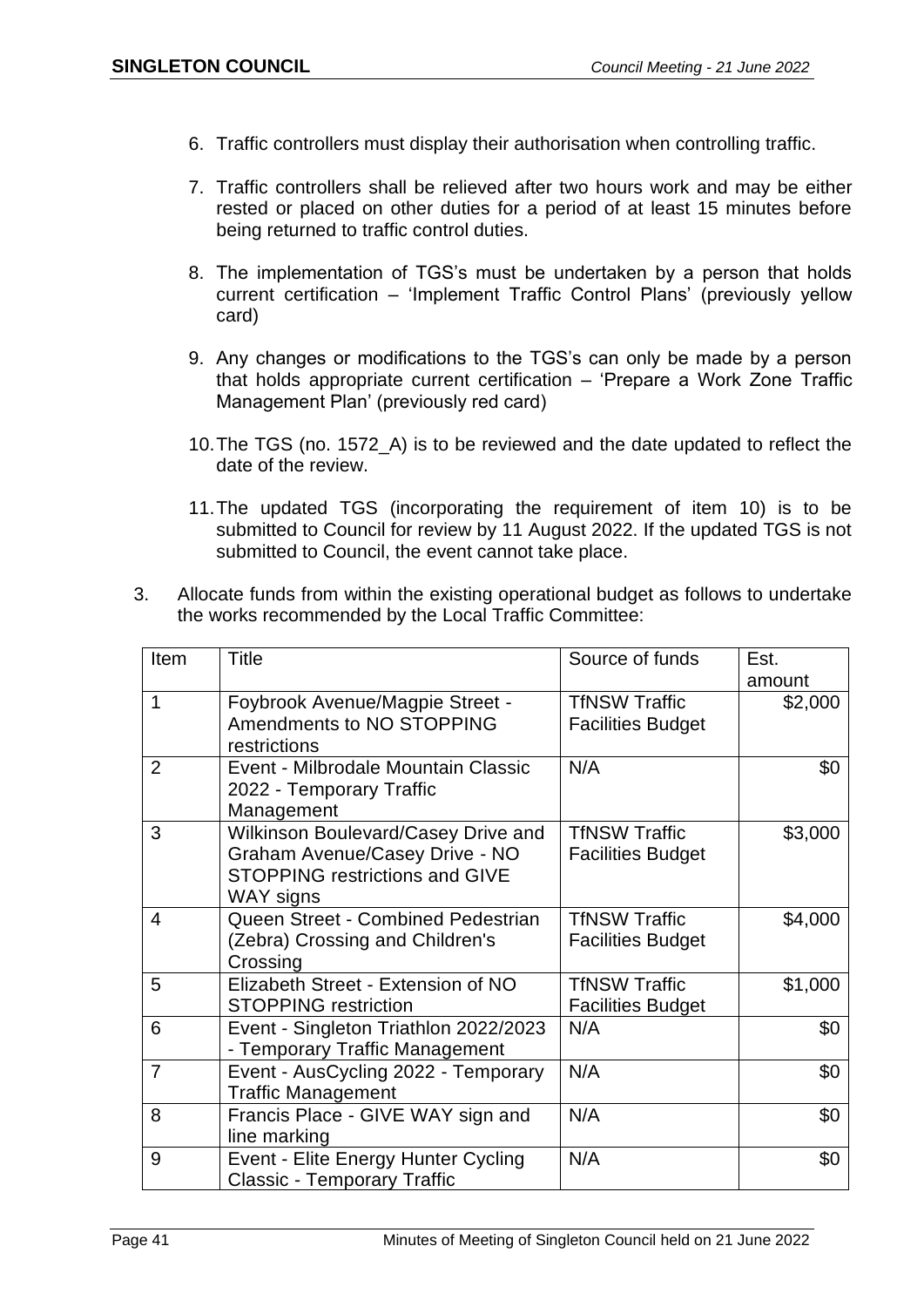|    | Management                                                               |     |     |
|----|--------------------------------------------------------------------------|-----|-----|
| 10 | Event - Smoke in Broke - Temporary<br><b>Traffic Management</b>          | N/A | \$0 |
| 11 | Event – Broke Village Fair 2022 -<br><b>Temporary Traffic Management</b> | N/A | \$0 |

## **CARRIED**

*Infrastructure & Planning Report (Items Requiring Decision)*

## **DI&P45/22 8.2018.268.2 - Modification to Hours - Function Centre - Lot 36 DP 247540 - 290 Old North Road Pokolbin - PAN-171464 FILE:8.2018.268/09**

This item was considered earlier in the meeting.

*Cr M McLachlan, Cr T Jarrett and the General Manager left the meeting, the time being 6:53pm*

*General Manager's Report (Items for Information)*

## **GM39/22 Minutes - Upper Hunter Weeds Authority - 17/03/2022 FILE:01/0183**

The Upper Hunter Weeds Authority held its meeting on 17 March 2022. The meeting was attended by Crs Charlton and McNamara.

The minutes of the meeting were provided for Council's information.

## **NOTED**

*General Manager's Report (Items for Information)*

## **GM40/22 Minutes - Singleton Combined Rural Halls Committee - 05/05/2022 FILE:01/0301**

The Singleton Combined Rural Halls Committee held their meeting on the 5 May 2022. The minutes and the Halls Reports were provided for Council's information.

## **NOTED**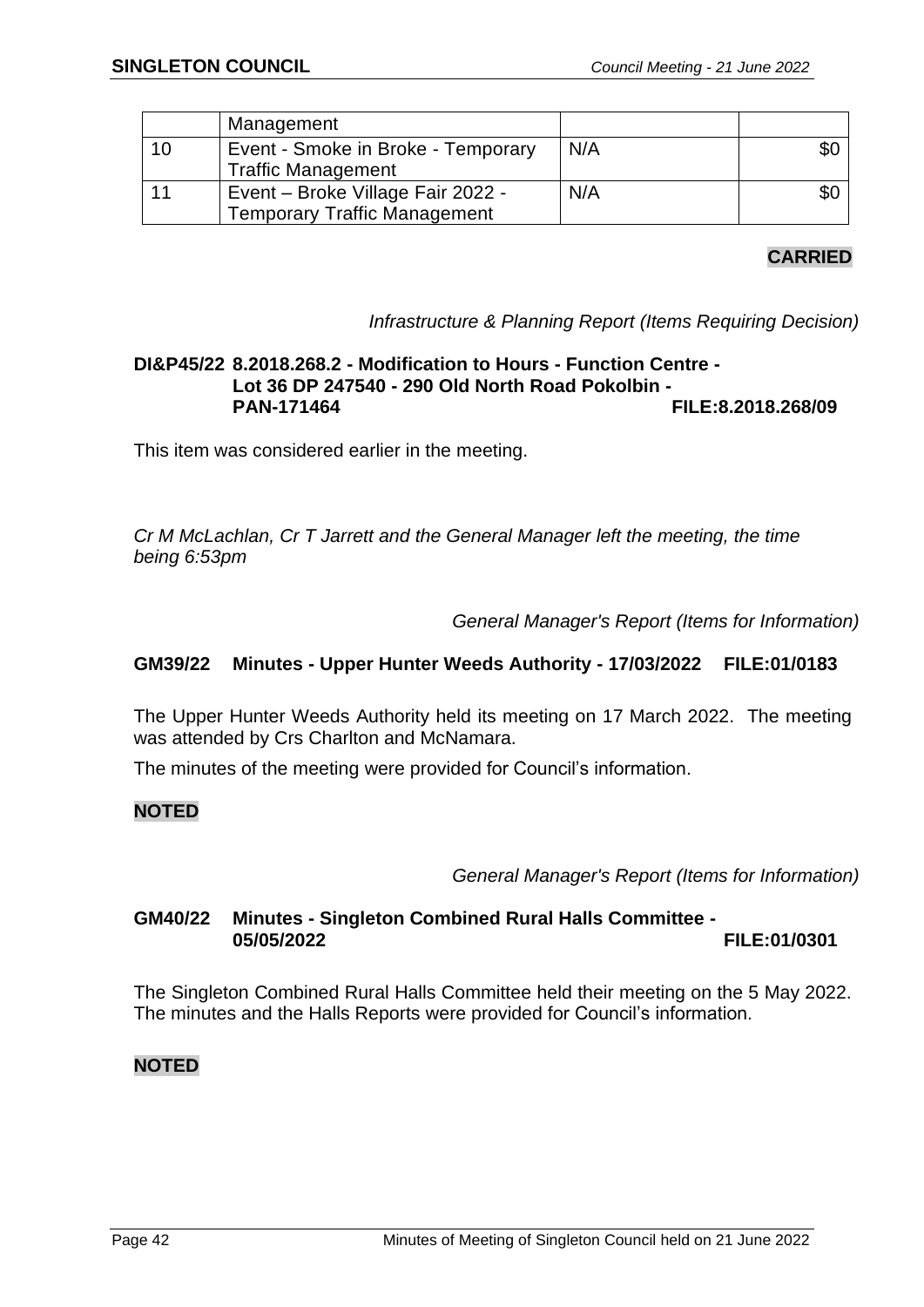*General Manager's Report (Items for Information)*

#### **GM41/22 Local Government NSW - Destination and Visitor Economy Conference FILE:22/00009**

Cr Thompson attended the Destination and Visitor Economy Conference held in Orange from 17 to 19 May 2022. A copy of his report was provided for Council's information.

## **NOTED**

*Corporate and Commercial Services Report (Items for Information)*

#### **DCCS27/22 Investment Report - May 2022 FILE:21/00487**

In accordance with clause 212 of the *Local Government (General) Regulation, 2021* a report was provided advising of the funds invested under section 625 of the *Local Government Act, 1993* as at 31 May 2022.

## **NOTED**

*Corporate and Commercial Services Report (Items for Information)*

## **DCCS28/22 Integrated Planning and Reporting Documentation - Post Exhibition Update FILE:21/00620**

A report was provided to Council with further clarity regarding changes to the Integrated Planning and Reporting draft documentation, post the public exhibition period.

## **NOTED**

*Corporate and Commercial Services Report (Items for Information)*

## **DCCS29/22 Additional Special Rate Variation Approval FILE:21/00620**

A report was provided advising Council that the Additional Special Rate Variation (ASRV) application made by Council to IPART for a 2.00% rates increase had been assessed and approved.

## **NOTED**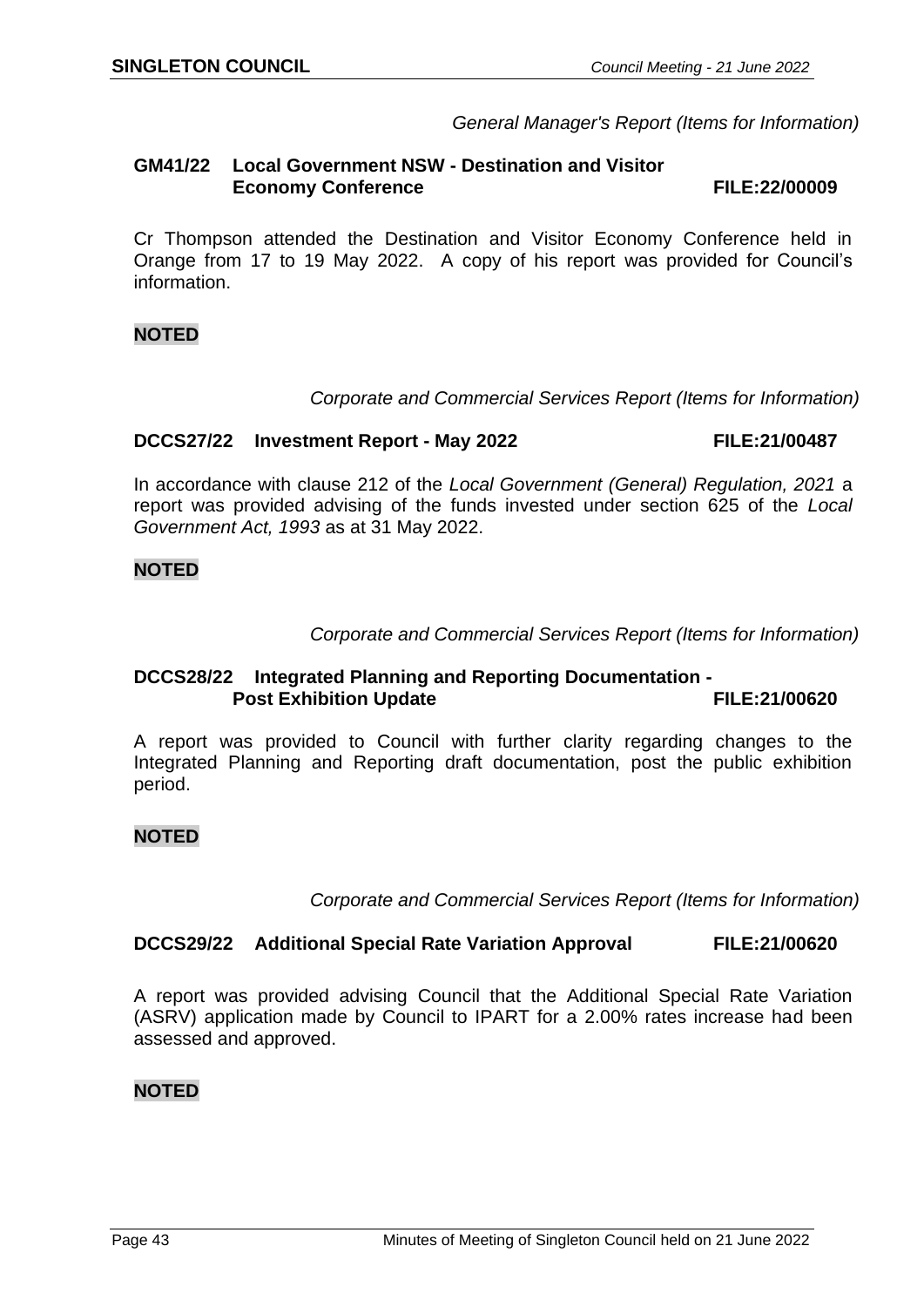*Questions Given*

## **QG3/22 Questions of Which Notice Has Been Given FILE:21/00172**

Responses were provided to the following questions from Councillors:

- 1. Cr Val Scott Conveyor Belt 17/05/2022
- 2. Cr Val Scott Details for Development Application 17/05/2022
- 3. Cr Val Scott Shade Sale at Jerrys Plains 17/05/2022

## **NOTED**

117/22 **MOVED** Cr H Jenkins **SECONDED** Cr D Thompson that Council **MOVE** to Closed Council (Confidential Section of Ordinary Meeting – Closed to the Public) at 6.56pm.

## **CARRIED**

## **OPEN COUNCIL RESUMED AT 7.11PM.**

*Cr Godfrey Adamthwaite left the meeting, the time being 7:14pm.*

*Closed Council*

## **CC3/22 State Highway B84 Golden Highway Warkworth - Request for Road Closure and Sale - United Wambo Joint Venture FILE:22/00155**

It was **RECOMMENDED** that Council rejects the offer made by United Wambo Joint Venture for the proposed closure and sale of sections of road as described in the report, including the Golden Highway and encourage United Wambo Joint Venture to engage in active discussions with the General Manager or his delegate to reach an improved position.

#### **CC4/22 Singleton Bypass Land Acquisition - Council Claim to Transport for NSW under the Land Acquisition (Just Terms Compensation) Act 1991 No 22 FILE:21/00410/009** It was **RECOMMENDED** that Council:

1. Endorses the compensation claim to TfNSW for acquisition of Council owned land as outlined in the confidential report, recognising that the claim includes the costs for both the temporary relocation of Council's Water and Sewer Depot to 189 John Street, along with the permanent replacement of the Depot at Dyrring Road.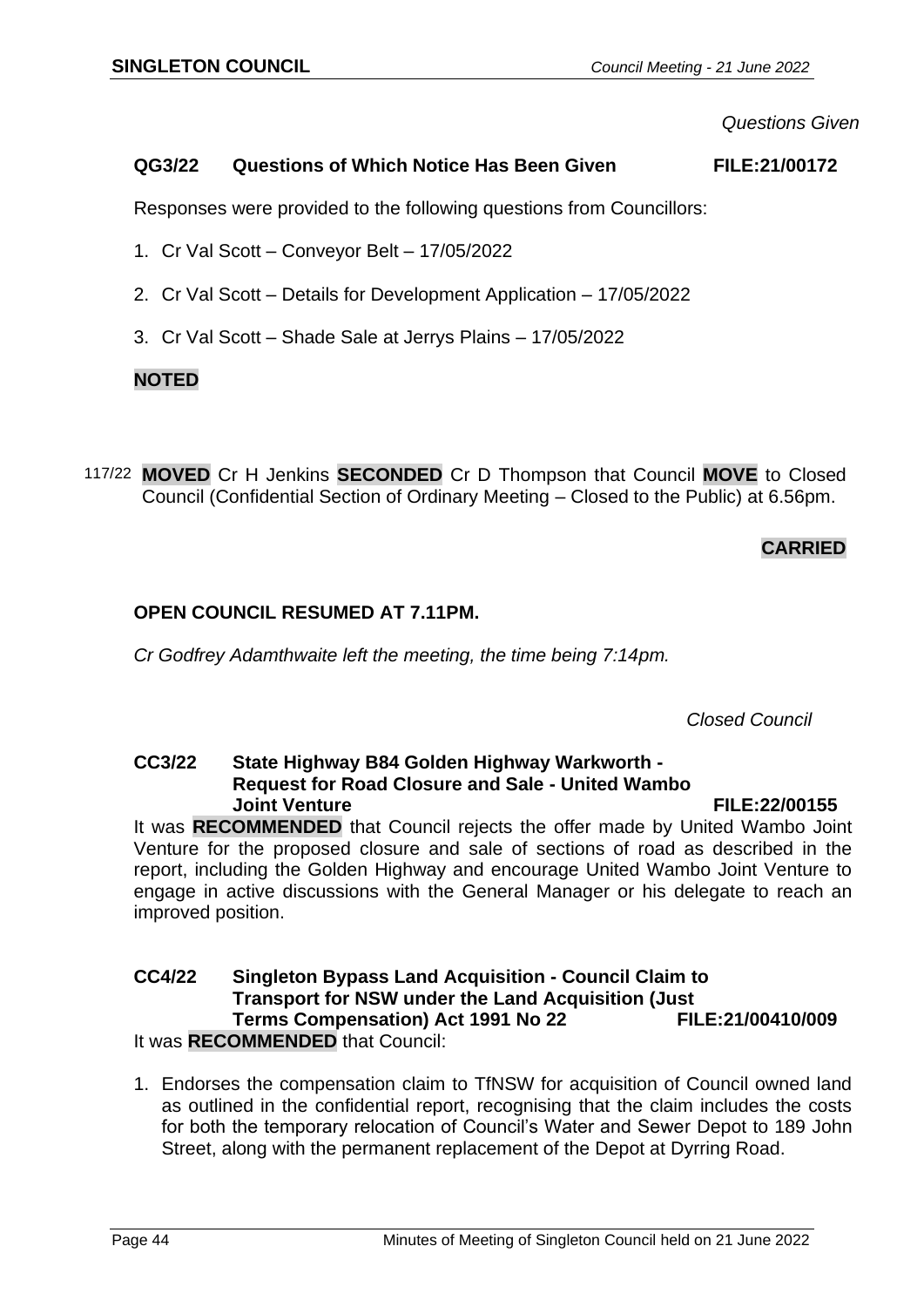- 2. Writes to the Minister for Transport the Hon. David Elliott MP, the Minister for Regional Transport and Roads the Hon. Sam Farraway MLC, the Member for Upper Hunter, Mr Dave Layzell MP and the Member for Cessnock, Mr Clayton Barr MP to advise them of Council's compensation claim and the justification for making such a claim on behalf of the Singleton Community.
- 3. Requests an urgent meeting with the Ministers, Mayor, Deputy Mayor and General Manager to discuss the costs to the Singleton Community associated with relocating the Water & Sewer Depot as a result of the subject land acquisition by TfNSW.
- 118/22 **MOVED** Cr H Jenkins **SECONDED** Cr D Thompson that the recommendations of Closed Council be adopted.

**CARRIED**

**The meeting closed at 7.15pm and the minutes pages 1 to 46 were confirmed on 19 July 2022 and are a full and accurate record of proceedings of the meeting held on 21 June 2022**.

…………………………………… ……………………………………

Mayor/Chairperson General Manager